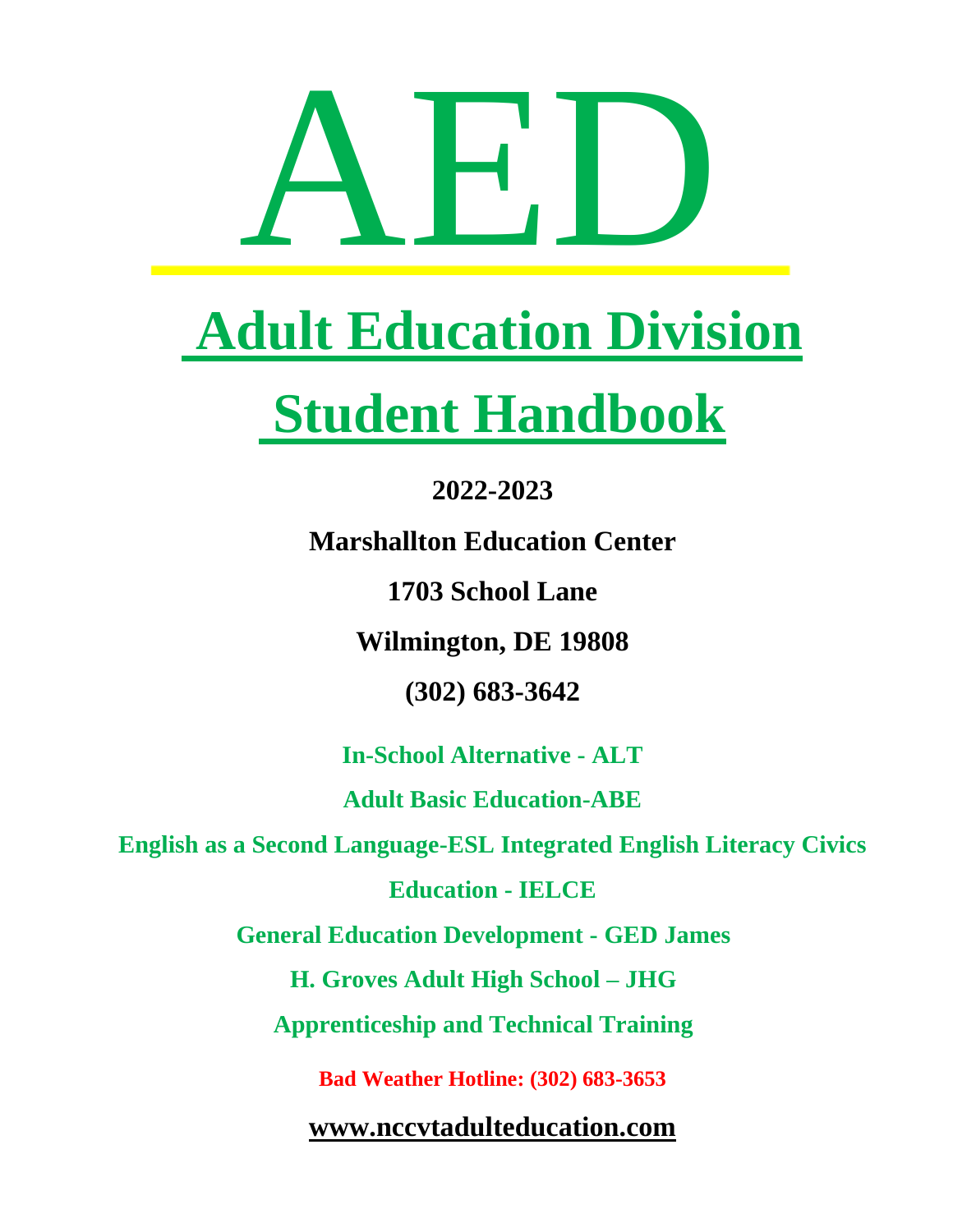





**Principal – Adult Education Division**  Michael Kittel (302) 683-3642

● ● ●

**Supervisor – Adult Education Division** Mark Wilson (302) 683-3652

● ● ●

**School Counselor – Adult Education Division** Shannon Grosso (302) 683-3654

# **NCCVTSD Non-Discrimination Policy**

It is the policy of the New Castle County Vocational Technical School District not to discriminate based on age, color, disability, gender, national origin, race or

sexual orientation in its admissions programs, activities, employment, promotions, evaluations, or dismissal<sup>1</sup>

1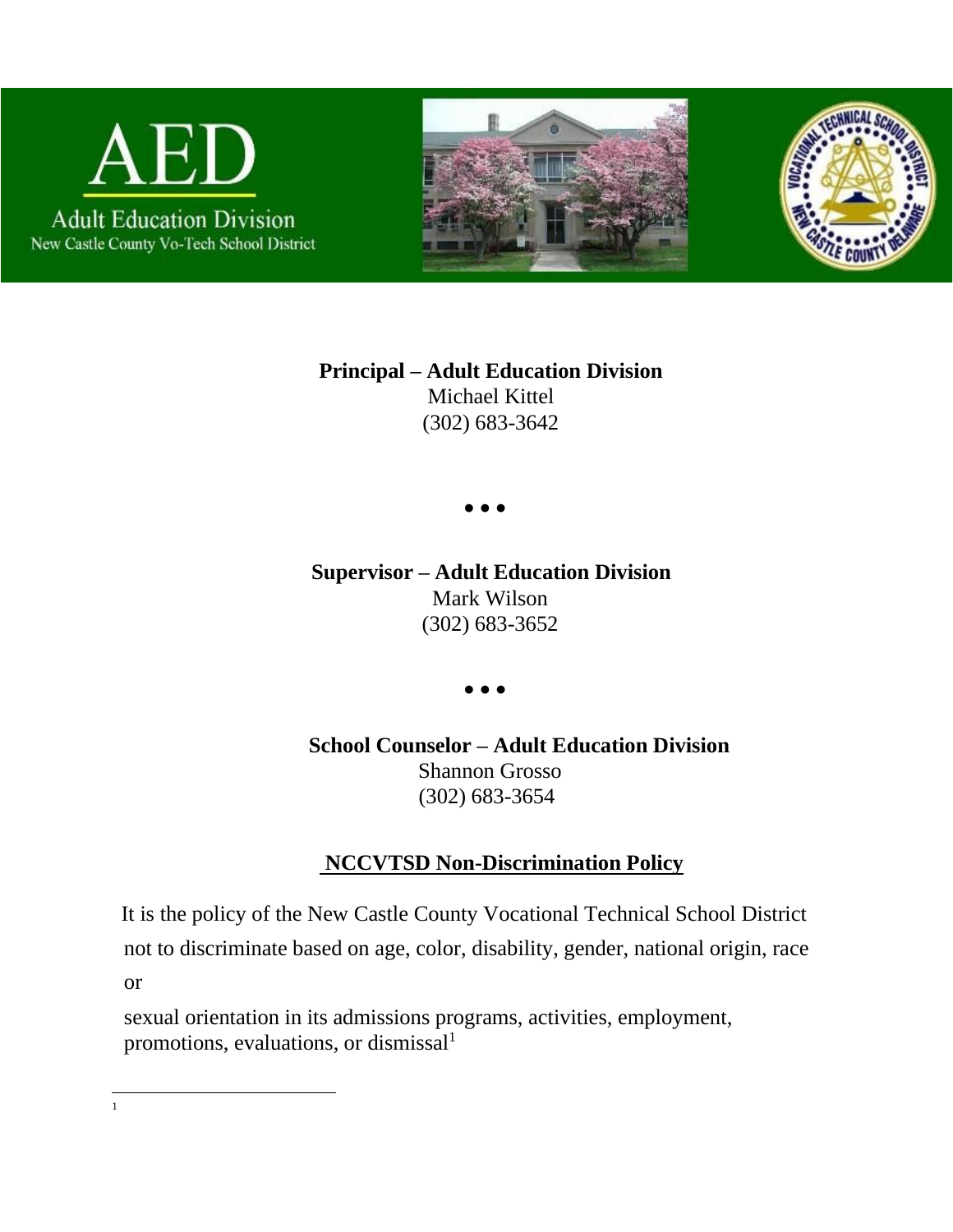# **TABLE OF CONTENTS**

| <b>Section I: General Information</b>                                | 6                            |
|----------------------------------------------------------------------|------------------------------|
| A MESSAGE FROM YOUR PRINCIPAL                                        | 6                            |
| STUDENT RIGHTS AND RESPONSIBILITIES OF ADULT EDUCATION               | 5                            |
| <b>DAILY SCHEDULE</b>                                                | 6                            |
| <b>GUIDANCE</b>                                                      | 6                            |
| <b>SCHOOL CLOSINGS</b>                                               | 6                            |
| <b>TRANSPORTATION</b>                                                | 7                            |
| <b>Section II: Student Rights and Responsibilities</b>               | 8                            |
| <b>Section III: Due Process</b>                                      | 15                           |
| DUE PROCESS POLICY                                                   | 15                           |
| <b>Section IV: Student use of Computer Devices and Resources</b>     | Error! Bookmark not defined. |
| STUDENT CHROME BOOK LOAN AGREEMENT                                   | 15                           |
| <b>EXPECTATIONS AND RESPONSIBILITIES</b>                             | 15                           |
| <b>Section V: Attendance and Progress/ Classroom Behavior</b>        | 16                           |
| ATTENDANCE & PROGRESS/CLASSROOM BEHAVIOR                             | 16                           |
| GRADES (for credit classes)                                          | 17                           |
| <b>DISCIPLINE POLICY</b>                                             | 17                           |
| <b>GLOSSARY OF DISCIPLINARY ACTIONS</b>                              | 18                           |
| VIOLATIONS AND DISCIPLINARY ACTION                                   | 19                           |
| PARENT CONTACT/CONFERENCE - (Only if student is under the age of 18) | 19                           |
| <b>ABE - Apprenticeship - JHG Cheating Policy</b>                    | 33                           |
| STUDENT FINES AND RETURN OF DISTRICT PROPERTY                        | 34                           |
| <b>SCHOOL / POLICE RELATIONSHIPS</b>                                 | 34                           |
| CONDUCT OF STUDENTS OUT OF SCHOOL                                    | 35                           |
| REMOVAL FROM THE PROGRAM                                             | 35                           |
| <b>Section VI: Drug and Alcohol Policy</b>                           | 37                           |
| THE FOLLOWING DEFINITIONS SHALL APPLY TO THIS POLICY:                | 38                           |
| THE FOLLOWING REGULATIONS SHALL APPLY TO THIS POLICY:                | 38                           |
| A. USE/IMPAIRMENT                                                    | 39                           |
| <b>B. POSSESSION/PERSONAL USE</b>                                    | 40                           |
| C. DISTRIBUTION                                                      | 40                           |
| SPANISH TRANSLATION REQUEST                                          | 41                           |
| <b>SECTION VII</b>                                                   |                              |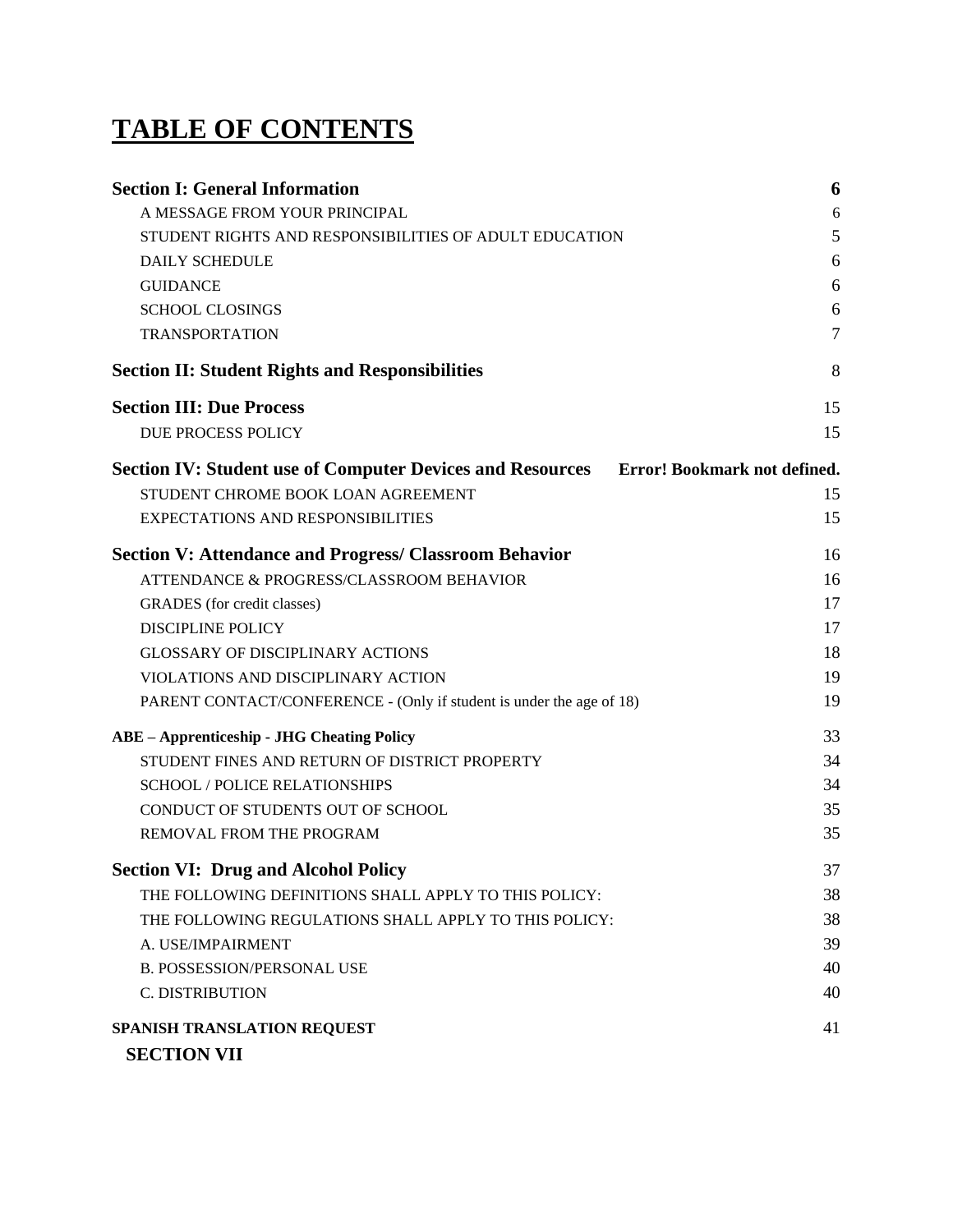#### APPRENTICESHIP AND TECHNICAL TRAINING PROGRAM INFORMATION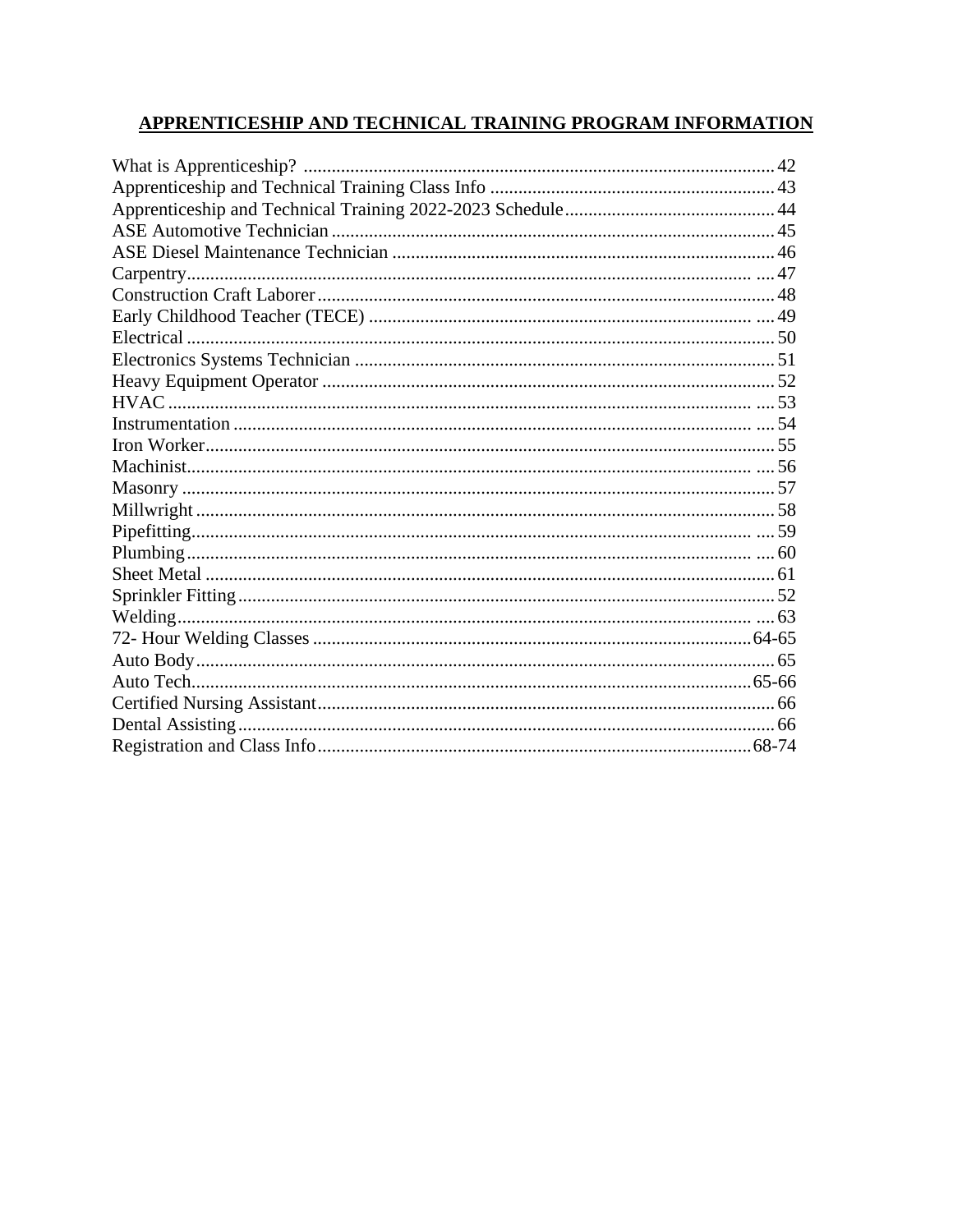# **Section I: General Information**

# **A MESSAGE FROM YOUR PRINCIPAL**

<span id="page-4-0"></span>Dear Students,

Congratulations on your decision to continue your education. We believe that you have made an excellent choice by selecting our district to meet your educational needs, and the staff of the Adult Education Division is available to assist you in achieving your goals. We also offer Apprenticeship and Technical Training classes which are held at Delcastle, Hodgson, and St. Georges Technical High School.

The purpose of this student handbook is to provide pertinent information concerning the training opportunities offered by our District. Contained on the following pages are directions to the various schools offering instruction; descriptions of the various programs including our ABE/GED®/ESL preparation training, and James H. Groves High School Diploma programs.

In addition, you will find guidelines for enrollment and assessment procedures; prerequisites; important details regarding times, fees, and attendance; plus, information concerning school cancellation. Refer to this brochure throughout the school year for answers to your questions regarding our policies and training programs.

Please contact our Groves/GED®/ABE/ESL office at **(302) 683-3642** or our Apprenticeship and Technical Training office at **(302) 683-3652** with any questions that you may have concerning aspects of our course offerings. For questions regarding school cancellations, due to weather, holidays, or other events that may impact the schedule, please call the Adult Education HOTLINE at **(302)683-3653**. We look forward to working with you throughout the coming year.

Sincerely,

**Michael Kittel**

Principal, Adult Education Division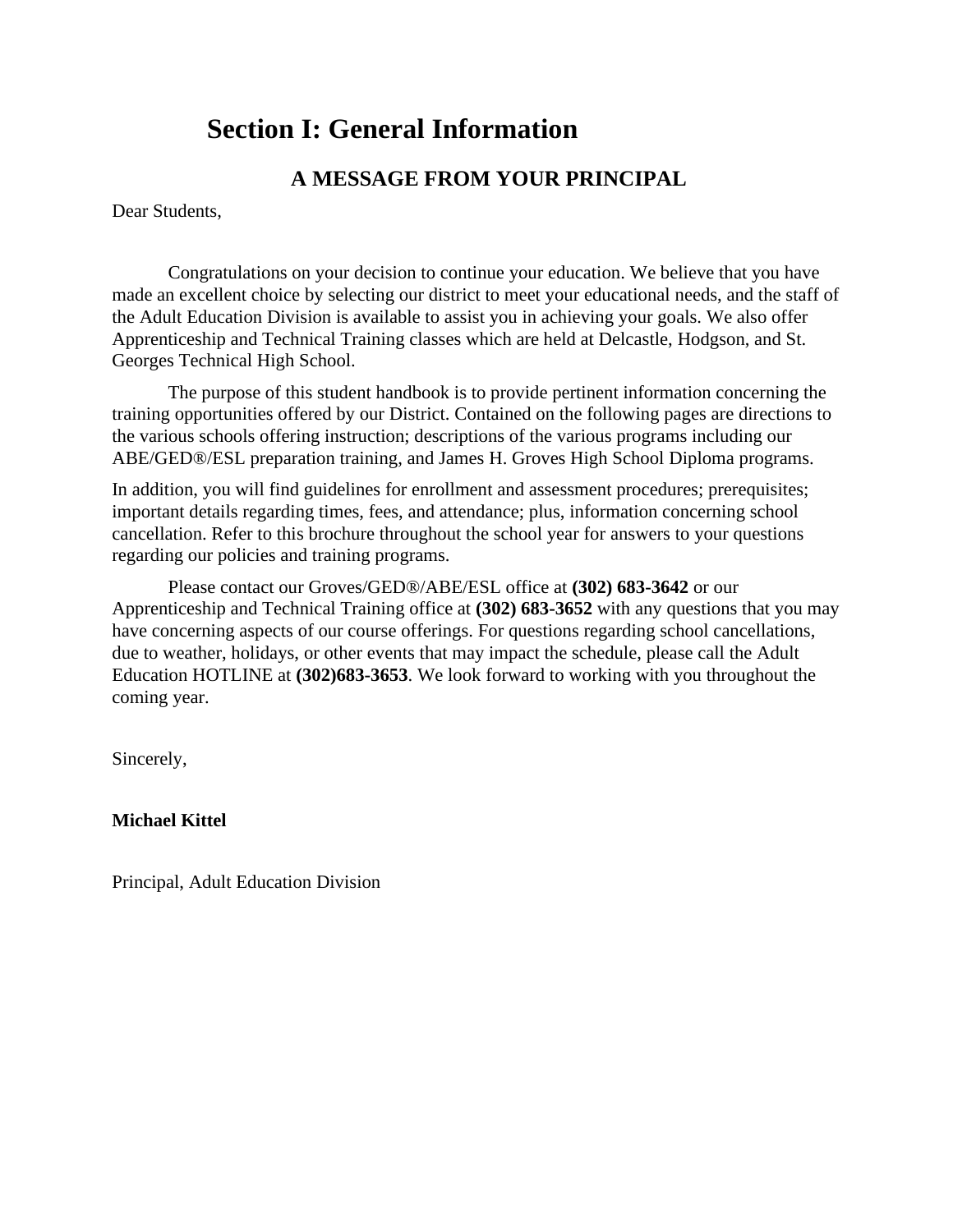# **STUDENT RIGHTS AND RESPONSIBILITIES OF ADULT EDUCATION**

#### <span id="page-5-0"></span>**STATEMENT OF BELIEF**

The administration and instructional staff of all Delaware Adult Education Programs are dedicated to providing a safe environment for learning, where student responsibility and selfdirection are recognized and nurtured.

#### **RESPONSIBILITIES**

It is a privilege, not a right to attend the Adult Education Division and all students must conduct him/herself as an adult at all times. Adults must accept responsibility for his/her behavior. It is the responsibility of each student to respect the rights of each teacher, student, administrator, support staff, and all others involved in the educational process. No student has the right to interfere with the education of another student.

Students responsibilities include regular school participation, conscientious effort toward classroom work, and adherence to school rules and regulations. Most of all, each student shares a responsibility with the administration and faculty to develop a school climate that is conducive to learning.

## **It is the responsibility of each student to:**

- Be aware of and comply with all state and local laws, school rules, regulations, and procedures.
- Assist the school staff in operating a safe school.
- Attend and be on time for class and activities.
- Exercise proper care when using public facilities and equipment.
- Dress and groom in a manner that does not disrupt the educational process, offend others, or endanger the health and safety of self and others in the school.
- Arrange for making up work in a timely manner when absent from any class or portion thereof.
- Complete all assignments when due and with thought and effort that reflects sincere interest in learning.
- Refrain from abusive, indecent, inappropriate, offensive, or obscene language, behavior, or dress.
- Volunteer information in matters related to the health, safety, and welfare of the school community and the protection of school property and classroom setting.
- Disclose information to the administration if expelled pending expulsion, withdrew from school to avoid expulsion, on probation, or pending court appearance for a violation of the law.
- Inform the teacher of any disrespect.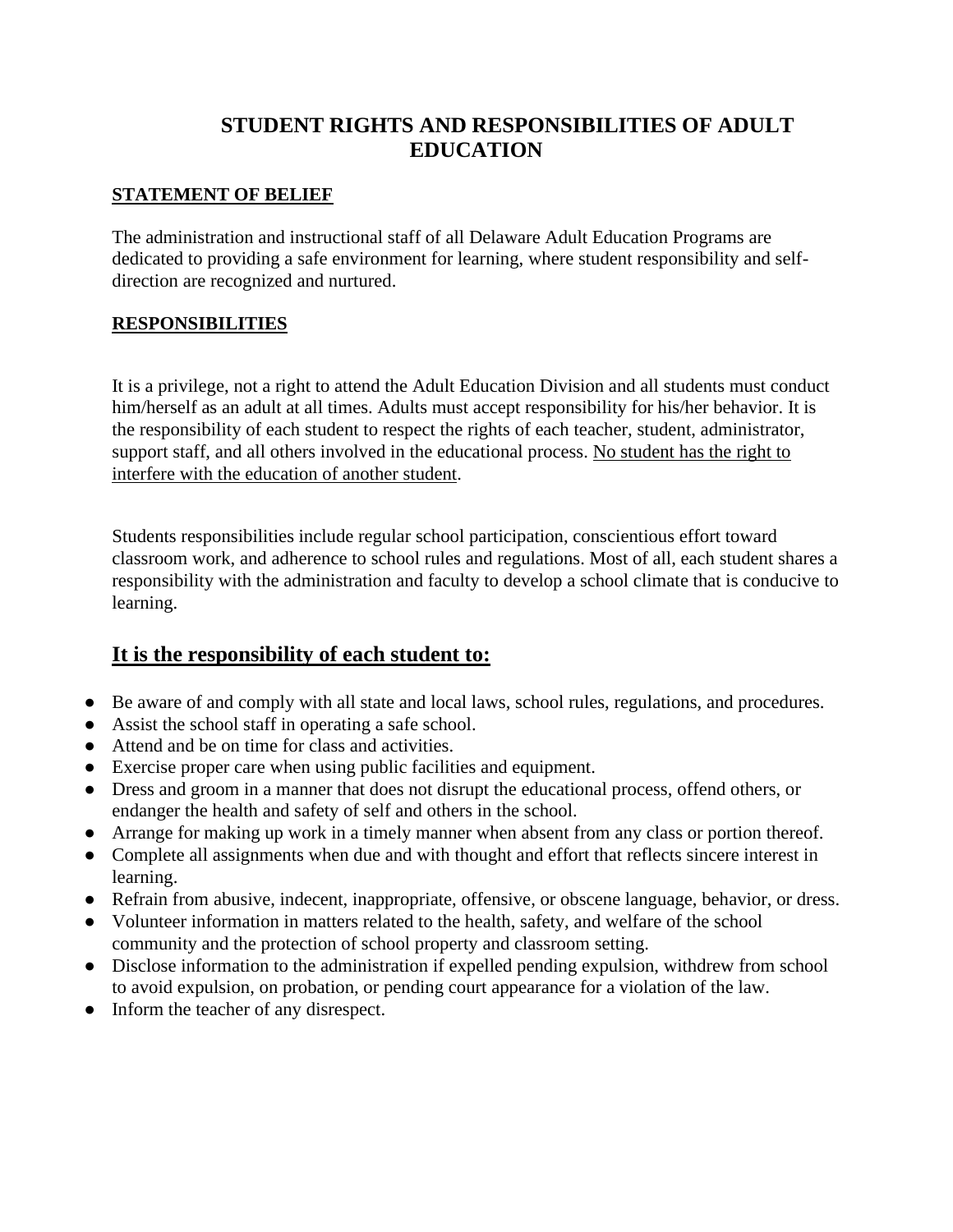#### **RIGHTS:**

The school staff recognizes that students have rights as citizens. Each student has the right to:

- Pursue educational goals without interference by others.
- Obtain descriptions, requirements, and evaluation procedures for all courses.
- Have timely responses to assignments submitted to the teacher.
- Discuss, inquire, and express personal views within the school setting in an appropriate manner that does not infringe on the rights of others.
- Be treated with dignity and respect as a member of the educational community.
- <span id="page-6-0"></span>● Receive instruction and services consistent with State Board of Education policies.

# **DAILY SCHEDULE**

Credit classes at the Marshallton site will be offered Monday through Thursday from 9:00 AM until 3:30 PM as well as evening classes Tuesday and Thursday 5:00 PM - 8:00 PM. There are no classes being held on Friday.

Academic prep classes for all of the AED's programs will be held at the Marshallton Education Center, Fox Valley Department of Labor, and Delcastle Technical High School. Morning and afternoon classes will be held Monday through Thursday. Evening classes (from 5:00 to 8:00 pm) will be held on Monday and Wednesday at Marshallton.

Apprenticeship and Technical Training classes are offered two nights per week (either Monday and Wednesday, or Tuesday and Thursday) at Delcastle, Hodgson, Marshallton, and St. Georges.

# *GUIDANCE*

<span id="page-6-1"></span>The Adult Education Division has a Counselor available to all students during both day and evening classes. Our counselor will be meeting with students to review and evaluate transcripts, develop graduation plans, and address any situations that may arise. Students are highly encouraged to discuss situations/concerns/questions with any of the Groves or ABE staff members.

<span id="page-6-2"></span>Students should make appointments with our counselor, as well as the Principal of the Division.

# **SCHOOL CLOSINGS**

When bad weather or other factors cause us to change the normal schedule of the school day, we utilize the news media, and the NCCVT District website (http://nccvotech.com) to inform students and parents. The AED has a phone message service dedicated for special information and emergency updates. This 24-hour number is **683-3653**. Do not call other numbers for weather related information, as you will be directed to the hotline for updates. If weather events occur after the start of the school day, late afternoon and evening sessions may be canceled. We encourage you to tune in early when bad weather is predicted as we try to make the announcements as soon as the decision is made.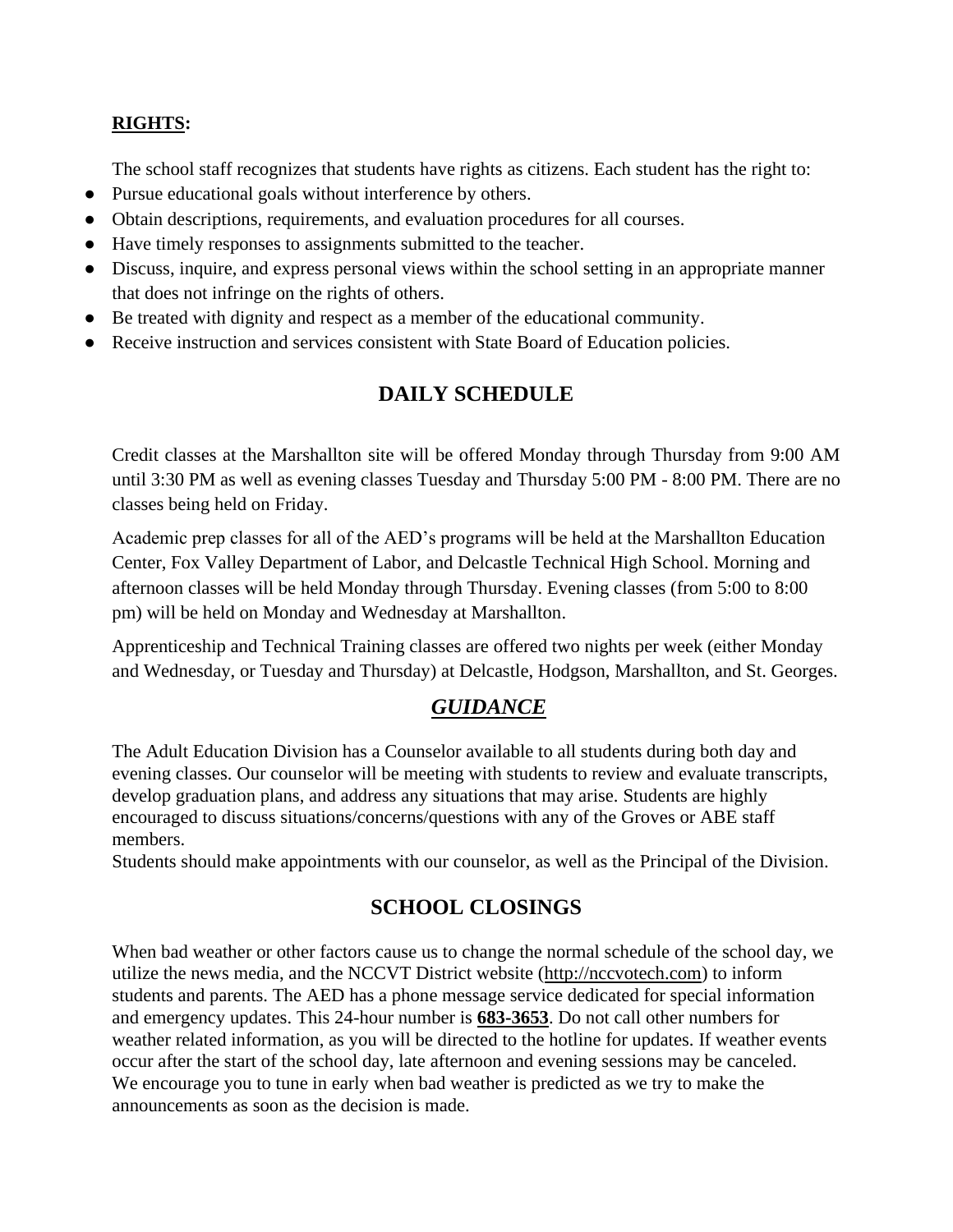# **If the NCCVT school district has a one hour delay we will start at 9:00 a.m. If there is a two hour delay we will start at 10:00 a.m.**

Please remember that any decision affects only one school day; a new announcement will be made if the situation continues.

#### **Some other notification options:**

- The Delaware School Closing Information website (http://schoolclosings.delaware.gov), Email notification [\(http://diss.state.de.us/DWS/public.diss\)](http://diss.state.de.us/DWS/public.diss))
- Wilmington News Journal Online School closing information is available at [http://www.delawareonline.com.](http://www.delawareonline.com/)
- Radio listen for school closing information . . .
- WDEL 1150 AM view the Sno-Watch listings and listen online- [http://www.wdel.com](http://www.wdel.com/)
- WILM 1450 AM listen online at [http://www.wilm.com](http://www.wilm.com/)
- WJBR 99.5 FM view the Operation Snowflake listings and listen online [http://www.wjbr.com](http://www.wjbr.com/)
- WSTW 93.7 FM view the Sno-Watch listings and listen online [http://www.wstw.com](http://www.wstw.com/)
- Television Channels 3, 6, 10, and FOX will carry school closing information when applicable.
- To check on cancellations of Adult Education classes due to inclement weather, call the Adult Education Information Hotline at **302-683-3653**. Emergency School Closing/Change in Schedule Notification.

# **TRANSPORTATION**

<span id="page-7-0"></span>Students with valid driver licenses are permitted to drive to any of the Adult Education program locations (Delcastle, Hodgson, Marshallton, and St. Georges). There is ample free parking at all locations.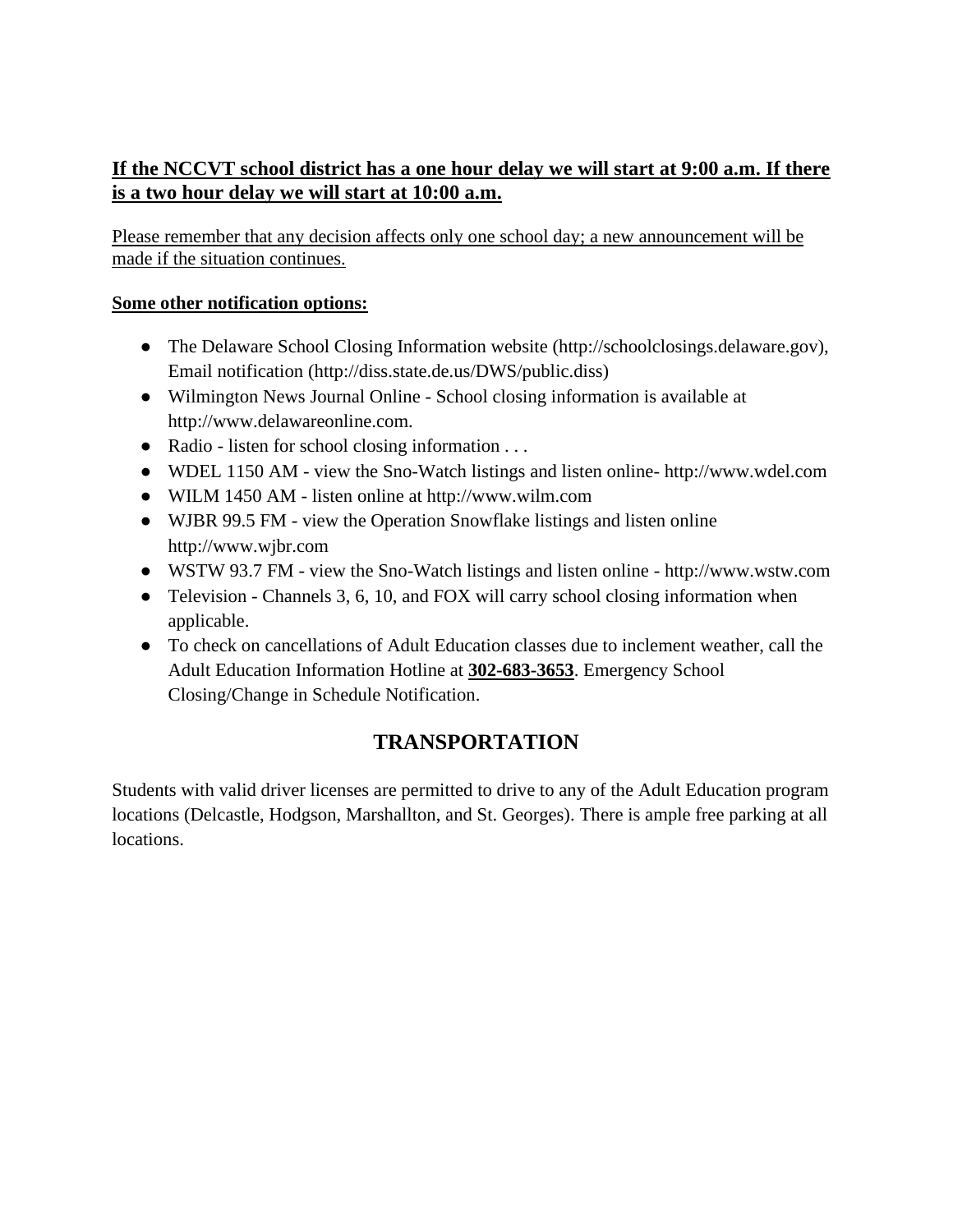# <span id="page-8-0"></span>**Section II: Student Rights and Responsibilities**

The New Castle County Vocational-Technical School District Board of Education guarantees students the freedoms allowed by law, provided the freedoms do not endanger the health, safety, and welfare of others. Nowhere is it stated or implied in this document that the school should give up its authority and responsibilities.

# **FREE SPEECH/EXPRESSION**

#### **Philosophical Basis:**

One of the basic purposes of school is to prepare students for responsible self-expression in our society. Self-expression is permitted under the 1st and 14th Amendments to the U.S. Constitution. Students may inquire, question, and exchange ideas. Self-expression must not interrupt the orderly educational process of the school or be in violation of the code of conduct. Free expression must not be obscene, libelous, or disruptive. Profanity (cursing) is unacceptable language in the school setting and will not be tolerated. See Discipline Policy, Section VI, T.

#### **RIGHTS**

Students have the right:

- 1. To participate in patriotic activities. Students also have the right to be excused from any patriotic act that is against their deep personal convictions. Students who do not wish to participate in patriotic activities shall not be forced to do so.
- 2. To be excused from any activity which is against their religious beliefs.
- 3. To petition and survey students' opinions by following guidelines established by the Superintendent and the Board.
- 4. To express their own opinions on issues.
- 5. To assemble peaceably on school property at a time and place designated by the principal. This right will be denied if it endangers the health or safety of others, damages property, or disrupts the activities of others.

#### **RESPONSIBILITIES**

Students have the responsibility:

- 1. To use appropriate language in the school setting.
- 2. To act in a dignified manner during patriotic activities and respect the rights of others who wish to participate.
- 3. To inform the school of activities which are in conflict with their religious beliefs.
- 4. To make reasonable requests to conduct surveys and petitions. The results obtained must be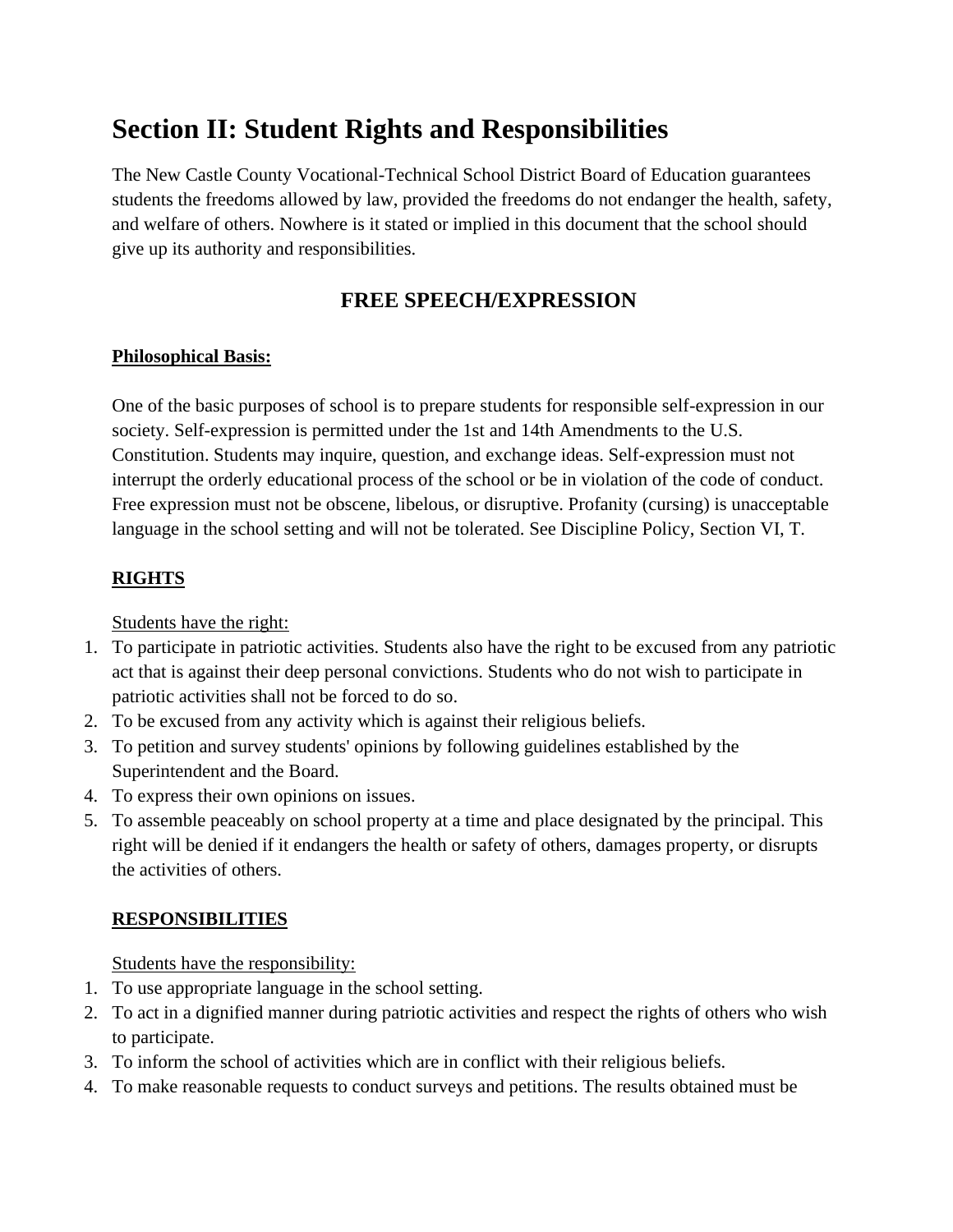reported accurately.

- 5. To be well informed about issues and to express their opinions in a reasonable manner at a reasonable place and time.
- 6. To plan, get approval for, and hold activities which are based upon educational objectives.

# **STUDENT GOVERNMENT**

#### **Philosophical Basis:**

The student government is a means for providing students with an opportunity to express themselves and to act on school matters through the democratic process. All members of the school community share the responsibility for helping the student government; students should be given the opportunity to participate in those decisions that affect the learning climate of the school. So that the student government operated through Organization of Adult Alumni Students in Service

(OAASIS) can function as an informed organization, School Board policies and individual school policies should be made available.

## **RIGHTS**

Students have the right:

To form and operate a student government within their particular school under the direction of a faculty and OAASIS advisor. This right shall be carried out within the guidelines and practices recommended by the Adult Education Division of the Delaware Department of Education, the guidelines established by the Organization of Adult Alumni Students In Service and within the rules and regulations of the school district.

- 1. To recommend members of the faculty to serve as advisors for their school's government organization.
- 2. To seek office in student government, regardless of age, color, disability, gender, national origin, race or sexual orientation.
- 3. To attend official government meetings as student government officers and representatives in accordance with school regulations.

## **RESPONSIBILITIES**

Students have the responsibility:

- 1. To work as members of the student government on the needs and concerns expressed by the student body.
- 2. To get the prior consent of any faculty member recommended.
- 3. To conduct election campaigns in a positive, mature manner with all due respect provided to other candidates.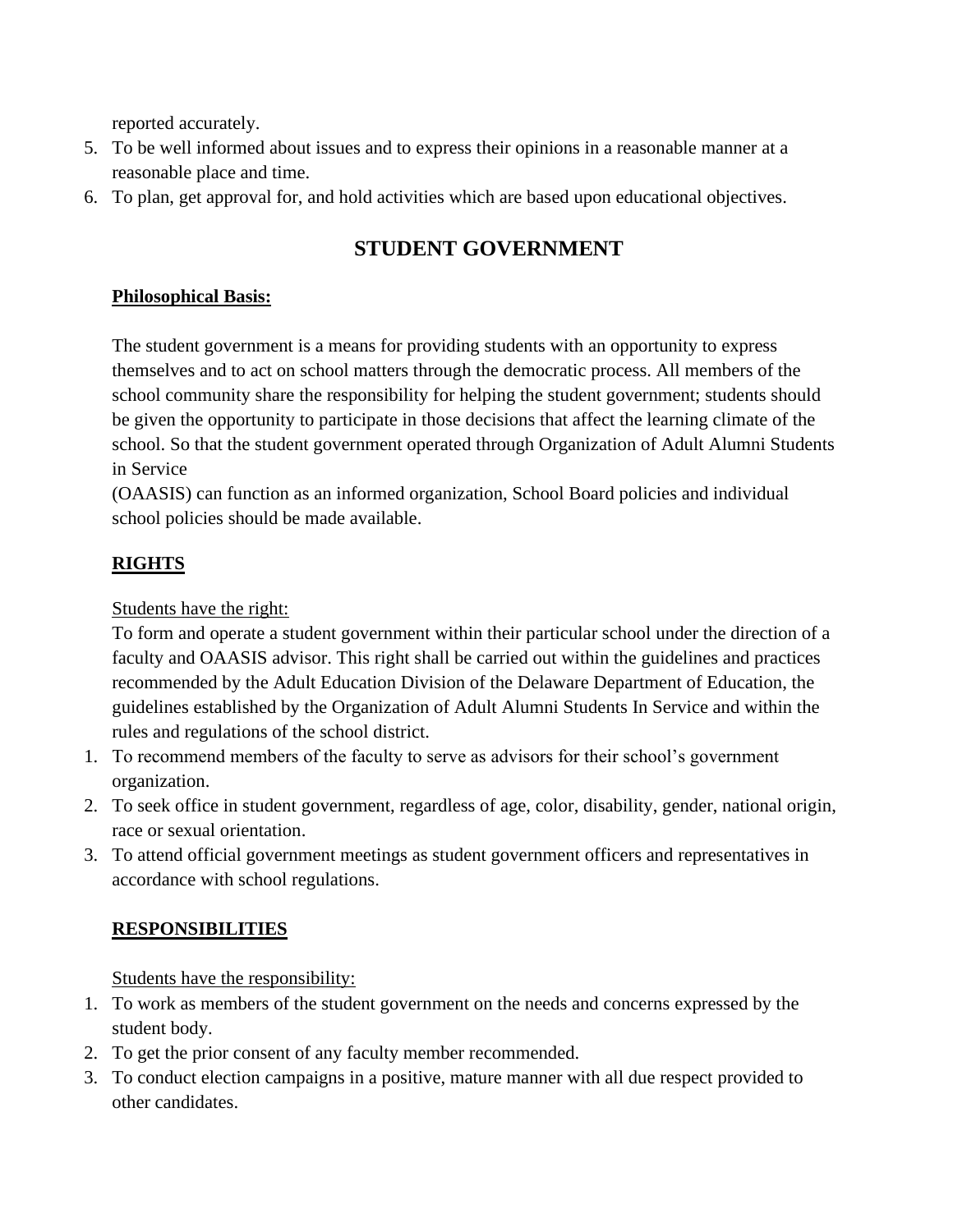4. To participate regularly and to conduct themselves in an appropriate manner, to demonstrate positive leadership in school government, and to operate within district and school regulations.

# **PUBLICATIONS**

#### **Philosophical Basis:**

One of the important roles of the school is to provide effective ways in which students may express themselves on a wide range of subjects. Official school publications, such as school newsletters, should reflect the policy and judgment of the student editors and should include viewpoints representative of the entire school community.

#### **RIGHTS**

#### Students have the right:

- 1. To possess, post, and distribute literature which will not disrupt the school program, and which follows the district's guidelines for responsible journalism.
- 2. To be free from censorship of their publications within the guidelines previously agreed upon by students and administrators.

#### **RESPONSIBILITIES**

#### Students have the responsibility:

- 1. To use only those bulletin boards or wall areas assigned for use by students and student organizations. Students must also accept responsibility for the effect that the posting, publication or distribution of this literature might have on the normal activities of the school.
- 2. To refrain from publishing libelous and obscene materials, to seek full information on topics about which they write, to observe acceptable standards of good taste, and to observe the normal rules for responsible journalism.

AED staff members will recall literature which they consider primarily commercial or religious in nature or material which could disrupt the orderly operation of the school.

# **STUDENT DRESS CODE**

Student dress may vary with instructional activity and the physical conditions in the school. It is the goal of the New Castle County Vocational Technical School District to ensure our students practice professional manner of dress; therefore, the following examples of inappropriate dress are based upon administrative judgment.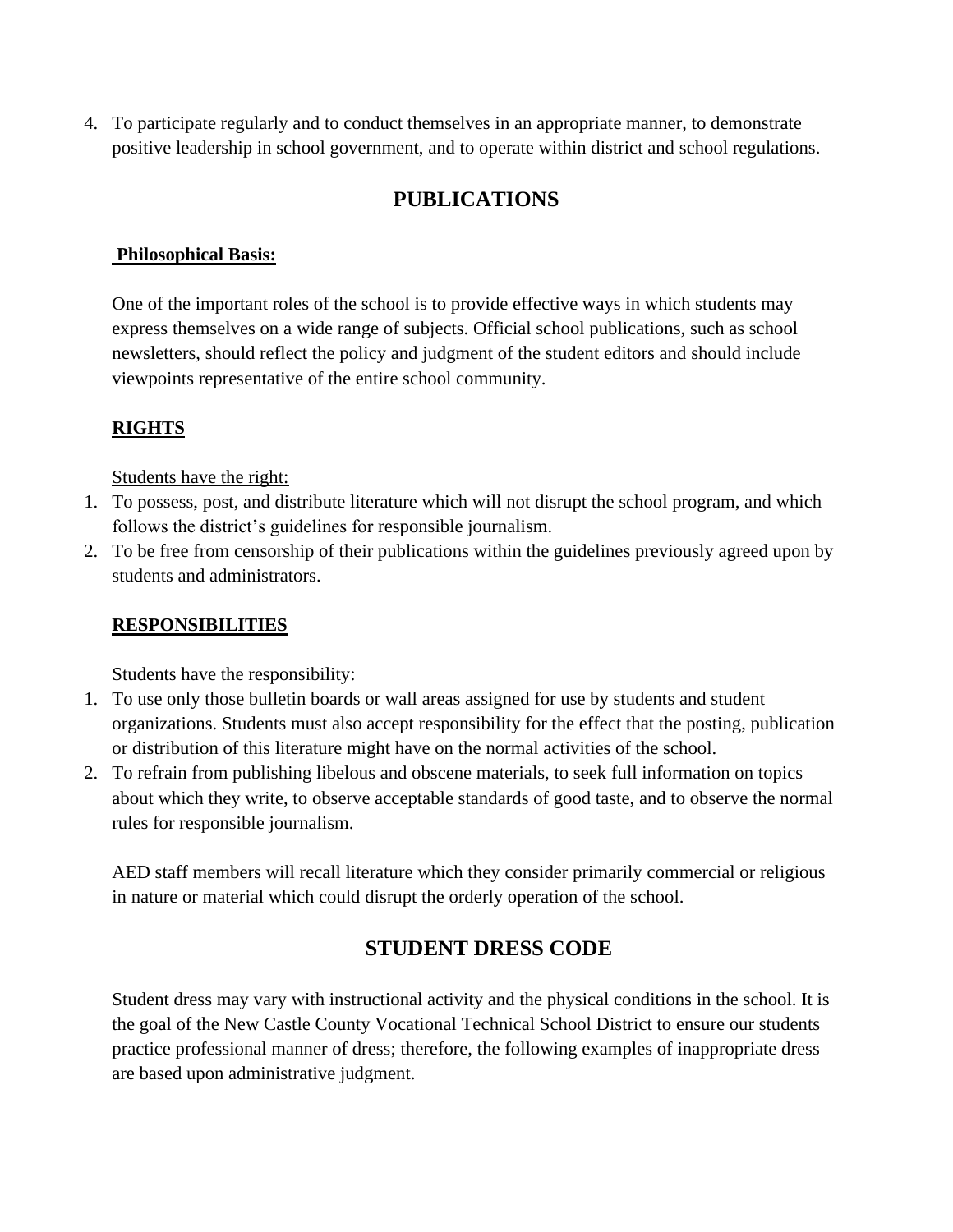- Clothing **must not** have inappropriate slogans, words, pictures, alcohol advertisements or references to illegal substances.
- Shoes **must** be worn at all times.
- Tank tops are **not allowed** during the school year for female or male students. Sundresses which are fashioned using tank top concepts (tube, halter tops, spaghetti straps, strapless or backless dresses) are not permitted. Necklines on shirts/blouses should not be lower than the top of the armpits.
- A student's mid-section **may not** be exposed at any time during school hours. Pants or shorts worn in a manner that exposes undergarments **are not permitted**. This rule applies to female and male students.
- The length of shorts, skirts, and dresses worn by students must be equal to or longer than the wearer's fingertips when standing upright, with arms hanging at his/her sides. Garments worn over stretch pants or hose such as dresses, shirts, shorts, or tops must be a length reaching at least the wearer's fingertips when standing upright with arms hanging at his/her side.
- Spandex garments for female and male students that are inappropriate and revealing are not permitted. Students are not permitted to wear sleepwear to school.
- Hats, headbands, head coverings (except for religious observation), and ear coverings are not to be worn by male or female students in the buildings.
- Chains or pointed objects are not to be worn or carried. If inappropriate dress continues, students may be removed from the program. Students will be required to change clothing to meet appropriate status.

#### **RIGHTS**

Students have the right to dress and groom as they choose, provided they do not disrupt the educational environment, endanger the health and safety of themselves or others, or violate established guidelines.

#### **RESPONSIBILITIES**

Students have the responsibility to follow established guidelines by dressing and grooming in a manner which shows cleanliness, promotes safety, and respects the rights of others.

# **SEARCH AND SEIZURE**

#### **Philosophical Basis:**

Students shall be free from unreasonable search and seizure of property as guaranteed by the 4th Amendment of the U.S. Constitution. This individual's right is balanced by the school's responsibility to protect the health, safety, and welfare of others. Since storage areas within the buildings are school property, school authorities reserve the right to maintain access to and to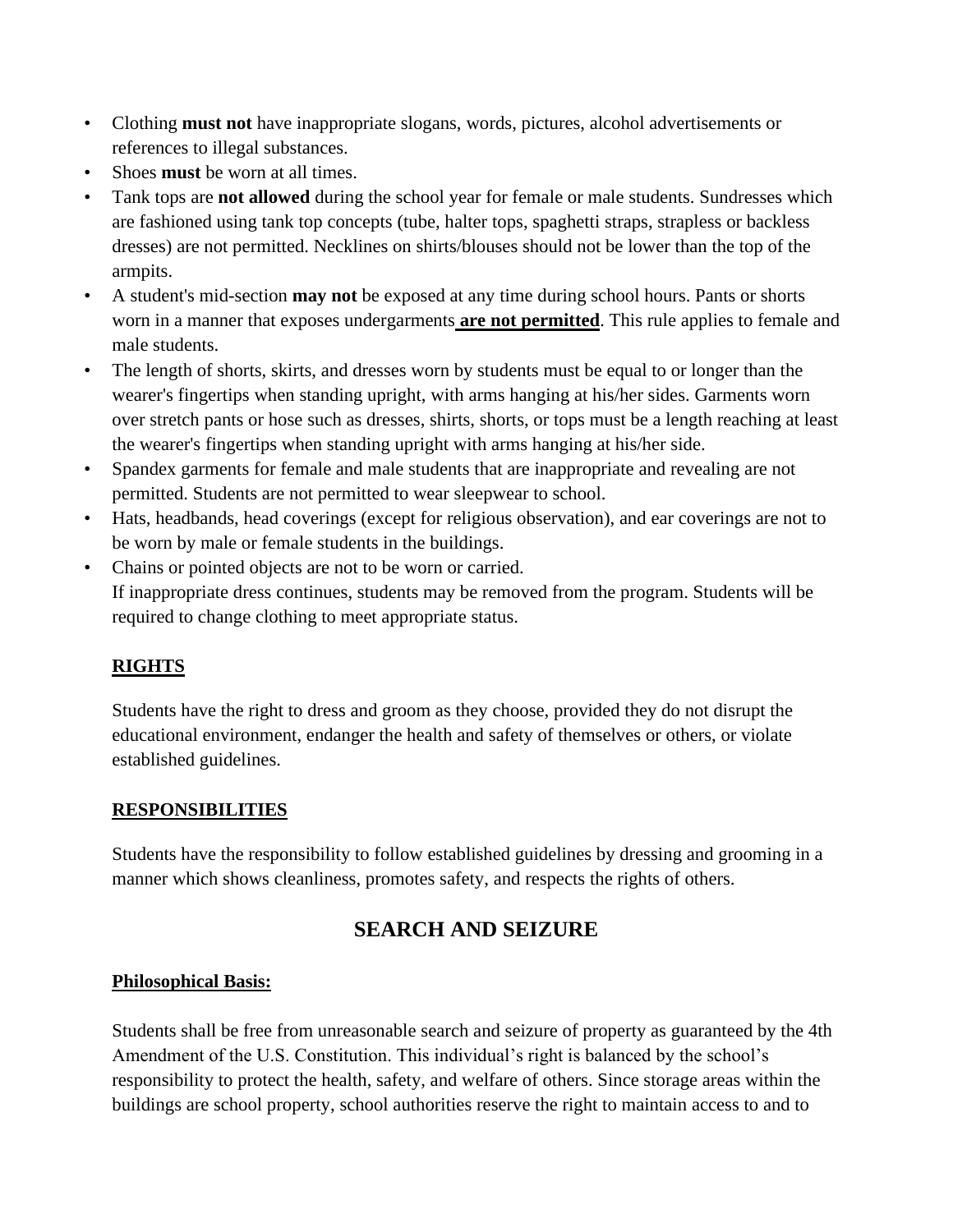search school property at any time with or without suspicion.

#### **RIGHTS**

#### Students have the right:

To privacy in their personal possessions unless the principal or designee has reasonable cause to believe that illegal materials are being concealed by the student.

#### **RESPONSIBILITIES**

#### Students have the responsibility:

To refrain from carrying or concealing any materials which are illegal or may disrupt the educational process.

## **APPEALS/GRIEVANCES**

#### **Philosophical Basis:**

A grievance may be filed when a student feels that he/she has been unfairly treated or has not been afforded due process. Students have the responsibility to discuss and to try to resolve their complaints with the person(s) involved before using the grievance procedure. Schools are responsible for providing a means for students to express and resolve their grievances.

#### **GRIEVANCE DEFINITION**

A grievance is another name for a complaint. A student grievance must be filed within **ten (10)**  school days from the time of the alleged infraction. The grievance procedure may be used where it is alleged that any student or group of students:

- 1. Is being denied access to an appropriate educational opportunity.
- 2. Is being denied participation in any school activity for which the student is eligible.
- 3. Is being denied the opportunity to compete for a position in an activity where the selection is limited.
- 4. Is being subjected to arbitrary or unreasonable regulation, procedure, or standard of conduct.
- 5. Is being subjected to sexual harassment. (Skip Step 1 of Grievance Procedure if a teacher is involved); or
- 6. Has not been afforded due process.

#### **GRIEVANCE PROCEDURE**

When the grievance procedure is used, these steps shall be followed:

- The grievant shall request a conference with the teacher or person(s) who allegedly treated the student unfairly.
- 1. If the conference does not resolve the complaint, the grievant shall talk with the program coordinator or a guidance counselor about resolving the complaint. To know the rules of the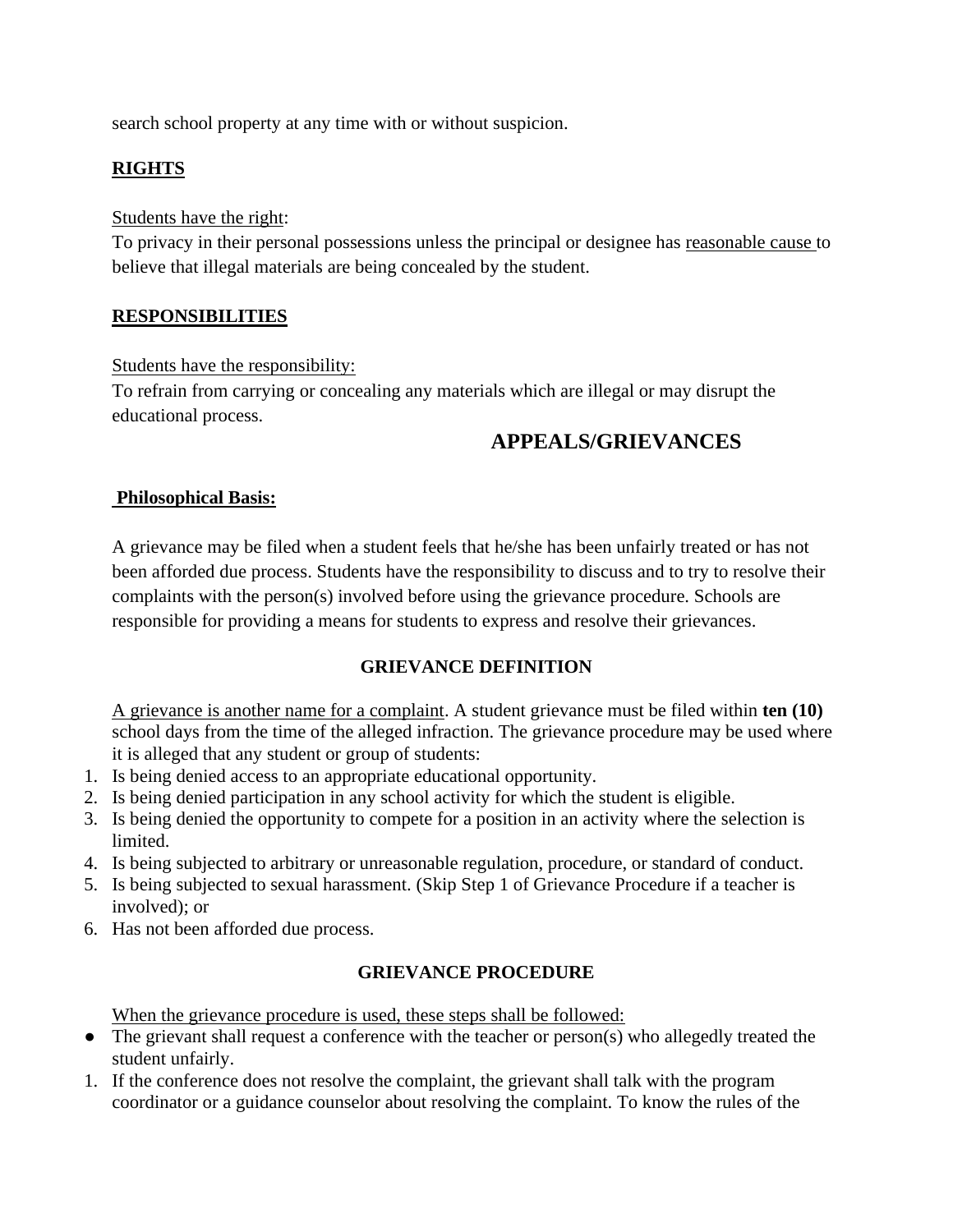District and the consequences for violating those rules.

- 2. To know, prior to being suspended or expelled, the reason for such action.
- 3. To know the nature of the evidence against him/her.
- 4. To tell his/her side of the story; and
- To appeal through the Grievance Procedure.
- If the conference fails to resolve the issue, the grievant shall file a written grievance with the AED Principal.
- The AED Principal or designee will investigate the problem and render a written decision within ten (10) school days of receipt of the written grievance.
- A grievant wishing to appeal the Principal's written decision must file a written appeal with the Superintendent no later than ten (10) school days from the date of receipt of the Principal's written decision.
- The Superintendent or designee shall investigate the problem and render a written decision.
- If the written decision of the Superintendent is not acceptable to the grievant, the latter has the right to a written appeal to the New Castle County Vocational Technical School District Board of Education. The written appeal to the Board must be submitted to the District Office within ten (10) days after the student receives the written decision from the Superintendent. The New Castle County Vocational Technical School District Board of Education will render the final decision in writing, within thirty (30) days of receipt of the appeal.

#### **RIGHTS**

Students have the right:

- 1. To a procedure for expressing and resolving their grievances. This procedure specifies lines of communication, timelines, and a method of appeal.
- 2. To participate in the evaluation and modification of the grievance procedures through their OAASIS student government.

#### **RESPONSIBILITIES**

Students have the responsibility:

- 1. To discuss and to try to resolve their complaints with the person(s) involved before using the grievance procedure.
- 2. To state the grievance clearly, to follow the established procedures for resolving the grievance, and to abide by the decision that comes as a result of this process.

## **STUDENT RECORDS**

#### **Philosophical Basis:**

Student records are defined as any materials concerning individual students kept in any form by the School Board or its employees, except for personal notes of teachers and other school personnel intended for their use only. Student records are maintained at the Marshallton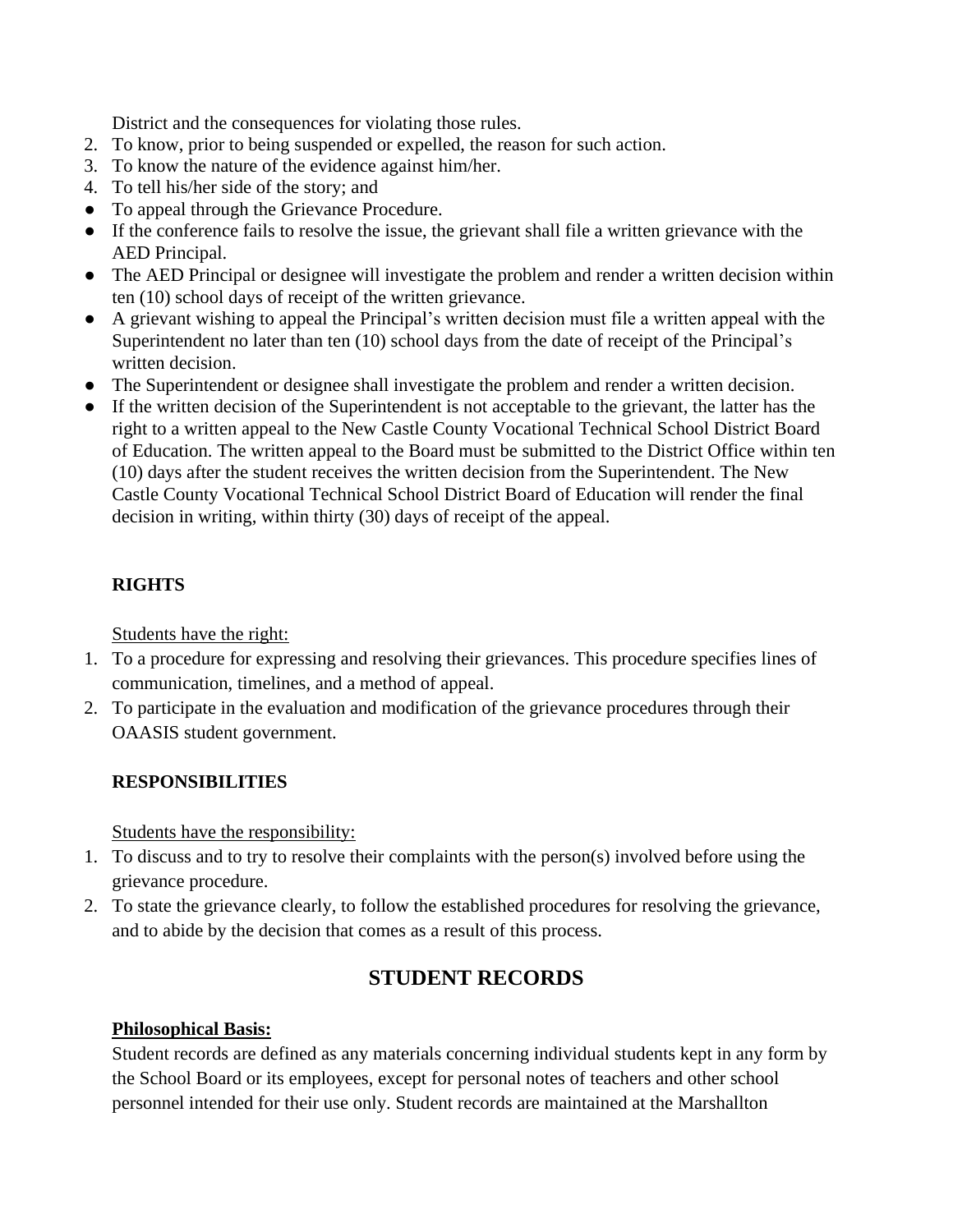Education Center to provide information contained therein as accurate and appropriate.

#### **RIGHTS**

Students have the right:

- 1. To release, inspect, review, and challenge the information contained in their school records within district guidelines if they are eighteen years of age or older. Parents of students who are under eighteen years of age also have this right. The school personnel shall aid students and parents to help them understand the material in the record. This access may not be denied because of failure to pay fines or fees.
- 2. To sign for a release of the information contained in their records to authorized agencies if they are sixteen years of age or older.
- 3. To be protected from the release of personally identifiable information to unauthorized persons.

## **RESPONSIBILITIES**

- 1. Eligible students and parents have the responsibility to give school personnel notice that they want to inspect and review their records. Eligible students and parents have the responsibility to meet their financial obligations as they relate to school fees or fines. Transcripts and records will not be released until all student financial obligations are met.
- 2. Students have the responsibility to sign, without delay, a release of information contained in their records to authorized agencies.
- 3. Eligible students and parents or guardians have the responsibility to release information to those individuals or agencies who are working in a positive manner for the benefit of the student. The permission to release information, where required, must be in writing. (1Delaware Code: Title 14, Chapter 41, Section 4111).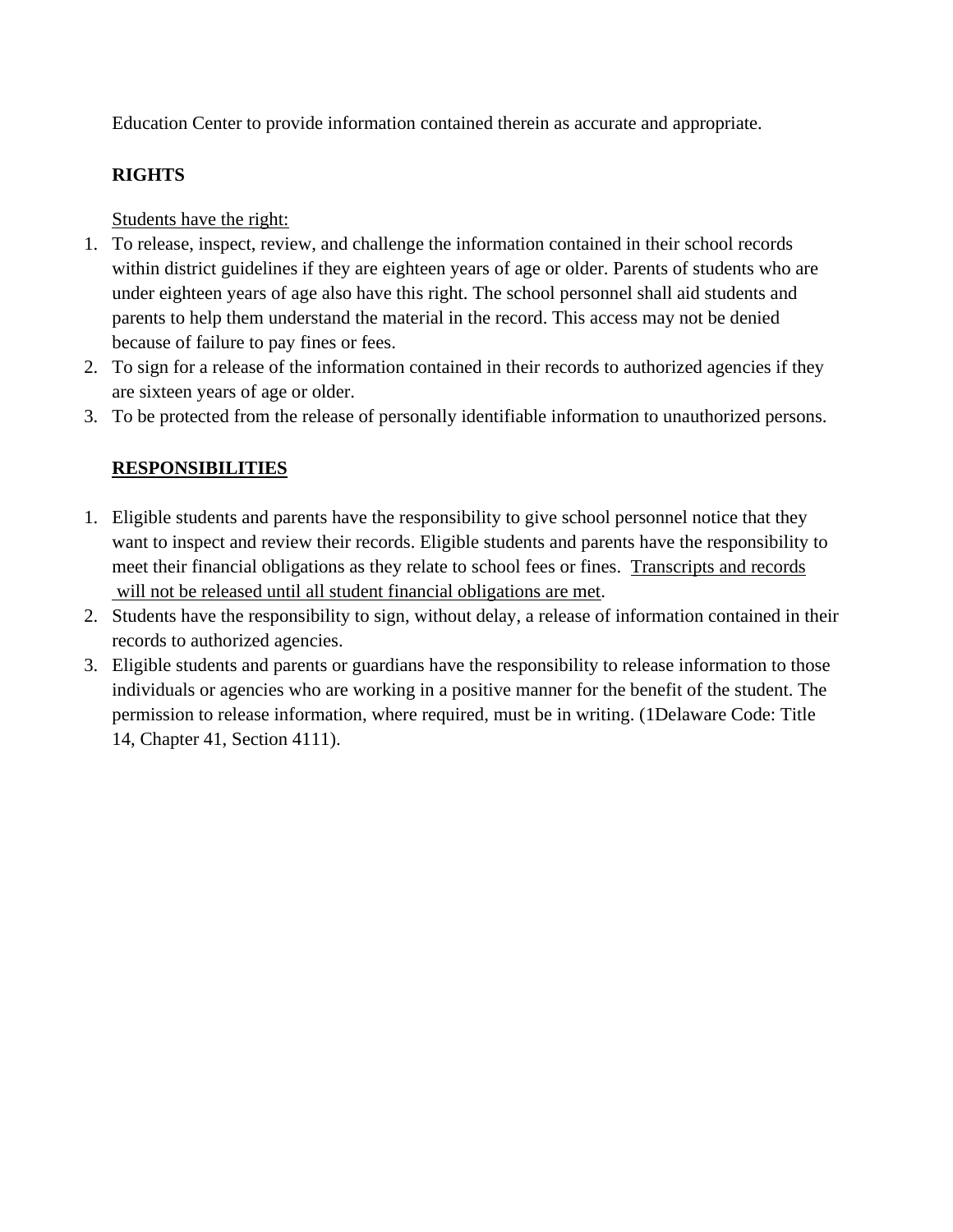# <span id="page-15-0"></span>**Section III: Due Process**

# **DUE PROCESS POLICY**

<span id="page-15-1"></span>The Board recognizes the student's right to a free public education which may not be taken away without good cause. Students have the rights given to every citizen by the U.S. Constitution. These rights are protected through a procedure called "due process." This section defines due process and the procedure for filing a grievance. Due Process ensures that a student has the right:

- 1. To know the rules of the District and the consequences for violating those rules
- 2. To know, prior to being suspended or expelled, the reason for such action
- 3. To know the nature of the evidence against him/her/them
- 4. To tell his/her/their side of the story
- 5. To appeal through the Grievance Procedure

# **Section IV: Student use of Computer Devices and Resources**

# **STUDENT CHROME BOOK LOAN AGREEMENT**

<span id="page-15-2"></span>Providing Chromebooks for instructional use is a new and exciting venture. Certain guidelines are necessary to protect the chromebook and the school network and ensure that this technology serves as an effective instructional tool and by accepting the possession of our NCCVT AED chromebooks students agree to the following responsibilities for the use and care of this device.

# **EXPECTATIONS AND RESPONSIBILITIES**

- <span id="page-15-3"></span>1. The student agrees to follow all NCCVT policies and regulations governing the use of computers.
- 2. The chromebook is the property of NCCVT. If a student withdraws from the school prior to the end of the school year, the chromebook must be returned to the Adult Education Division office prior to withdrawal.
- 3. The student shall not remove or alter any NCCVT identification labels attached or displayed on the computer, nor shall the student change identification within the computer, such as the computer name.
- 4. The student agrees to keep the computer secure and safe. The student will assume the risk of loss by theft, destruction, or damage caused by intentional misuse.
- 5. The student must report theft (or suspected theft) of the computer, loss of computer, damage to the computer, or malfunction of the chromebook to teacher or personnel immediately.
- 6. Upon request, the student agrees to deliver the computer to NCCVT staff for technical inspection, to verify inventory, or for random screening of the computer.
- 7. The chromebook cannot be sold, loaned, bartered, traded, leased, rented or given to any other person or persons without a written consent from NCCVT.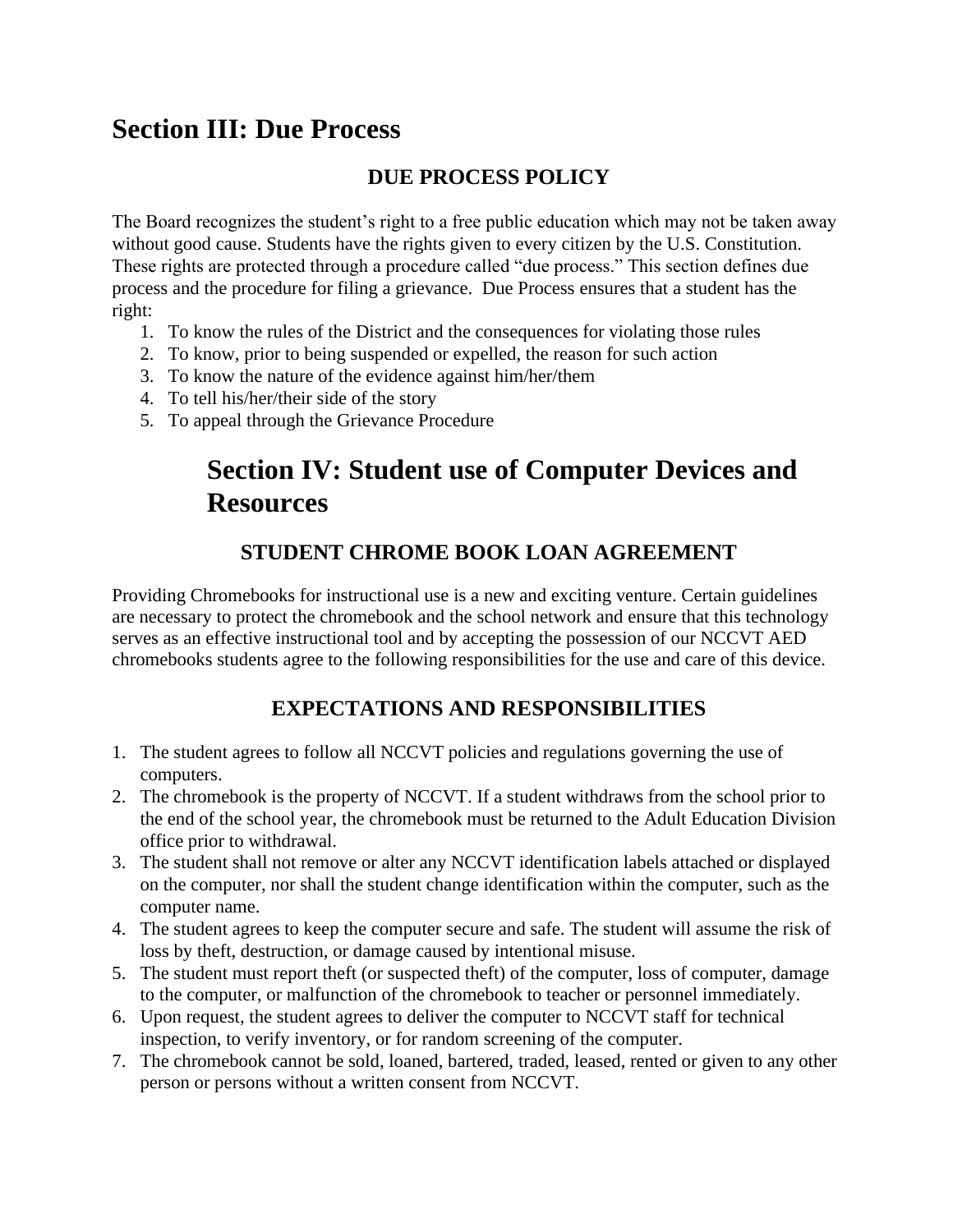# **Section V: Attendance and Progress/ Classroom Behavior**

# <span id="page-16-0"></span>**ATTENDANCE & PROGRESS/CLASSROOM BEHAVIOR**

<span id="page-16-1"></span>School attendance has been identified as an important issue by our administrators, faculty, and by the employers who support our programs. We are concerned about students who miss too many school days, even when absences are legitimate. Attendance and achievement are clearly linked, and poor attendance often equals poor grades and school failure.

#### **Responsibilities**

The Adult Education Division of the NCCVTSD places the responsibility for attendance on the student. It is understood that students in the Adult Division have adult commitments, including work and family responsibilities. For this reason, there is flexibility in the delivery of instruction, which allows students to meet their personal and educational needs. The essential elements of the AED policy are as follows:

- Apprenticeship and Technical Training students will be removed from the program once they accumulate six absences. Three late arrivals or early dismissals that are 15 minutes or less will equal one absence. Late arrivals or early dismissals that are more than 15 minutes are considered an absence.
- ABE/GED/ESL students are expected to attend classes for a minimum of 6 hours per week. Each student may miss **two** classes per 8-week quarter and on the occurrence of a third absence the student may be removed from school. The student will not be permitted to return to school within the same quarter. If there is an extenuating circumstance which precludes a student from attending school, it is necessary for the student to discuss the situation with the Adult Education Division staff.
- Each ABE/GED/ESL student is to make reasonable progress in his/her classes. If after 120 hours of class, reasonable progress has not been made, a student may be removed from school. Students are to take all classes and tests seriously.
- Groves and In-School credit classes are 60 hours per half credit. Students in these classes must attend a minimum of 51 hours (85% of the clock hours) to receive credit, which means students are only permitted to miss 9 hours of class. If a student comes late to class or leaves early, the time will be deducted from the 9 hours. After 9 hours of missed class time, the student will be dropped from the class and required to repeat the class
- All breaks are to be taken at the designated time determined by the teacher or administrator. The break period may not exceed 15 minutes. Classes will begin promptly at the designated class time.
- If students are unable to attend their scheduled class, they are expected to call the appropriate office to inform the staff that they will be either late, or unable to attend.
- Except during break, students may not leave the classroom. The instructor is to be informed of any emergencies or necessary reasons for leaving.
- Students attending any of the **Apprenticeship** classes should call (302) 683-3652. Students attending class at **Marshallton** should call (302) 683-3642 and press 1.
- It is the responsibility of the student to contact their teacher to make-up any classroom assignments or tests that may have been missed due to a late arrival, early dismissal, or an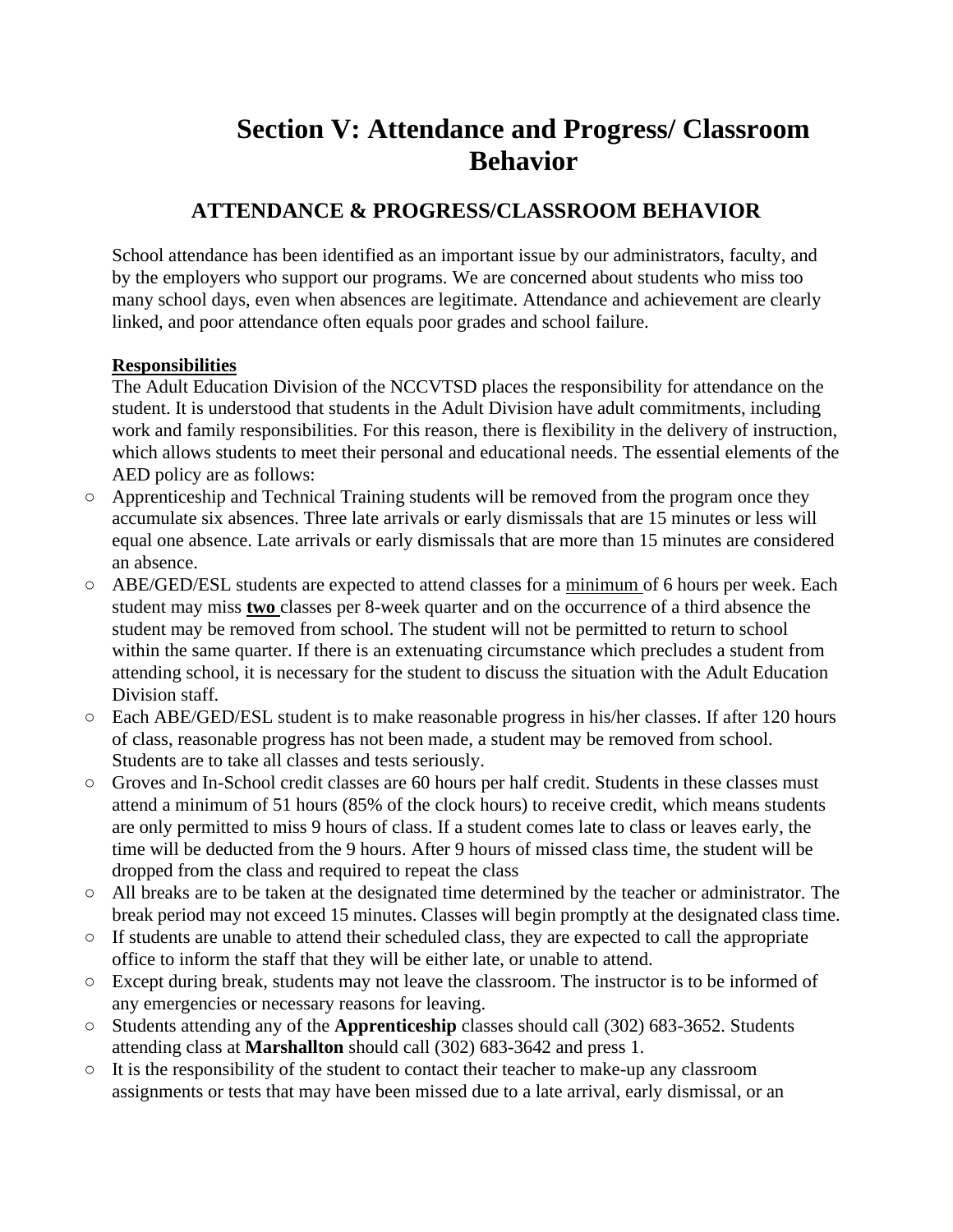absence.

- Teachers are required to keep accurate daily attendance records and verify class absences on the appropriate attendance form. They will be submitted to the AED office in the Marshallton Building, so that accurate attendance data can be entered into the student accounting database.
- Food is not permitted in the classrooms. Any beverage without a lid is also not permitted in the classrooms. Beverages with a lid are not permitted at any time in the proximity of school computers.

#### **GRADES (for credit classes)**

<span id="page-17-0"></span>The school year is divided into three trimesters, approximately 60 hours in length. Grading in subjects will be on a full trimester basis. James H. Groves's final exams will be administered at the end of the course. Students successfully completing most high school credit courses will earn 0.5 credits per trimester.

**Graduation candidates must have successfully passed all course requirements for a diploma in order to participate in the rehearsal or actual graduation ceremony.**

#### **DISCIPLINE POLICY**

<span id="page-17-1"></span>The purpose of the New Castle County Vocational-Technical School District's Discipline Policy is to create an environment in which learning can take place most effectively. The policy is based on mutual respect among students and between students and teachers. The discipline policy is in effect not only during the regular school day but also any other activity sponsored or sanctioned by the school. The staff is responsible for enforcing the discipline policy in a manner which is consistent, fair, and firm, treating each case on an individual basis and taking into consideration the overall school record of the student and other mitigating circumstances. All staff members are required to affect or assist in discipline situations. The aim of the AED is to promote selfdiscipline in each student; the student who practices self-discipline will be least affected by this policy.

The following pages list and define violations and possible disciplinary actions. **This list is not all inclusive, but merely a guide to show the most important ones.** When the word "day(s)" is used regarding missed time from school as a result of suspensions or expulsions, those days are "school days," not "calendar days.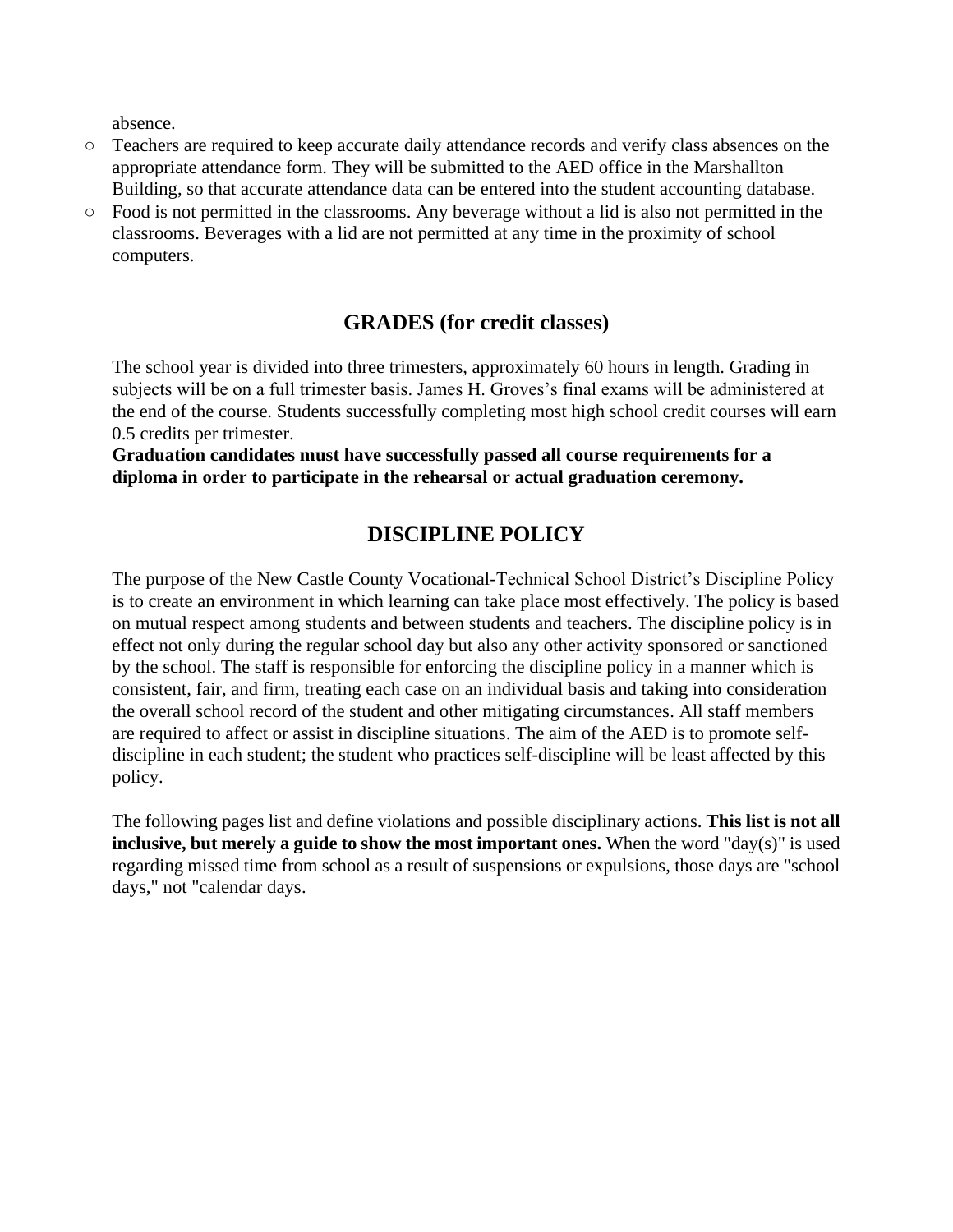# **GLOSSARY OF DISCIPLINARY ACTIONS**

#### <span id="page-18-0"></span>● **BEHAVIORAL CONTRACT**

○ This is a written agreement of last resort among a student, the student's parent (if the student has not yet reached his/her 18<sup>th</sup> birthday), and the AED Principal/Designee which specifically states the conditions that, unless met, will result in a recommendation for removal from the program.

#### ● **BOOK BAGS/PURSES**

○ The District presumes a student possesses, and is therefore responsible for, all items found in the student's book bag/purse or similar bag or container used to carry books or personal property. The student should regularly check the contents of his/her book bag/purse. Failure to secure one's book bag/purse or provide others access to one's book bag/purse does not eliminate responsibility for items found in the book bag/purse.

#### ● **DENIAL OF DRIVING PRIVILEGES**

○ The denial of driving privileges is the removal of permission to drive on school property for a specified time.

#### ● **DISCIPLINARY PROBATION**

○ Disciplinary probation is a condition whereby a student must fulfill specific commitments and/or be denied certain privileges until behavior improves.

#### ● **FIREARM POSSESSION**

○ Possession of a firearm on school property, in a DART bus, or at any school sponsored event or activity shall result in the removal from the program for a period of not less than 180 school days. "Firearm" means (A) any weapon (including a starter gun) which will or is designed to or may readily be converted to expel a projectile by the action of an explosive; (B) the frame or receiver of any weapon; (C) any firearm muffler or firearm silencer; or (D) any destructive device.

#### ● **MOTOR VEHICLES**

○ The District presumes a student possesses, and is therefore responsible for, all items in the student's motor vehicle. This presumption applies to any car a student drives to school without regard to who owns the car. Before a student brings a car to school or a school activity, he/she should carefully inspect the car. If a student fails to lock one's car, the student remains responsible for items found in the car.

#### ● **REFERRAL TO POLICE**

○ Referral to police is the reporting of an alleged illegal act to a law enforcement agency. When appropriate, a charge of an alleged illegal action may be filed.

#### ● **REMOVAL FROM CLASS**

○ When, in the judgment of the teacher, a student's behavior is disrupting the instructional process as per the District's Attendance and Discipline policies, the teacher may remove the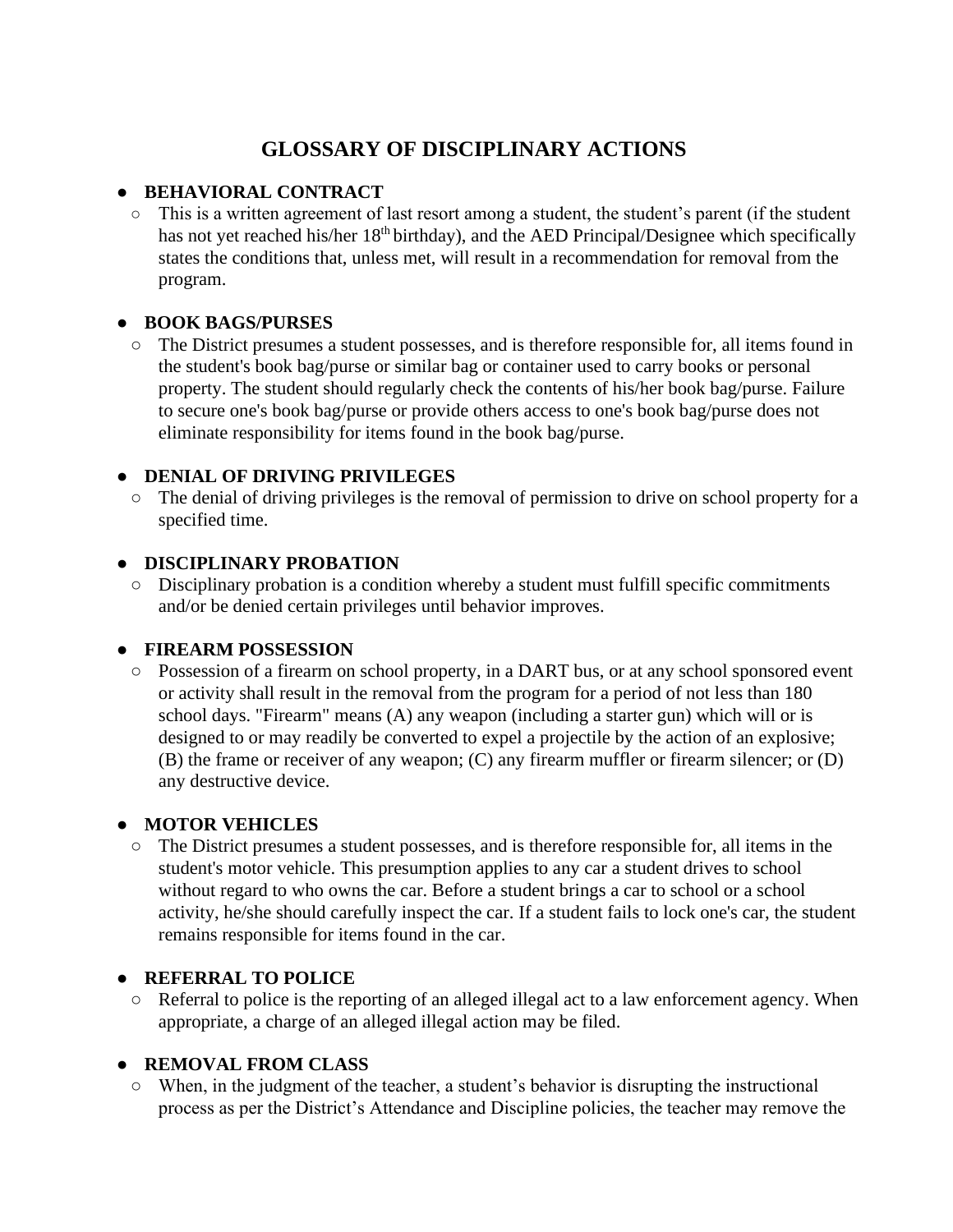student from the classroom by referring him/her to the Principal/Designee.

#### ● **REMOVAL FROM PROGRAM**

○ All persons attending any of the Adult Education Division's programs will be treated as adults. This adult-like treatment includes having clear and unambiguous rules, with consequences for not following them. Any student violating specific rules contained within the code of conduct will be removed from the program for the remainder of the school year.

#### ● **REPRIMAND**

○ A reprimand is a verbal or written warning indicating that behavior is not acceptable.

#### ● **RESTITUTION/RESTORATION**

○ Restitution/restoration is the payment for and/or restoring of property or articles which have been damaged.

#### ● **SUSPENSION**

○ Suspension is a student's temporary exclusion from regular school attendance and activities as determined by the AED Principal/Designee for a period not to exceed ten (10) days. An earnest attempt will be made to contact the parent of each student under the age of 18 who is suspended.

# **VIOLATIONS AND DISCIPLINARY ACTION**

#### <span id="page-19-0"></span>**The following list is not all-inclusive, and a student committing an act of misconduct not listed will still be subject to the authority of the Principal/Designee.**

**Note 1:** When selecting disciplinary actions from those listed under "Alternatives," the Principal/Designee will select one or more of the actions from among the alternatives. The least severe disciplinary action(s) needed to solve the problem, as deemed appropriate by the Principal/Designee, may be selected. When selecting appropriate disciplinary actions from among those listed under "Optional," the Principal/Designee may select one or more of the actions listed in addition to implementing those listed as required.

**Note 2:** Any action or behavior which adversely affects the rights of a student to learn is subject to action or review by school staff.

# <span id="page-19-1"></span>**PARENT CONTACT/CONFERENCE - (Only if student is under the age of 18)**

All students will be required to follow the discipline policy as listed in this Handbook. Students violating the policies will be subjected to the disciplinary actions listed. In addition, students under the age of 18 will have a parent contact/conference, which depending on the violation may require a meeting with the Principal of the AED as a condition of continued participation in the program.

#### **A. GENERAL DISRUPTION OF THE ORDERLY EDUCATIONAL PROCESS**

Behavior which seriously disrupts any school activity or the orderly operation of the school.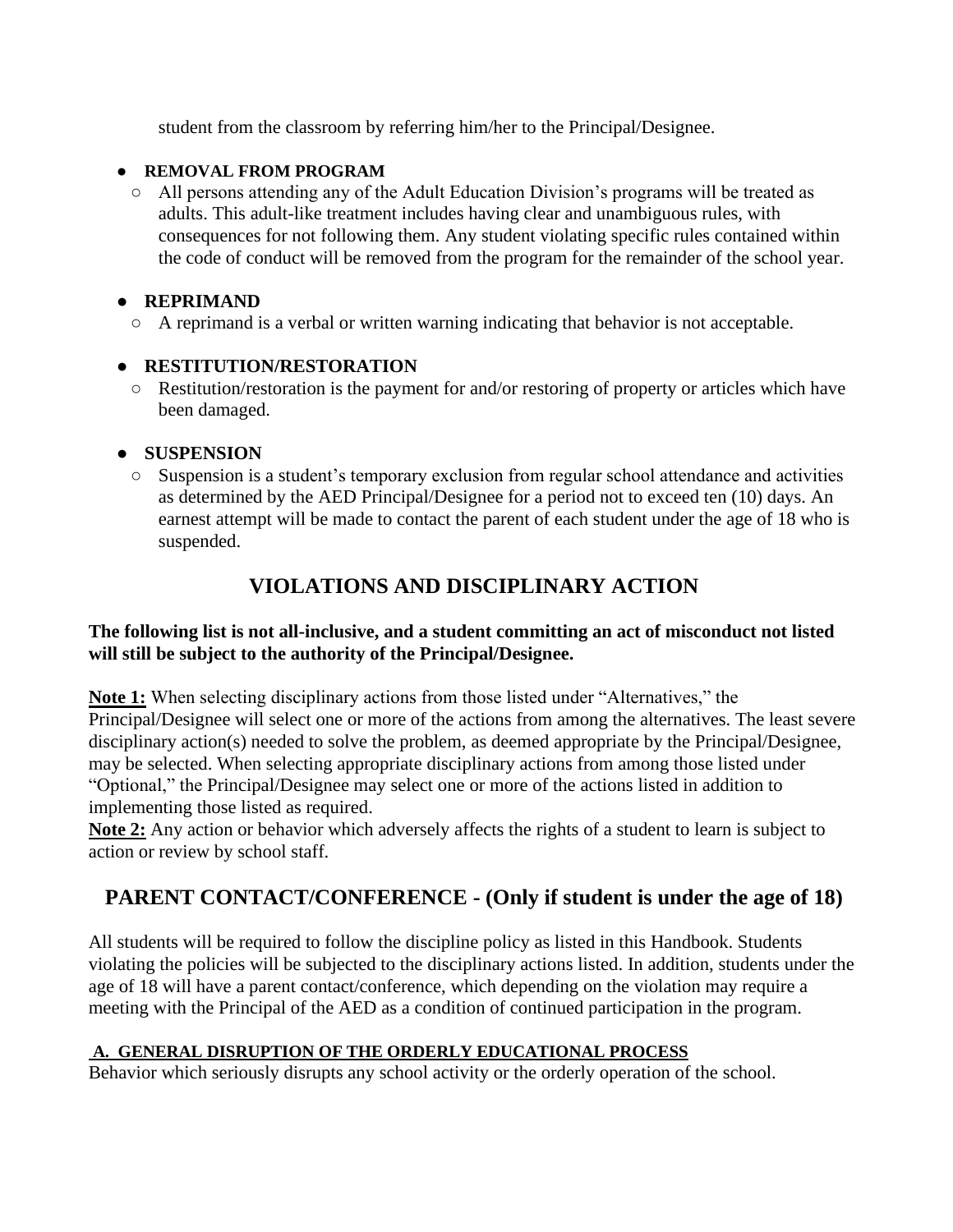| <b>FIRST VIOLATION</b> |                                                                             |               | <b>SUBSEQUENT VIOLATIONS</b>                                                                           |
|------------------------|-----------------------------------------------------------------------------|---------------|--------------------------------------------------------------------------------------------------------|
| Alternatives           | $\star$ Restitution/Restoration<br><b>Disciplinary Probation</b><br>$\star$ | Alternatives: | $\star$ Behavioral Contract<br>$\star$ Removal from<br>Program<br>$\star$ Referral to Police<br>Agency |
| Optional               | <b>Behavioral Contract</b><br>Suspension                                    |               |                                                                                                        |

#### **B. GENERAL CLASSROOM DISRUPTION**

Behavior which produces distractions, frictions, or disturbances which seriously or repeatedly interfere with the effective functioning of the teacher, the student, or the class will be considered to be a General Classroom Disruption.

| <b>FIRST VIOLATION</b> |                                                                                                 |               | <b>SUBSEQUENT VIOLATIONS</b>                                                                                    |
|------------------------|-------------------------------------------------------------------------------------------------|---------------|-----------------------------------------------------------------------------------------------------------------|
| Alternatives:          | $\star$ Reprimand<br>$\star$ Removal from Class<br>$\star$ Disciplinary Probation<br>Suspension | Alternatives: | $\star$ Removal from Class<br>$\star$ Behavioral Contract<br>$\star$ Suspension<br>$\star$ Removal from Program |

#### **C. DISRUPTION ON THE DART BUS**

Any misconduct on the DART bus, disrespect to the driver, fighting, or vandalism to the bus.

| <b>FIRST VIOLATION</b> |                                                                                                                                                                          |              | <b>SUBSEQUENT VIOLATIONS</b>                                                                                                                                                      |
|------------------------|--------------------------------------------------------------------------------------------------------------------------------------------------------------------------|--------------|-----------------------------------------------------------------------------------------------------------------------------------------------------------------------------------|
| Alternatives           | $\star$ Reprimand<br>$\star$ Restitution/Restoration<br>$\star$ Disciplinary Probation<br>Suspension<br>$\star$ Referral to Police<br>Agency<br><b>Behavior Contract</b> | Alternatives | $\star$ Reprimand<br>$\star$ Restitution/Restoration<br>$\star$ Disciplinary Probation<br>$\star$ Suspension<br>$\star$ Referral to Police Agency<br>$\star$ Removal from Program |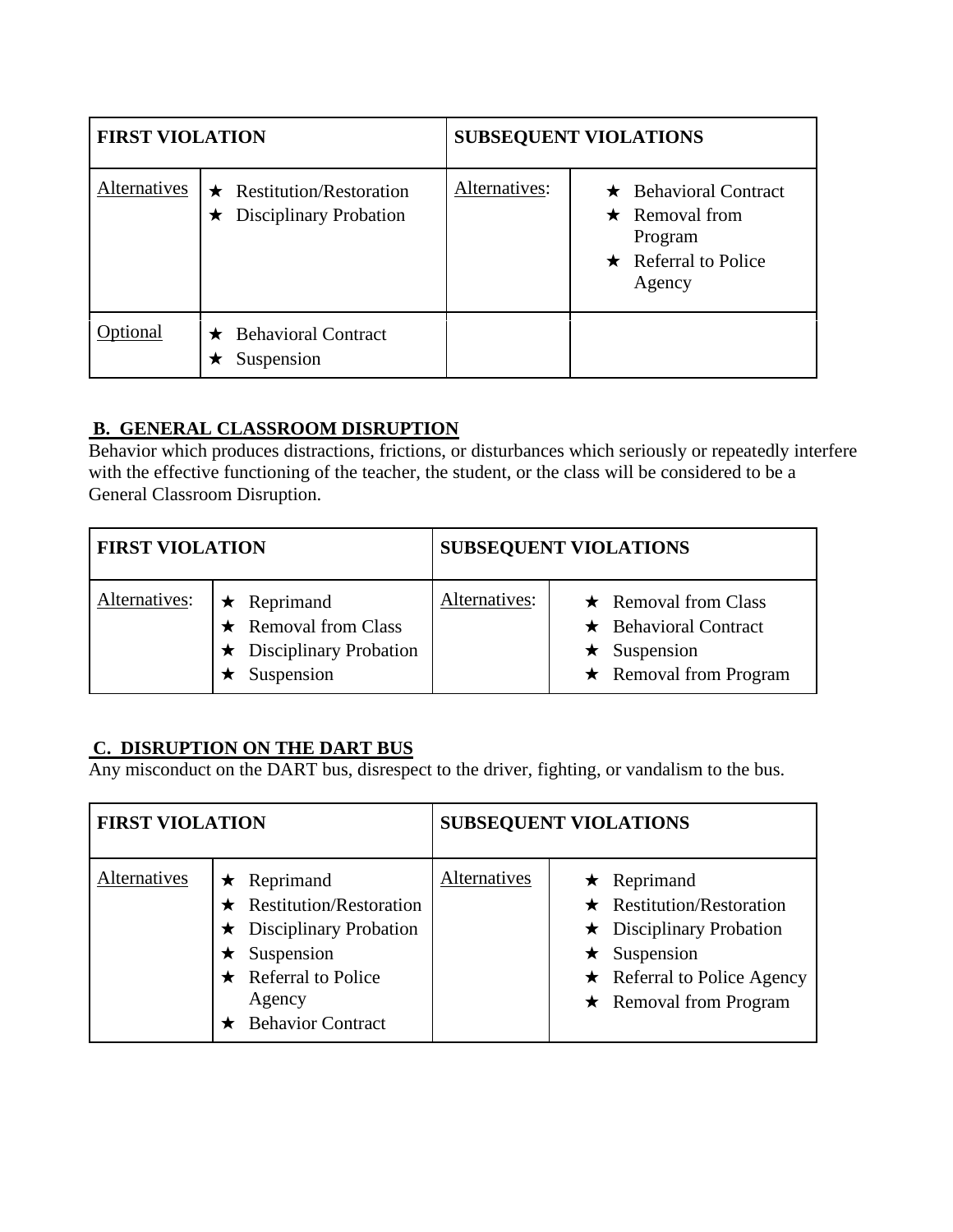#### **D. UNEXCUSED ABSENCE/TRUANCY**

Absence without authorization or approved reason from school or class.

| <b>FIRST VIOLATION</b> |                                                               |              | <b>SUBSEQUENT VIOLATIONS</b>                                                                                   |
|------------------------|---------------------------------------------------------------|--------------|----------------------------------------------------------------------------------------------------------------|
| Alternatives           | $\star$ Reprimand<br>$\star$ Removal from Class<br>Suspension | Alternatives | $\star$ Reprimand<br>$\star$ Removal from Class<br>$\star$ Behavioral Contract<br>$\star$ Removal from Program |

#### **E. SMOKING**

The District is enforcing the Delaware Department of Education Regulation 877, which prohibits the use or distribution of tobacco products by all staff, students, visitors, and parents on school property, in school leased or owned vehicles and at all school affiliated functions. Smoking and vaping are not permitted in the building or on school property at any time. This includes the sidewalk in front of the school, school parking lots and the back of the school.

| <b>FIRST VIOLATION</b> |                            |           | <b>SUBSEQUENT VIOLATIONS</b>                                                     |
|------------------------|----------------------------|-----------|----------------------------------------------------------------------------------|
| Required:              | Reprimand                  | Required: | $\star$ Reprimand<br>$\star$ Behavioral Contract<br>$\star$ Removal from Program |
| Alternative            | <b>Behavioral Contract</b> |           |                                                                                  |

#### **F. TRESPASSING (Non-Students)**

Being on school property without authorization.

| <b>FIRST VIOLATION</b> |                                      |          | <b>SUBSEQUENT VIOLATIONS</b>         |
|------------------------|--------------------------------------|----------|--------------------------------------|
| Required               | $\star$ Reprimand                    | Required | $\star$ Referral to Police<br>Agency |
| ptional                | $\star$ Referral to Police<br>Agency |          |                                      |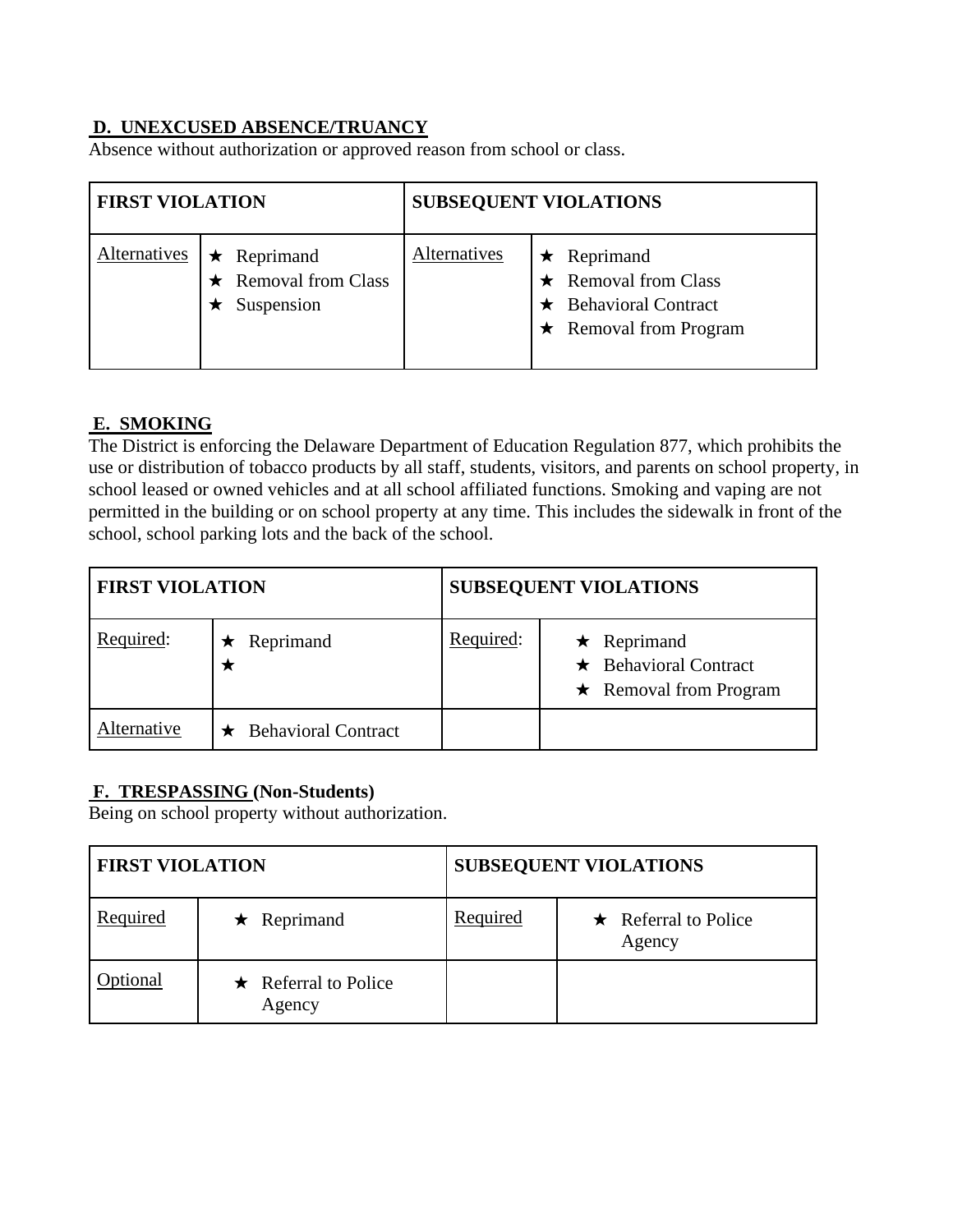#### **G. LOITERING**

A student's unauthorized presence in any area.

| <b>FIRST VIOLATION</b> |                                         |          | <b>SUBSEQUENT VIOLATIONS</b>                                                     |
|------------------------|-----------------------------------------|----------|----------------------------------------------------------------------------------|
| Required               | $\star$ Reprimand<br>$\star$ Suspension | Required | $\star$ Reprimand<br>$\star$ Behavioral Contract<br>$\star$ Removal from Program |

#### **H. RECKLESS DRIVING**

Driving any vehicle on school property or while under the jurisdiction of school authority with willful and wanton disregard for the safety of persons or property will be considered as reckless driving.

|          | <b>FIRST VIOLATION</b>                                                       |          | <b>SUBSEQUENT VIOLATIONS</b>                                                                                  |
|----------|------------------------------------------------------------------------------|----------|---------------------------------------------------------------------------------------------------------------|
| Required | $\star$ Restitution/Restoration<br>Suspension<br>★                           | Required | $\star$ Restitution/Restoration<br>Denial of Driving<br>$\star$<br>Privileges<br>Suspension<br>$\star$        |
| otional  | $\star$ Denial of Driving<br>Privileges<br>$\star$ Referral to Police Agency | Optional | $\star$ Behavioral Contract<br>Referral to Police Agency<br>$\star$<br><b>Removal from Program</b><br>$\star$ |

#### **I. POSSESSION OR USE OF NOISEMAKERS**

Phones, radios, whistles, horns, and other sound-producing devices are not permitted to be activated while in the building. Their use disrupts the educational process. The school is not responsible for loss or theft of any items.

| <b>FIRST VIOLATION</b> |                             |           | <b>SUBSEQUENT VIOLATIONS</b> |
|------------------------|-----------------------------|-----------|------------------------------|
| Required:              | $\star$ Reprimand           | Required: | $\star$ Behavioral Contract  |
| <b>Optional</b>        | $\star$ Behavioral Contract | Optional: | $\star$ Removal from Program |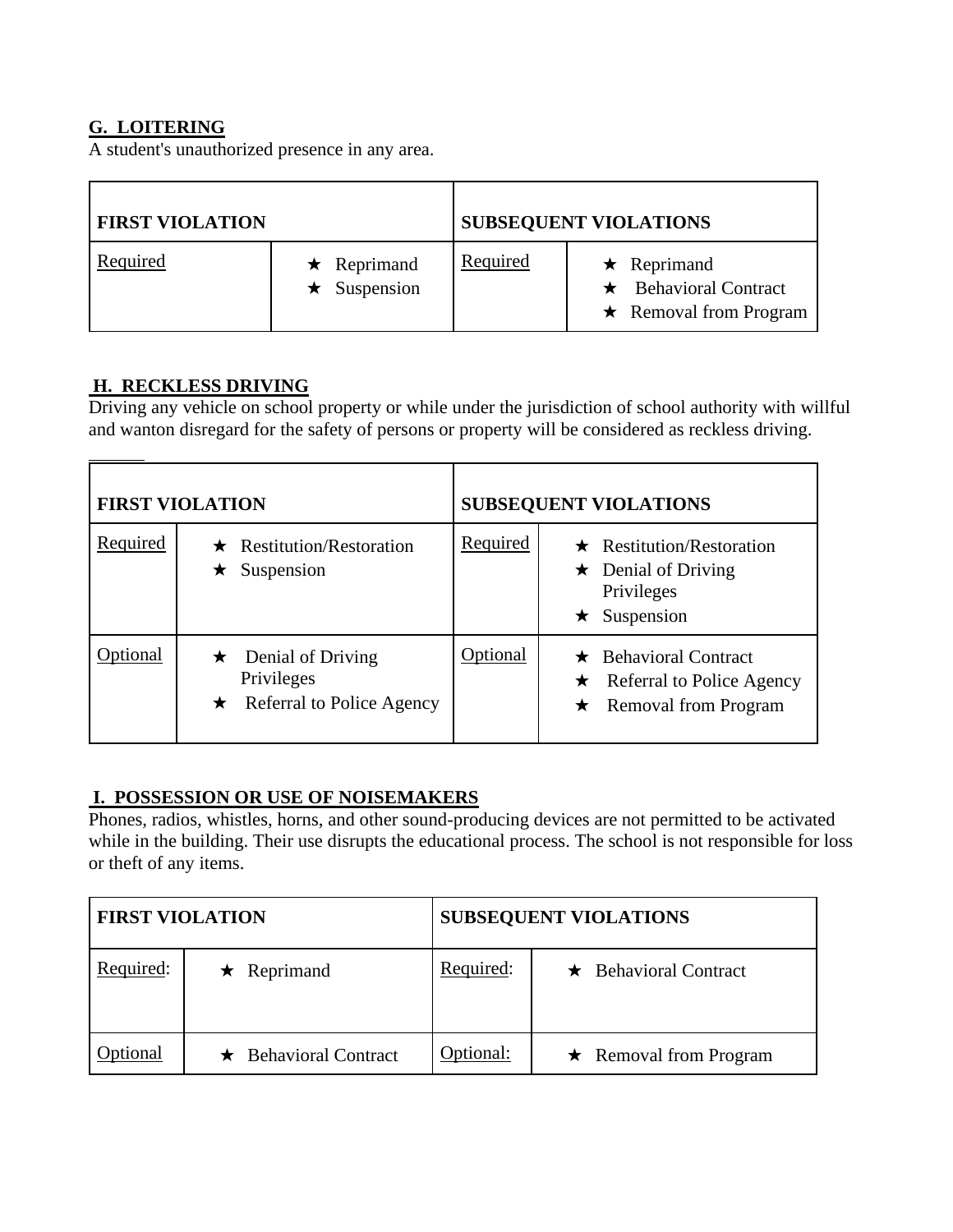#### **J. GAMBLING**

Gambling is defined as any participation in games of chance for money and/or other valuables.

|          | <b>FIRST VIOLATION</b>                                           |          | <b>SUBSEQUENT VIOLATIONS</b>                                |
|----------|------------------------------------------------------------------|----------|-------------------------------------------------------------|
| Required | Suspension                                                       | Required | $\star$ Behavioral Contract<br>$\star$ Removal from Program |
| ptional  | $\star$ Behavioral Contract<br>$\star$ Referral to Police Agency | Optional | $\star$ Referral to Police Agency                           |

#### **K. SEXUAL HARASSMENT; INDECENT PROPOSITION/EXHIBITIONISM/SEXUAL GESTURES OR COMMENTS; POSSESSION OF OBSCENE MATERIAL**

An unsolicited sexual proposal, indecent or improper display of bodily parts, sexual gestures or comments, possession of materials which are deemed of a nature inappropriate to the school setting.

|          | <b>FIRST VIOLATION</b>                           |                  | <b>SUBSEQUENT VIOLATIONS</b>                       |
|----------|--------------------------------------------------|------------------|----------------------------------------------------|
| Required | $\star$ Reprimand<br>$\star$ Behavioral Contract | Required         | $\star$ Suspension<br>$\star$ Removal from Program |
| Optional | Suspension<br>$\star$ Referral to Police Agency  | <b>D</b> ptional | $\star$ Referral to Police Agency                  |

# **L. ARSON**

Arson is defined as any willful or malicious burning of school property, building, or its contents and/or personal property of others.

|          | <b>FIRST VIOLATION</b>                                                                                  | <b>SUBSEQUENT VIOLATIONS</b>                                                                                     |  |
|----------|---------------------------------------------------------------------------------------------------------|------------------------------------------------------------------------------------------------------------------|--|
| Required | $\star$ Restitution/Restoration<br>Suspension<br>$\star$ Reprimand<br>$\star$ Referral to Police Agency | Required<br>$\star$ Restitution/Restoration<br>$\star$ Removal from Program<br>$\star$ Referral to Police Agency |  |
| otional  | $\star$ Behavioral Contract                                                                             |                                                                                                                  |  |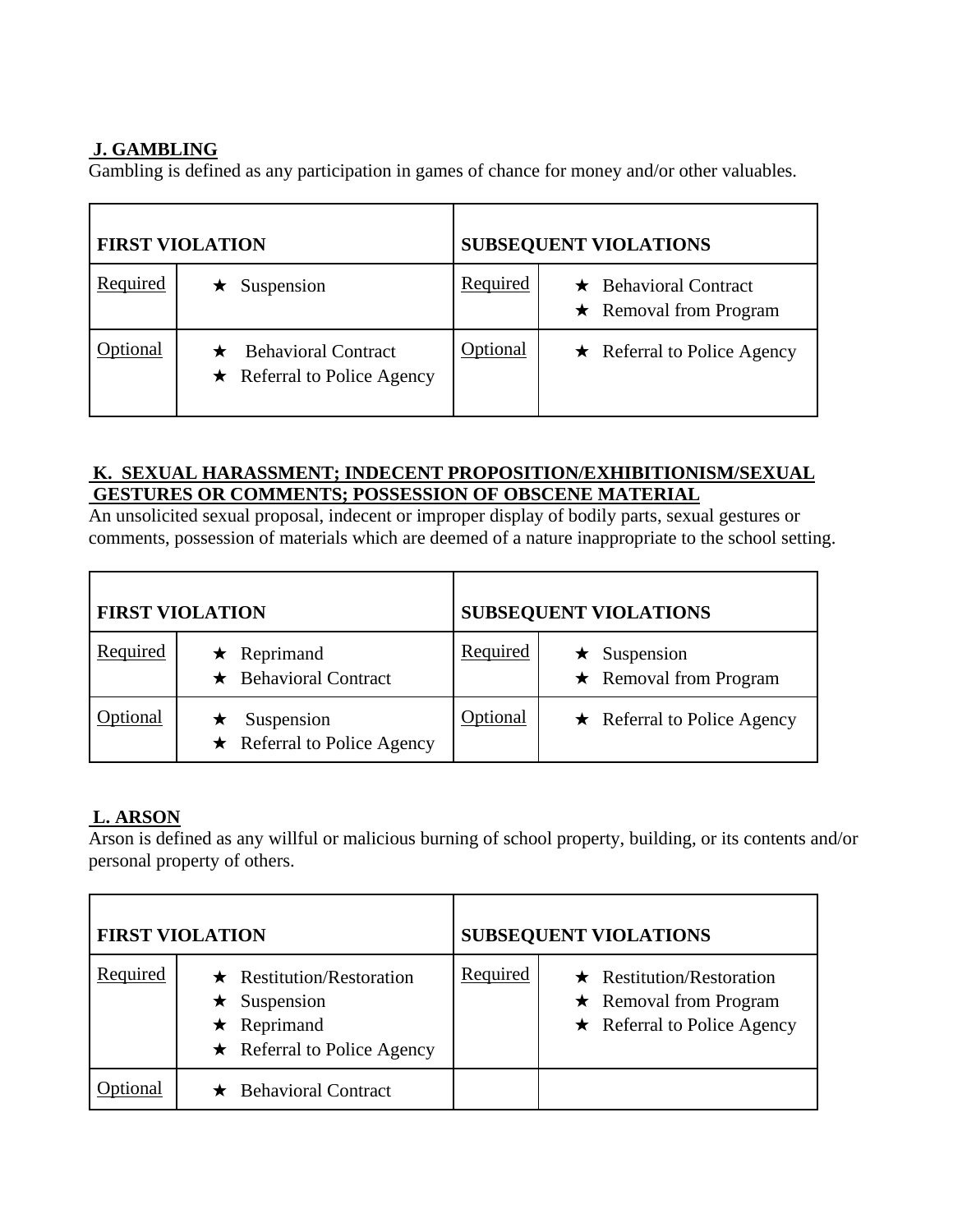#### **M. ALCOHOL OR ILLEGAL DRUGS USE/IMPAIRMENT**

SEE DRUG/ALCOHOL POLICY, SECTION VII - Page 35

#### **N. POSSESSION OR PERSONAL USE OF ALCOHOL OR ILLEGAL DRUGS** SEE DRUG/ALCOHOL POLICY, SECTION VII - Page 35 **O. DISTRIBUTION OF ALCOHOL OR ILLEGAL DRUGS** SEE DRUG/ALCOHOL POLICY, SECTION VII - Page 35

#### **P. MISUSE OF COMPUTER SYSTEMS, COMPUTER NETWORK (INTERNET) OR OTHER TECHNOLOGIES**

All students and staff are required to read and sign the Acceptable Use Policy (No. 608). Any violation of this policy will result in the following.

| <b>FIRST VIOLATION</b> |                                                                                                                                       |          | <b>SUBSEQUENT VIOLATIONS</b>                                                                           |
|------------------------|---------------------------------------------------------------------------------------------------------------------------------------|----------|--------------------------------------------------------------------------------------------------------|
| Required               | Reprimand<br>★<br>Restitution/Restoration<br>$\bigstar$<br>Suspension of Technology<br>★<br>Access<br><b>Behavioral Contract</b><br>★ | Required | Reprima<br>★<br><b>Restitution/Restoration</b><br>$\bigstar$<br>Suspension<br>★                        |
| Optional               | $\star$ Referral to Police Agency<br>$\star$ Removal from all<br>TechnologyAccess                                                     | Optional | $\star$ Removal from all<br><b>Technology Access</b><br><b>Referral to Police Agency</b><br>$\bigstar$ |

#### **Q. DEFIANT BEHAVIOR**

A refusal to comply with a reasonable request from school personnel.

| <b>FIRST VIOLATION</b> |                                                   |          | <b>SUBSEQUENT VIOLATIONS</b>                                   |
|------------------------|---------------------------------------------------|----------|----------------------------------------------------------------|
| Required:              | Reprimand<br>$\star$<br><b>Removal from Class</b> | Required | $\star$ Reprimand<br>$\star$ Behavioral Contract<br>Suspension |
| Optional               | Suspension<br><b>Behavioral Contract</b>          | Optional | Removal from Program<br>Referral to Police Agency<br>★         |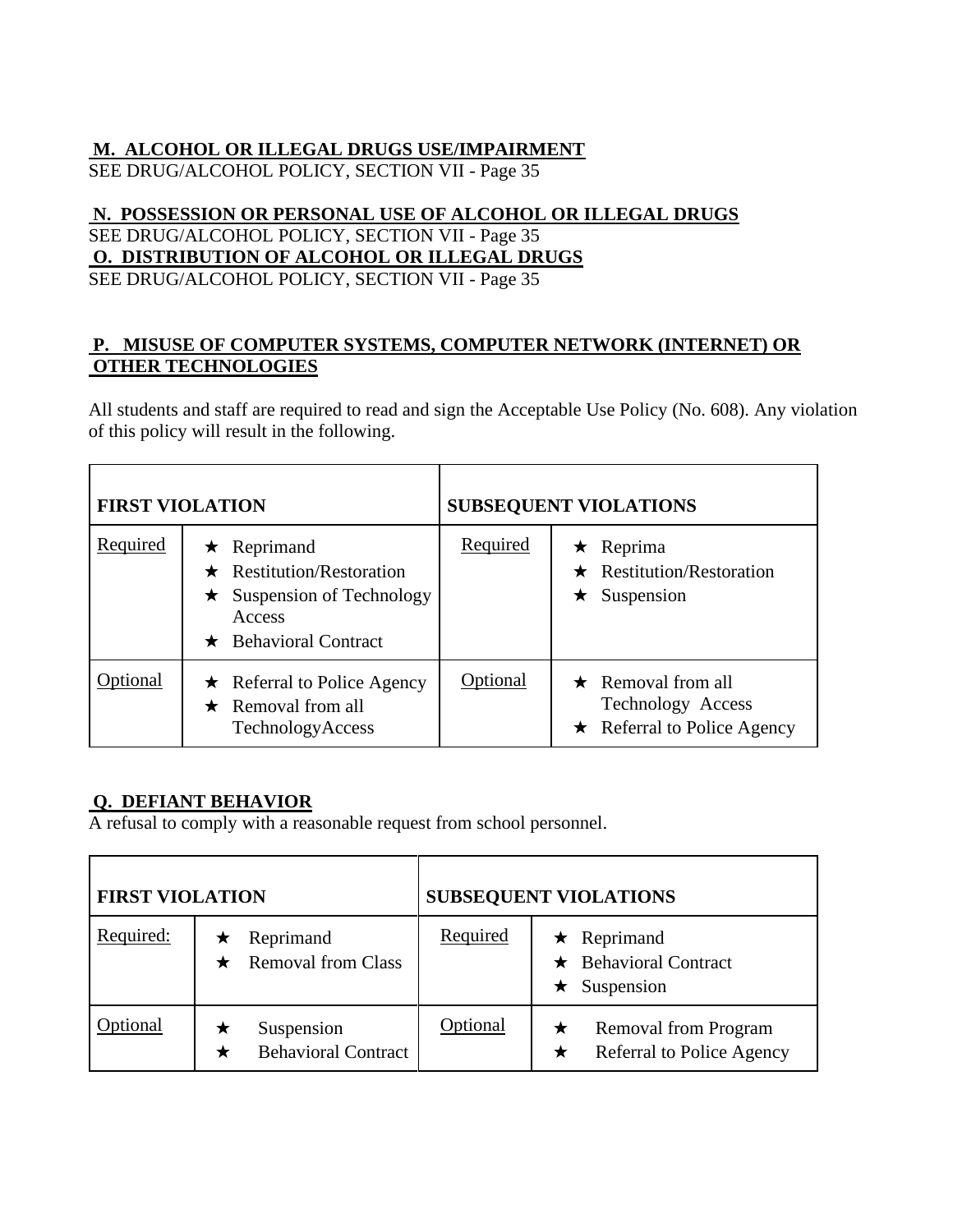# **R. USE OF AUDIO-VIDEO/COMMUNICATIVE DEVICES**

Cell phones or other devices are not to be used except when sanctioned for class by the instructor. Students may not take photos/video of other students and/or post on social media, text, etc. without proper school permission and documentation. Excluding times when students are on break and approval of the instructor, the use of any communicative devices, including cellular phones, is prohibited during class time. All communicative devices must also be turned on silent mode and kept out of sight during class time. If there is an emergency and the use of a communicative device is needed, a student is to go to the main office to use the phone. The school is not responsible for loss or theft of items.

|          | <b>FIRST VIOLATION</b>                                                          |                 | <b>SUBSEQUENT</b><br><b>VIOLATIONS</b>    |
|----------|---------------------------------------------------------------------------------|-----------------|-------------------------------------------|
| Required | $\star$ Reprimand                                                               | Required        | $\star$ Behavioral Contract<br>Suspension |
| tional   | $\star$ Removal from Class<br>$\star$ Suspension<br>$\star$ Behavioral Contract | <b>Optional</b> | $\star$ Removal from Program              |

## **S. SAFETY VIOLATION/HORSEPLAY**

Horseplay will be defined as the wanton disregard for the safety of oneself or others; intentionally or unintentionally jeopardizing one's safety; being involved or involving others in rough-housing or similar kinds of inappropriate behavior.

|          | <b>FIRST VIOLATION</b>                            |                 | <b>SUBSEQUENT</b><br><b>VIOLATIONS</b>    |
|----------|---------------------------------------------------|-----------------|-------------------------------------------|
| Required | $\star$ Reprimand<br>$\star$ Removal from Class   | Required        | $\star$ Behavioral Contract<br>Suspension |
| ptional  | $\star$ Suspension<br>$\star$ Behavioral Contract | <b>Optional</b> | $\star$ Removal from Program              |

# **T. INFLAMMATORY ACTIONS / HARASSMENT / HAZING**

Language, gestures, or actions which might be offensive, intimidating, or create a disturbance.

| <b>FIRST VIOLATION</b> | <b>SUBSEQUENT</b><br><b>VIOLATIONS</b> |
|------------------------|----------------------------------------|
|                        |                                        |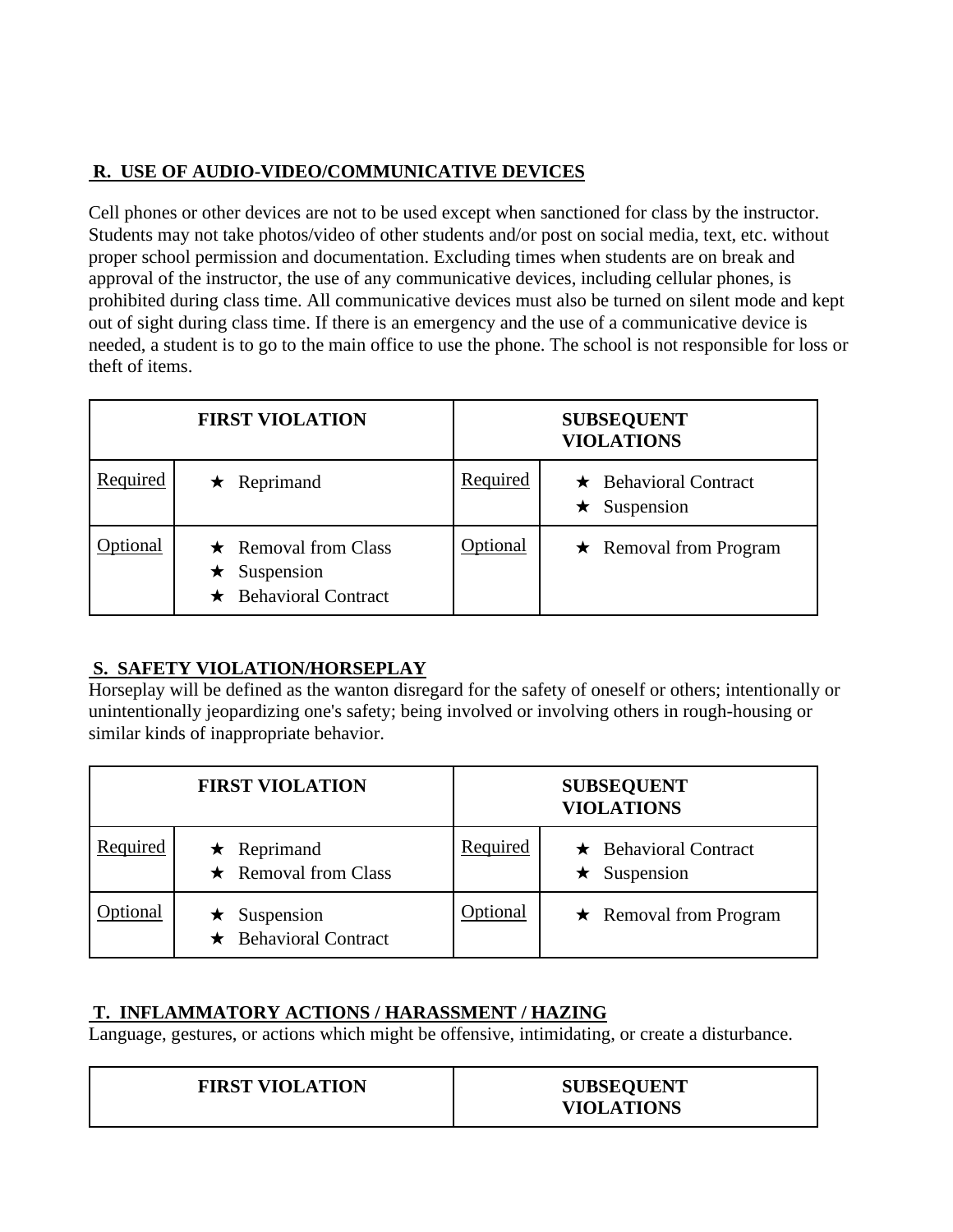| Required | $\star$ Reprimand<br>$\star$ Removal from Class   | Required        | $\star$ Behavioral Contract<br>$\star$ Suspension           |
|----------|---------------------------------------------------|-----------------|-------------------------------------------------------------|
| Optional | $\star$ Suspension<br>$\star$ Behavioral Contract | <b>Optional</b> | $\star$ Behavioral Contract<br>$\star$ Removal from Program |

#### **U. BULLYING**

Intentional written, electronic, verbal, or physical action or actions against a student, school volunteer, or school employee that aims to dominate another person by causing pain, fear, embarrassment, humiliation, or creating a disruption of the educational process.

|          | <b>FIRST VIOLATION</b>                                                                                |          | <b>SUBSEQUENT</b><br><b>VIOLATIONS</b>                                                   |
|----------|-------------------------------------------------------------------------------------------------------|----------|------------------------------------------------------------------------------------------|
| Required | $\star$ Reprimand<br>$\star$ Removal from Class                                                       | Required | $\star$ Behavioral Contract<br>Suspension<br>$\star$                                     |
| tional   | $\star$ Referral to Police Agency<br>and/or State Agency<br>Suspension<br>$\star$ Behavioral Contract | Optional | $\star$ Removal from Program<br>$\star$ Referral to Police Agency<br>and/or State Agency |

#### **V. ASSAULT AND BATTERY**

An unlawful physical attack resulting in injury to another.

|          | <b>FIRST VIOLATION</b>                                                                                                                                                                      |          | <b>SUBSEQUENT</b><br><b>VIOLATIONS</b>                                                                                                            |
|----------|---------------------------------------------------------------------------------------------------------------------------------------------------------------------------------------------|----------|---------------------------------------------------------------------------------------------------------------------------------------------------|
| Required | $\star$ Reprimand<br>$\star$ Suspension<br>$\star$ Restitution/Restoration<br>$\star$ Referral to Police Agency<br>and/or State Agency if<br>Required by Law<br>$\star$ Behavioral Contract | Required | $\star$ Restitution/Restoration<br>$\star$ Referral to Police Agency<br>and/or State Agency if<br>required by Law<br>$\star$ Removal from Program |
|          | $\star$ Removal from Program                                                                                                                                                                |          |                                                                                                                                                   |

# **W. AGGRAVATED ASSAULT**

An assault with a deadly weapon or chemical substance such as mace or pepper mace.

| <b>VIOLATIONS</b> |
|-------------------|
|-------------------|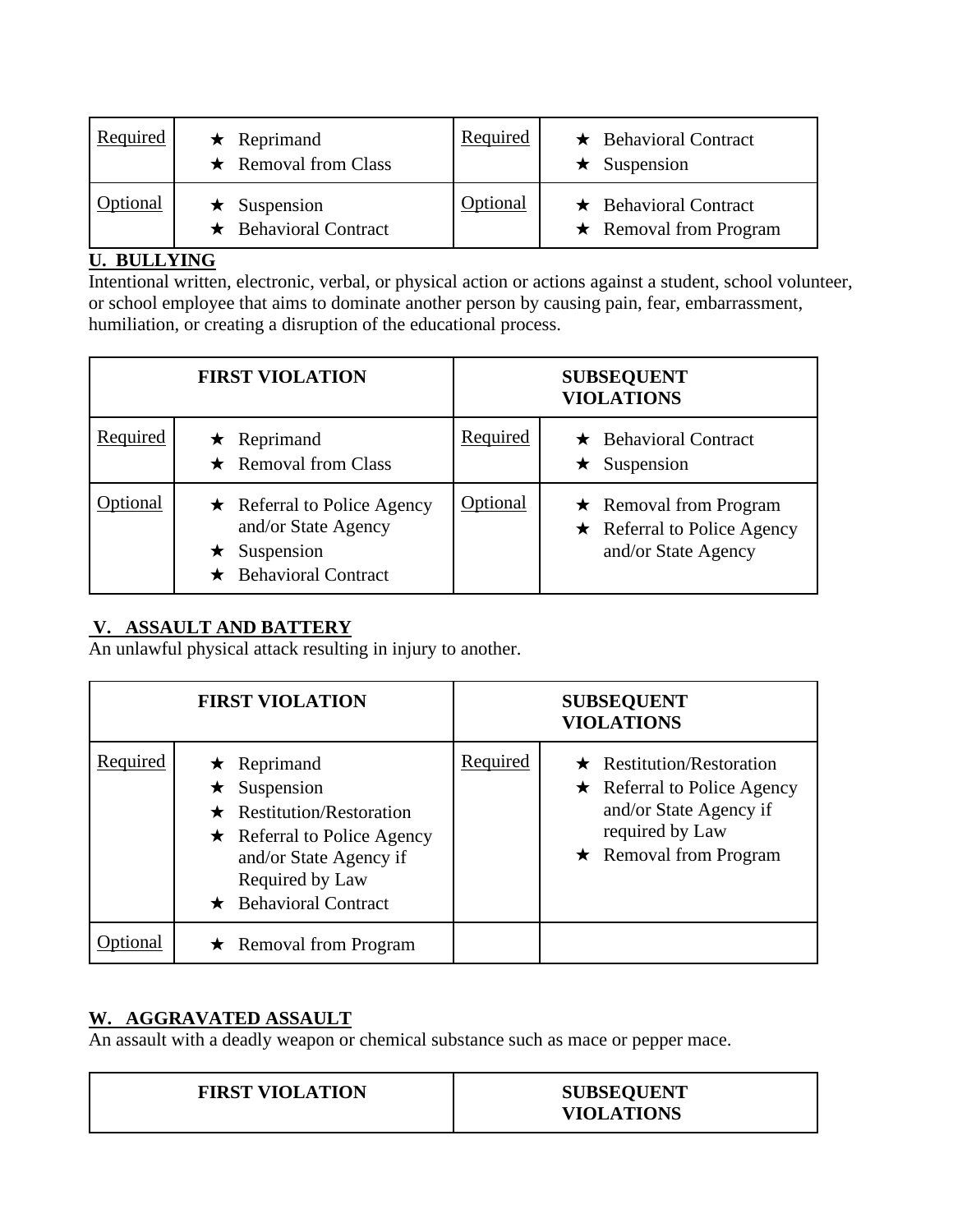| Required | $\star$ Reprimand<br>Suspension<br>$\star$ Restitution/Restoration<br>$\star$ Referral to Police Agency<br>and/or State Agency if<br>Required by Law<br>$\star$ Behavioral Contract | Required | $\star$ Restitution/Restoration<br>Referral to Police Agency<br>$\star$<br>and/or State Agency if<br>Required by Law |
|----------|-------------------------------------------------------------------------------------------------------------------------------------------------------------------------------------|----------|----------------------------------------------------------------------------------------------------------------------|
| lonal    | $\star$ Removal from Program                                                                                                                                                        |          |                                                                                                                      |

#### **X. ASSAULT ON SCHOOL PERSONNEL**

A deliberate or spontaneous physical attack on an employee by a student, resulting in an assault charge.

|          | <b>FIRST VIOLATION</b>                                                                                                    | <b>SUBSEQUENT VIOLATIONS</b>                                                                                               |
|----------|---------------------------------------------------------------------------------------------------------------------------|----------------------------------------------------------------------------------------------------------------------------|
| Required | $\star$ Reprimand<br>$\star$ Suspension<br>$\star$ Referral to Police Agency<br>and/or State Agency if<br>required by Law | Required<br>$\star$ Removal from Program<br>$\star$ Referral to Police Agency<br>and/or State Agency if<br>required by Law |
| tional   | $\star$ Restitution (if Appropriate)<br>$\star$ Removal from Program                                                      |                                                                                                                            |

## **Y. OFFENSIVE TOUCHING**

Intentionally touching another person, either with a part of the body or with any instrument, **including laser beams,** thereby causing offense or alarm to the other person.

|          | <b>FIRST VIOLATION</b>                                                                                                    |                 | <b>SUBSEQUENT VIOLATIONS</b>                                                                                   |
|----------|---------------------------------------------------------------------------------------------------------------------------|-----------------|----------------------------------------------------------------------------------------------------------------|
| Required | $\star$ Reprimand<br>$\star$ Suspension<br>$\star$ Referral to Police Agency<br>and/or State Agency if<br>Required by Law | <b>Required</b> | $\star$ Removal from Program<br>$\star$ Referral to Police Agency<br>and/or State Agency if<br>Required by Law |
| Optional | $\star$ Restitution (if Appropriate)<br>$\star$ Removal from Program                                                      |                 |                                                                                                                |

# **Z. FIGHTING**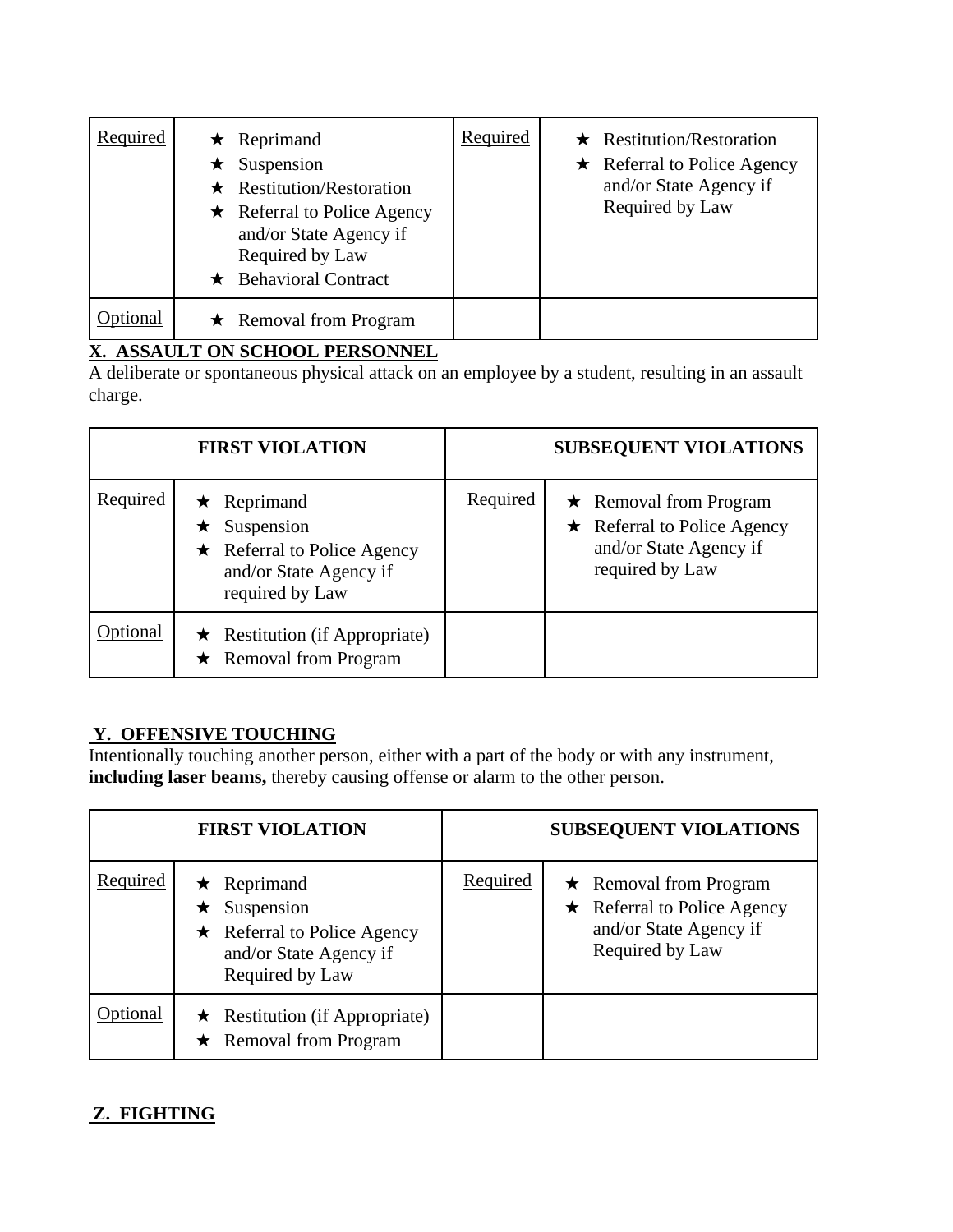Aggressive physical conflict between two or more students assaulting each other.

|          | <b>FIRST VIOLATION</b>                                                                                                    |                 | <b>SUBSEQUENT VIOLATIONS</b>                                                                                   |
|----------|---------------------------------------------------------------------------------------------------------------------------|-----------------|----------------------------------------------------------------------------------------------------------------|
| Required | $\star$ Reprimand<br>$\star$ Suspension<br>$\star$ Referral to Police Agency<br>and/or State Agency if<br>Required by Law | <b>Required</b> | $\star$ Removal from Program<br>$\star$ Referral to Police Agency<br>and/or State Agency if<br>Required by Law |
| Optional | $\star$ Restitution (if Appropriate)<br>$\star$ Removal from Program                                                      |                 |                                                                                                                |

#### **AA. EXTORTION**

To obtain or attempt to obtain money, goods, or information from another by force or threat of force.

|                 | <b>FIRST VIOLATION</b>                                                                                                                                  |          | <b>SUBSEQUENT VIOLATIONS</b>                                                                                                                                               |
|-----------------|---------------------------------------------------------------------------------------------------------------------------------------------------------|----------|----------------------------------------------------------------------------------------------------------------------------------------------------------------------------|
| <b>Required</b> | Reprimand<br>★<br><b>Restitution/Restoration</b><br>Suspension<br>★.<br>$\star$ Referral to Police Agency<br>and/ or State Agency if<br>required by Law | Required | $\star$ Restitution/Restoration<br>$\star$ Suspension<br>$\star$ Behavioral Contract<br>$\star$ Referral to Police Agency<br>and/or State Law Agency<br>if Required by Law |
| ptional         | $\star$ Removal from Class<br><b>Behavioral Contract</b>                                                                                                | Optional | $\star$ Removal from Program                                                                                                                                               |

#### **BB. POSSESSION AND/OR CONCEALING OF WEAPONS ON SCHOOL PROPERTY**

Possessing or concealing articles commonly used or designed to inflict bodily harm or to intimidate other persons, including laser pointers or any object that could shine a laser beam, or using in an aggressive manner articles commonly designated for other purposes. Live ammunition, look-a-like weapons, incendiary devices, or explosive items are included in this definition.

|          | <b>FIRST VIOLATION</b>                                                                                                     |          | <b>SUBSEQUENT VIOLATIONS</b>                                                                                                                       |
|----------|----------------------------------------------------------------------------------------------------------------------------|----------|----------------------------------------------------------------------------------------------------------------------------------------------------|
| Required | $\star$ Reprimand<br>$\star$ Suspension<br>$\star$ Referral to Police Agency<br>and/ or State Agency if<br>required by Law | Required | $\star$ Restitution/Restoration<br>$\star$ Referral to Police Agency<br>and/ or State Agency if<br>required by Law<br>$\star$ Removal from Program |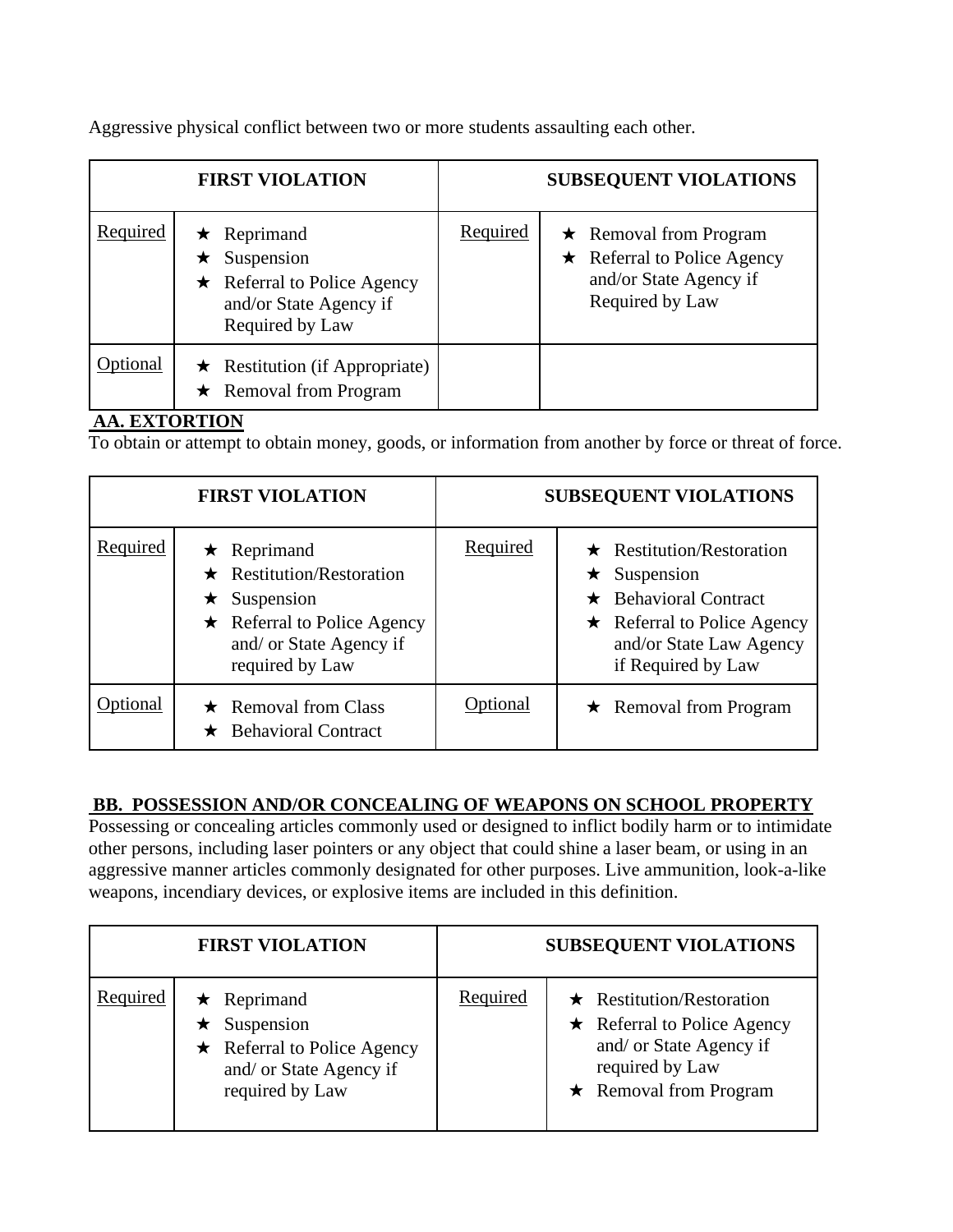|          | $\star$ Behavioral Contract |          |                              |
|----------|-----------------------------|----------|------------------------------|
| Optional | $\star$ Removal from Class  | Optional | $\star$ Removal from Program |

#### **CC. STEALING/ POSSESSING/TRANSFERRING OF STOLEN GOODS**

The illegal taking or transferring of another person's property without that person's consent.

|          | <b>FIRST VIOLATION</b>                                                                                         |                 | <b>SUBSEQUENT VIOLATIONS</b>                                                                                       |
|----------|----------------------------------------------------------------------------------------------------------------|-----------------|--------------------------------------------------------------------------------------------------------------------|
| Required | $\star$ Reprimand<br>$\star$ Restitution/Restoration<br>$\star$ Suspension                                     | Required        | $\star$ Restitution/Restoration<br>$\star$ Referral to Police Agency<br>and/ or State Agency if<br>required by Law |
| Optional | $\star$ Behavioral Contract<br>$\star$ Referral to Police Agency<br>and/ or State Agency if<br>required by Law | <b>Optional</b> | $\star$ Removal from Program                                                                                       |

## **DD. BREAKING AND ENTERING**

Entering a locked or unlocked area without authorization or permission; entering a locked or unlocked area at other than authorized times.

|          | <b>FIRST VIOLATION</b>                                                                                          |          | <b>SUBSEQUENT VIOLATIONS</b>                                                                                              |
|----------|-----------------------------------------------------------------------------------------------------------------|----------|---------------------------------------------------------------------------------------------------------------------------|
| Required | $\star$ Reprimand<br>$\star$ Suspension<br>$\star$ Restitution/Restoration<br>$\star$ Referral to Police Agency | Required | $\star$ Restitution/Restoration<br>$\star$ Suspension<br>$\star$ Behavioral Contract<br>$\star$ Referral to Police Agency |
| ptional  | $\star$ Behavioral Contract<br>$\star$ Removal from Program                                                     | Optional | $\star$ Removal from Program                                                                                              |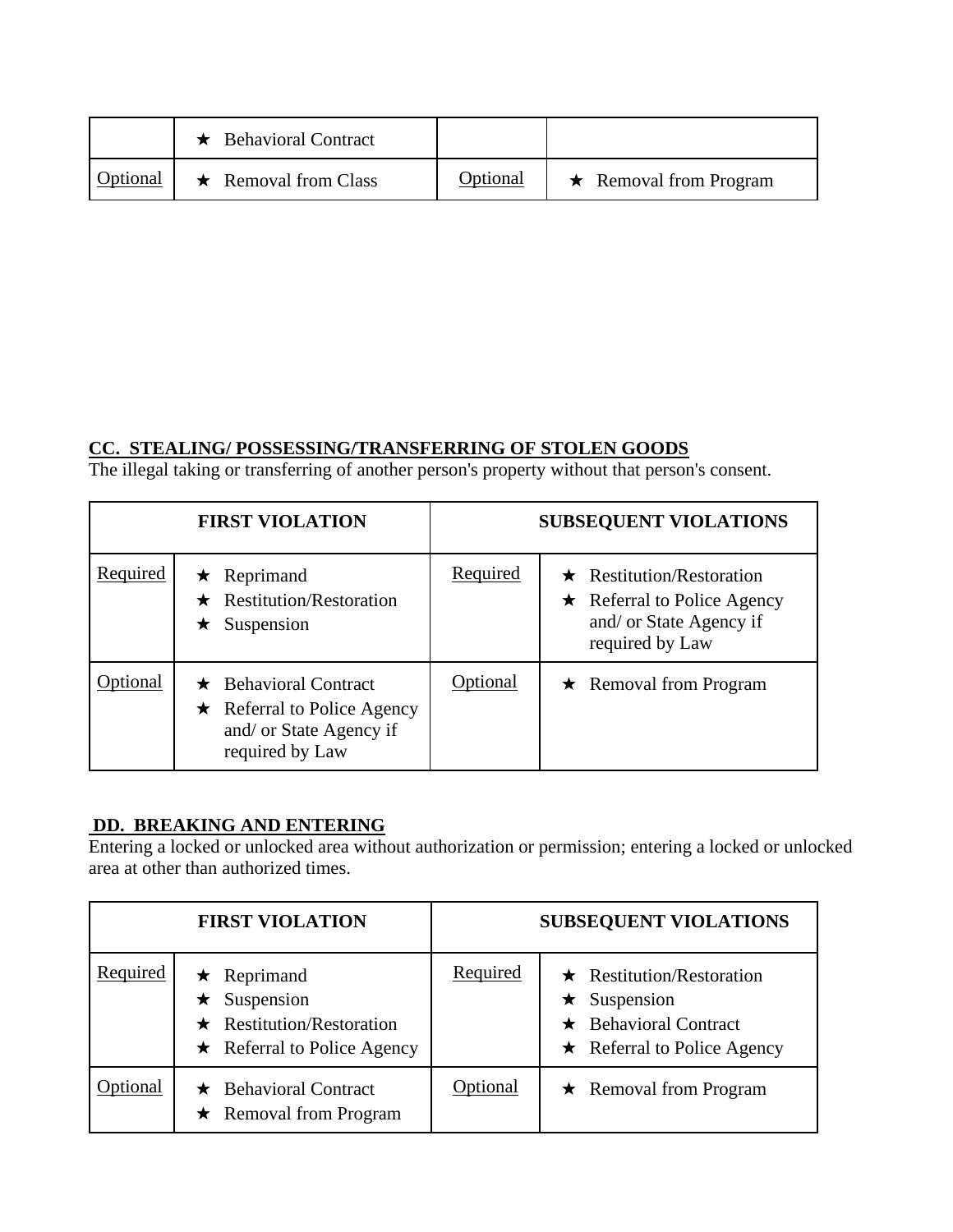#### **EE. ROBBERY**

Felonious taking of personal property in the possession of another against his/her will, accomplished by means of force or fear.

|          | <b>FIRST VIOLATION</b>                                                                                                                         |          | <b>SUBSEQUENT VIOLATIONS</b>                                                                  |
|----------|------------------------------------------------------------------------------------------------------------------------------------------------|----------|-----------------------------------------------------------------------------------------------|
| Required | $\star$ Reprimand<br>$\star$ Suspension<br>$\star$ Referral to Police Agency<br>$\star$ Behavioral Contract<br>$\star$ Restitution/Restoration | Required | $\star$ Restitution/Restoration<br>$\star$ Referral to Police Agency<br>Suspension<br>$\star$ |
| Optional | $\star$ Removal from Program                                                                                                                   | Optional | $\star$ Removal from Program                                                                  |

#### **FF. FORGERY**

The willful act of imitating or counterfeiting signatures of parents/guardians, teachers, or others.

|          | <b>FIRST VIOLATION</b>                                                                                                                         |          | <b>SUBSEQUENT VIOLATIONS</b>                                                                                    |
|----------|------------------------------------------------------------------------------------------------------------------------------------------------|----------|-----------------------------------------------------------------------------------------------------------------|
| Required | $\star$ Reprimand<br>$\star$ Restitution/Restoration<br>$\star$ Suspension<br>$\star$ Referral to Police Agency<br>$\star$ Behavioral Contract | Required | $\star$ Restitution/Restoration<br>$\star$ Referral to Police Agency<br>$\star$ Suspension<br>$\star$ Reprimand |
| ptional  | $\star$ Removal from Program                                                                                                                   | Optional | $\star$ Removal from Program                                                                                    |

#### **GG. VANDALISM**

The willful or malicious destruction of school property or the property of others.

|          | <b>FIRST VIOLATION</b>                                                                                                                         |                 | <b>SUBSEQUENT VIOLATIONS</b>                                                                                    |
|----------|------------------------------------------------------------------------------------------------------------------------------------------------|-----------------|-----------------------------------------------------------------------------------------------------------------|
| Required | $\star$ Reprimand<br>$\star$ Restitution/Restoration<br>$\star$ Suspension<br>$\star$ Referral to Police Agency<br>$\star$ Behavioral Contract | <b>Required</b> | $\star$ Restitution/Restoration<br>$\star$ Referral to Police Agency<br>$\star$ Suspension<br>$\star$ Reprimand |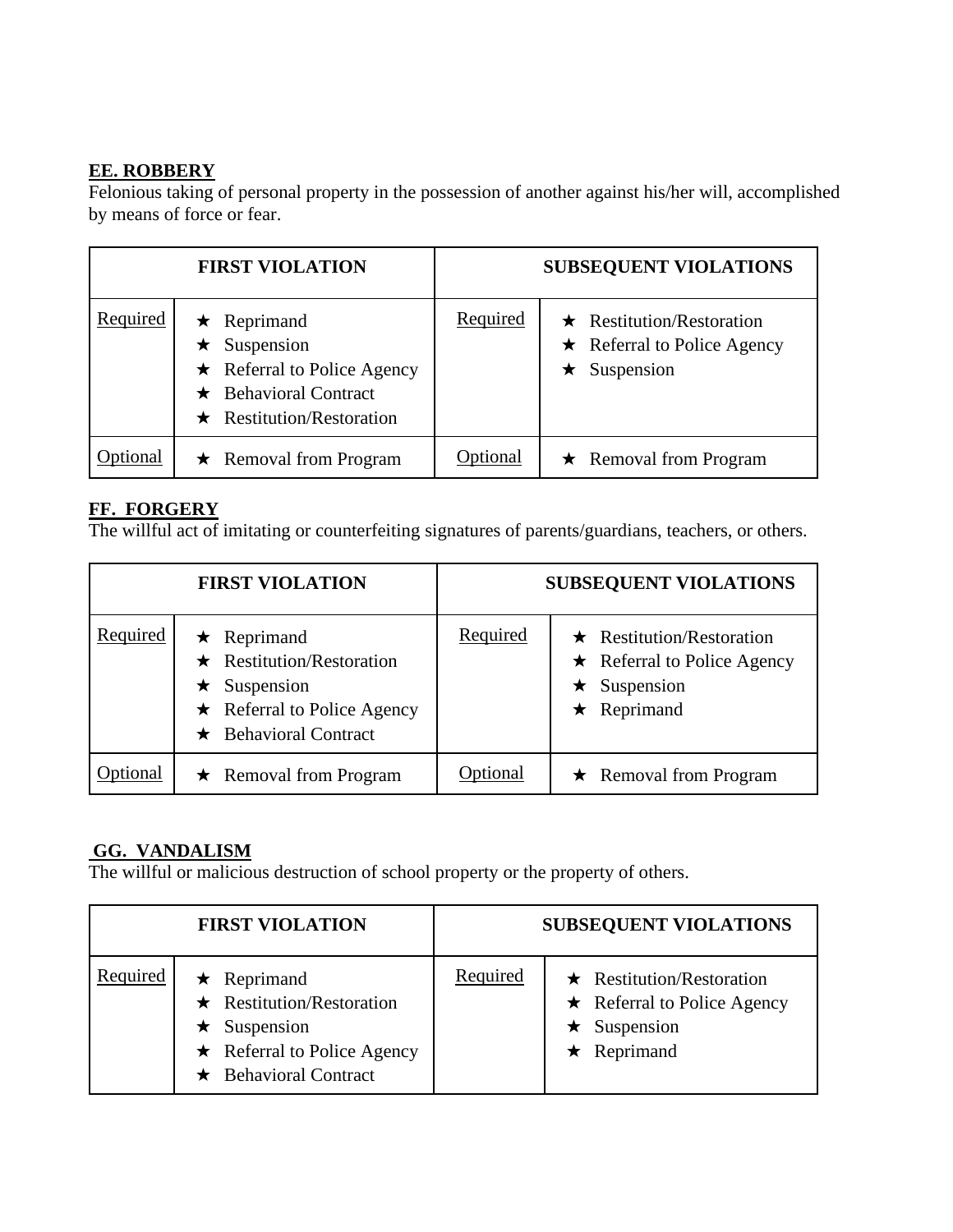#### **HH. INTIMATE SEXUAL CONTACT**

Intimate contact of a sexual nature with or without consent of the other person. This includes, but is not limited to, petting, kissing, sexual intercourse, sexual assault, statutory rape, or rape.

|          | <b>FIRST VIOLATION</b>                                                                                                               |          | <b>SUBSEQUENT VIOLATIONS</b>                                                                        |
|----------|--------------------------------------------------------------------------------------------------------------------------------------|----------|-----------------------------------------------------------------------------------------------------|
| Required | $\star$ Reprimand<br>$\star$ Behavioral Contract                                                                                     | Required | $\star$ Referral to Police Agency<br>and/or State Agency if<br>Required by Law<br>$\star$ Reprimand |
| otional  | $\star$ Suspension<br>$\star$ Referral to Police Agency<br>and/or State Agency if<br>Required by Law<br>$\star$ Removal from Program | Optional | $\star$ Removal from Program                                                                        |

## **II. TERRORISTIC THREATENING**

The act of intimidating other persons by threatening to inflict bodily harm or to cause evacuation of school or facilities by making a false claim or a deliberate misleading action (for example, bomb scare, fire alarm).

|          | <b>FIRST VIOLATION</b>                                                                                                                                            |                 | <b>SUBSEQUENT</b><br><b>VIOLATIONS</b>                                         |
|----------|-------------------------------------------------------------------------------------------------------------------------------------------------------------------|-----------------|--------------------------------------------------------------------------------|
| Required | $\star$ Reprimand<br>$\star$ 1-10 Day Suspension<br>$\star$ Referral to Police Agency<br>and/or State Agency if<br>Required by Law<br>$\star$ Behavioral Contract | <b>Required</b> | $\star$ Referral to Police Agency<br>and/or State Agency if<br>Required by Law |
| ional    | $\star$ Removal from Program                                                                                                                                      | <b>Optional</b> | $\star$ Removal from Program                                                   |

#### **JJ. CHEATING / PLAGIARISM**

The act of using or providing another person's work or ideas without giving credit to the source of information. This includes, but is not limited to, copying work of other students, Internet sources, printed sources, and media sources.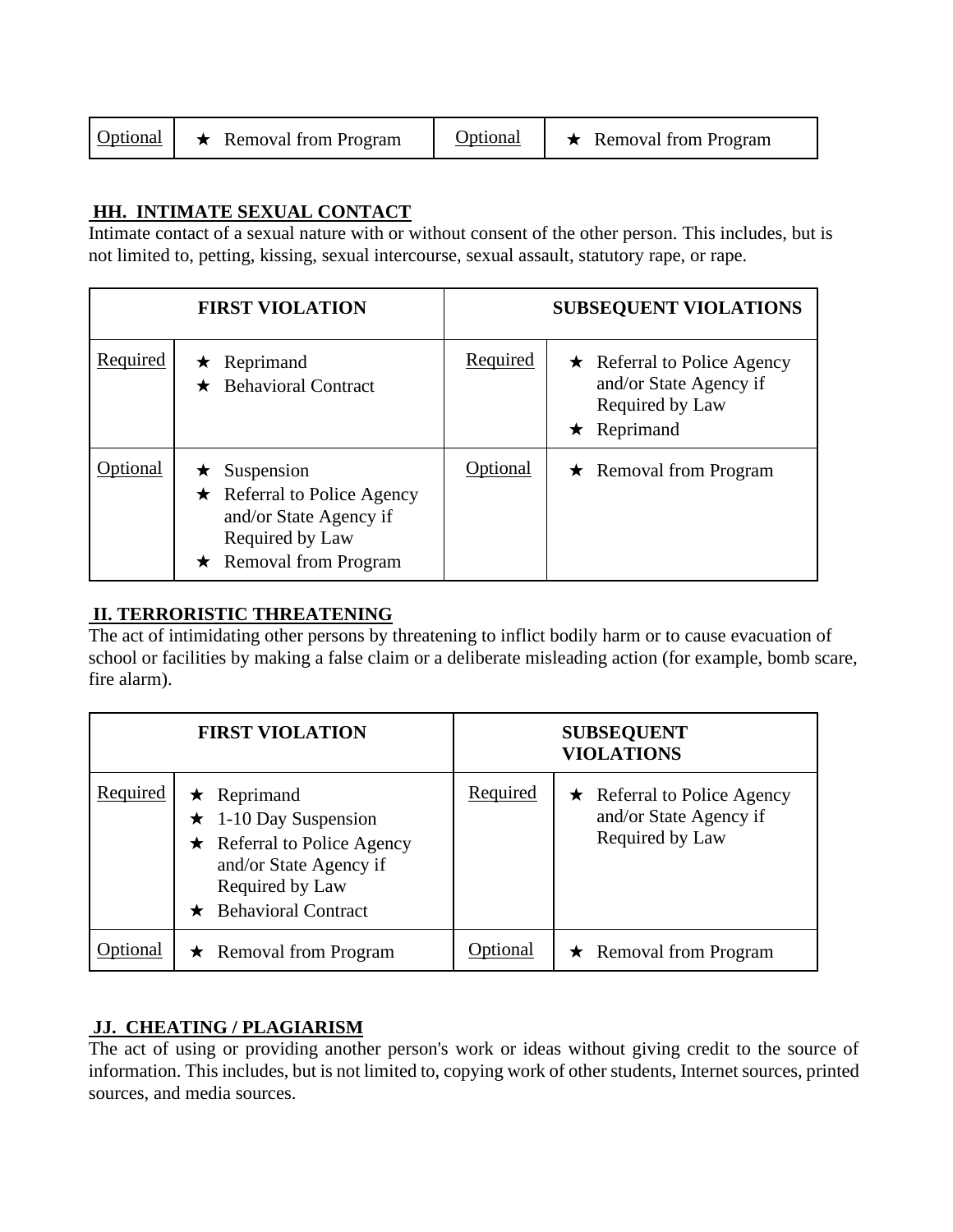| <b>FIRST VIOLATION</b> |                                                                                   | <b>SUBSEQUENT VIOLATIONS</b> |                                                             |
|------------------------|-----------------------------------------------------------------------------------|------------------------------|-------------------------------------------------------------|
| Required               | $\star$ Reprimand<br>$\star$ Failing Mark for Work<br>$\star$ Behavioral Contract | Required                     | Reprimand<br>$\star$<br>Failing Mark for Work<br>Suspension |
| Optional               | Suspension                                                                        | Optional                     | $\star$ Removal from Program                                |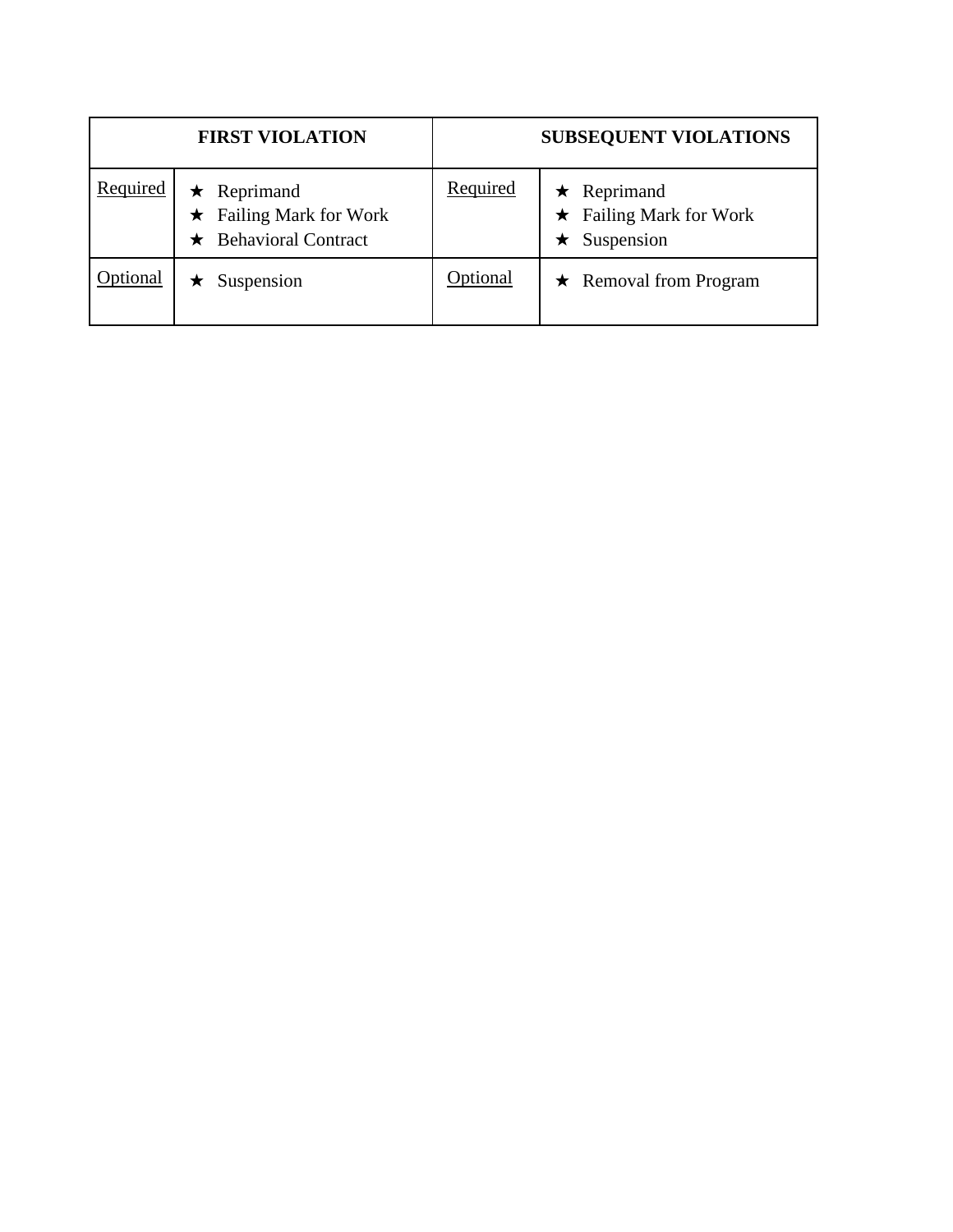# **ABE – Apprenticeship - JHG Cheating Policy**

<span id="page-33-0"></span>Representing someone else's work as your own is dishonest. It compromises your integrity and diminishes what we stand for as a school community. We believe that your success is dependent on your efforts. You are expected to honestly complete your own work, since this represents what you can and can not do. Cheating has no role in the adult education learning community! Cheating is defined as representing someone else's work as your own or allowing someone to represent your work as their own. In a broad sense, cheating includes, but is in no way limited to, the following:

- · Copying work or allowing someone to copy your work;
- · Looking on another's test or quiz or letting another student look on a test or quiz;
- · Reporting to another student what is on a test or quiz, including providing questions or specific answers;
- · Using any secretive methods of giving answers on a test or quiz;
- Taking information from another source that is not properly attributed (cited);
- · Working with others on an assignment that was meant to be done individually;
- · Taking someone else's assignment or portion of an assignment and submitting it as your own;
- · Using summaries or notes instead of reading assigned material;
- · Copying answers from the back of the text book where applicable;

#### **When a student is not sure what would be considered cheating for a particular assignment, that student is responsible for requesting clarification from the teacher.**

Individual teachers have, or will provide, guidelines as to what is or is not cheating within their course. You will be informed of their classroom policy, and it is at their discretion as to when an infraction has been made.

#### **Consequences:**

It is left to the discretion of the individual teacher to impose a grade

based consequence for that particular class. This may include, but is not limited to, a **zero** for the assignment, the possibility of failing the class, and the notification of parents (if under 18). In addition to the teacher's assigned consequence; the following procedure will be followed:

- · The involved teacher will check the file for previous infractions.
- · The teacher will place documentation of the incident in the student's school file.
- · If none are found, the documentation stating the infraction will simply be placed in the file.
- · If previous infractions are noted in the file, the teacher will report the presence of a pattern to an administrator.
- · The administrator will contact the parent (if under 18) and any additional consequence will be determined. (depending on the individual situation)
- · At the end of a student's time at Groves, single infraction documentation will be removed.
- More than one documentation of infractions will remain as part of the permanent record.

Beyond the stated consequences, the integrity of the student will be diminished. Trust between the student and the learning community will be hurt.

#### **The following behaviors promote true student achievement:**

1. Be prepared. Try to keep to a realistic schedule balancing academics, extra-curricular activities, and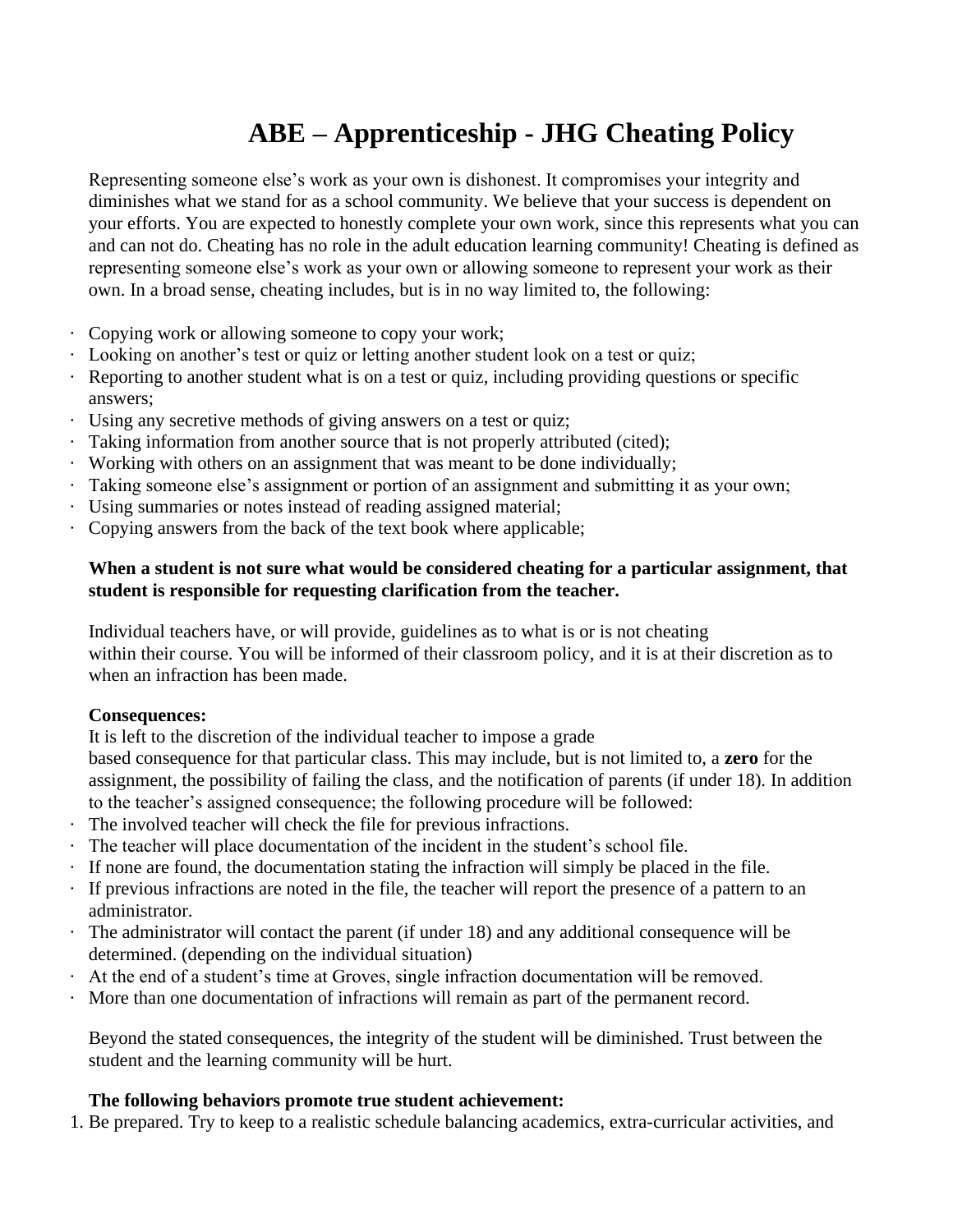your social life.

- 2. Make sure that you understand your assignments and the grading scale that the teacher is using. Ask your teacher for clarification, not a classmate.
- 3. With the help of your teacher, set up study groups with your classmates.
- 4. Seek help from your teacher.
- 5. Be organized. Have class notes in order and be sure they are easily accessible. This will save you time and anxiety when studying for a test or writing a paper.
- 6. Keep current with assignments. Do not wait until the last minute and play catch up!
- 7. If, for whatever reason, you choose to use another's ideas or solutions, cite that person as a source on your paper or project.
- **8. Know what constitutes cheating, including all the variations of plagiarism.**
- 9. Accept the fact that some learning requires serious, even tedious effort.

Use of Online Platforms Cheating Policy:

- 1. Do not share your password with other students.
- 2. Do not go into any Online Platforms as another student.
- 3. Taking tests with the "cut and paste" without the benefit of notes is cheating.

# **STUDENT FINES AND RETURN OF DISTRICT PROPERTY**

<span id="page-34-0"></span>Grades, diplomas, and transcripts may, following written notification to the student (if under 18 parent / guardian), be withheld from any student, or former student, who fails to return District property (including but not limited to books, calculators, and supplies) in a timely manner. Grades, transcripts, and diplomas will be released when the student:

- Returns all loaned District property in usable condition, or
- Pays the charges for the replacement or repair (which would be at the District's discretion) of loaned District property which is lost or unusable, or
- Performs voluntary work, as designated by the principal or designee, in lieu of payment of the charges for replacement or repair. A student will not be permitted to participate in school activities including Graduation ceremonies unless the student pays all debts owed to the District.

# **SCHOOL / POLICE RELATIONSHIPS**

<span id="page-34-1"></span>To insure that both students and parents are aware of the required relationship between the school and the police agencies, the following section of the Memorandum of Agreement Between the Board of Education of the School District and Law Enforcement Agencies in New Castle County is quoted: "School Officials shall promptly report to the appropriate police agency all police matters coming to their attention, whether occurring on or away from the school premises, during the school day and/or which involve pupils attending the particular school. The following offenses should be reported to the appropriate police agency for investigation:

- 1. All felonies.
- 2. Serious assaults when any weapon is used.
- 3. Report of explosives, knives, firearms, ammunition or blasting caps being brought into school.
- 4. Narcotic offenses or allegations; drinking, if it appears to be other than an experimental experience.
- 5. Indecent assaults on male or female students.
- 6. Rape or assault with intent to rape.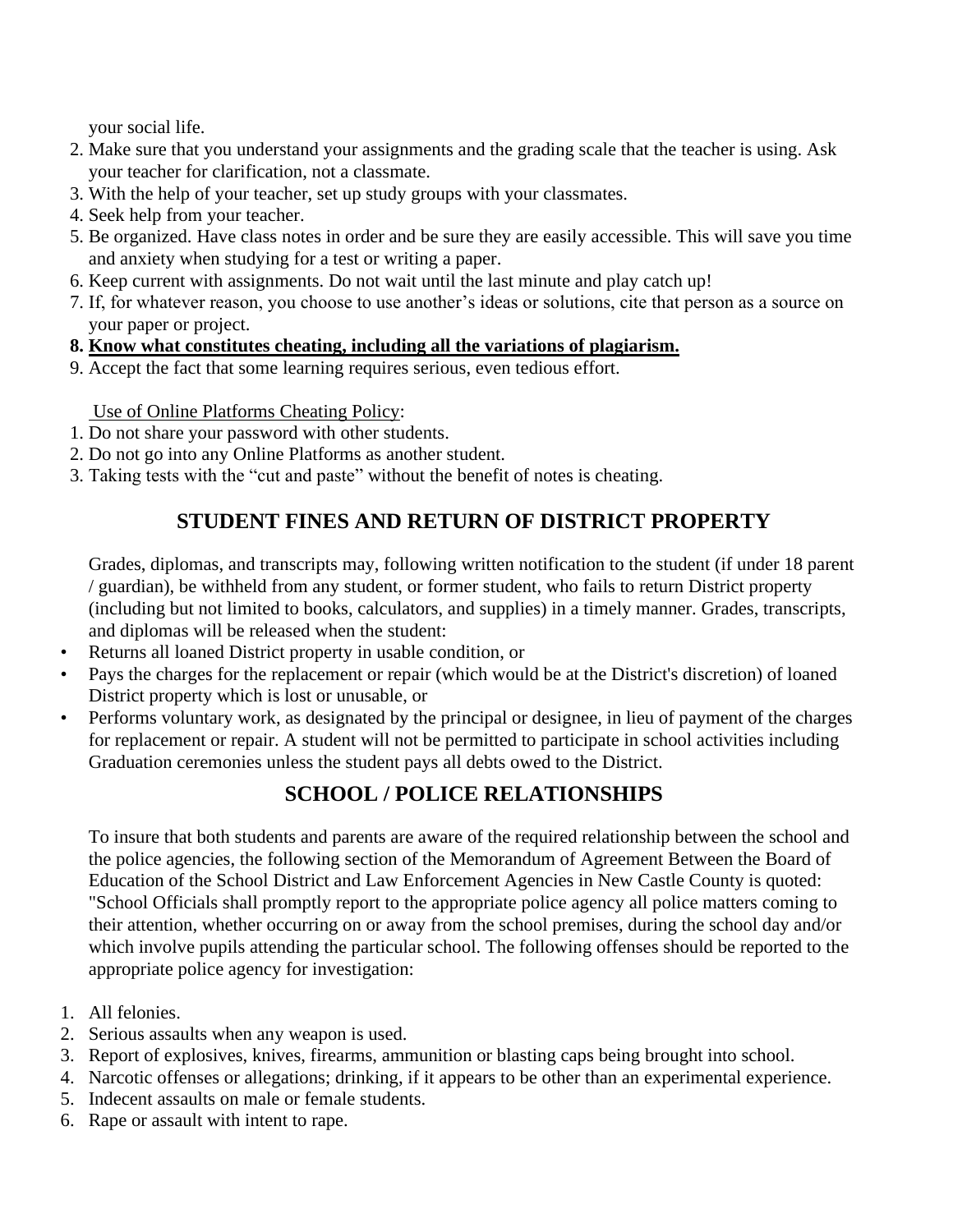- 7. Morals offenses (pornography, exhibitionism, peeping, etc.).
- 8. Organized gambling (numbers and pools).
- 9. Neglect or abuse of children.
- 10. Persons or conditions which are factors in contributing to the delinquency of minors.
- 11. Adults loitering on or near school property.
- 12. Unknown person(s) parked near schools at time the pupils are going to and from school.
- 13. Observations of reckless driving and traffic hazards endangering lives of school children.
- 14. Telephone threats made to the school.
- 15. Arson or suspicion of arson.
- 16. Rumors or observations of gang rivalries or activities.
- 17. Reports of promiscuity or incest.
- 18. Evidence of threats or intimidations.
- 19. Larcenies involving the personal property of others.
- 20. Larcenies of school equipment.
- 21. Burglaries and attempted burglary of school buildings.
- 22. Malicious mischief and school vandalism.
- 23. Trespass on school property.

**Police matters shall not include conduct which has been traditionally treated as a matter of discipline to be handled administratively by the particular school, except that all such conduct of a serious nature be promptly reported to the parent concerned.**

# **CONDUCT OF STUDENTS OUT OF SCHOOL**

<span id="page-35-0"></span>The student discipline policy shall also apply to out-of-school conduct by a student if the District believes that the nature of such conduct indicates that the student presents a threat to the health, safety, or welfare of other students or District staff, or to the reputation of a school or the District. Such out-of school conduct shall include, but is not limited to:

- acts of violence which are punishable by law;
- sexual offenses which are punishable by law; or the
- sale, transfer, or possession of drugs which would constitute an offense punishable by law.

The District is notified by the Attorney General's office and/or law enforcement authorities whenever a student is arrested for committing a felony, even if it has nothing to do with school or has occurred off school property. When the District receives these reports, they will be reviewed. The District may take disciplinary action as outlined. The District will not wait for adjudication of said felony to proceed with alternative placement or procedures for removal from the program.

# **REMOVAL FROM THE PROGRAM**

<span id="page-35-1"></span>Removal from the program is defined as "… the exclusion of a pupil from school." When a student commits a violation which may result in a recommendation for removal, the following procedure shall be followed: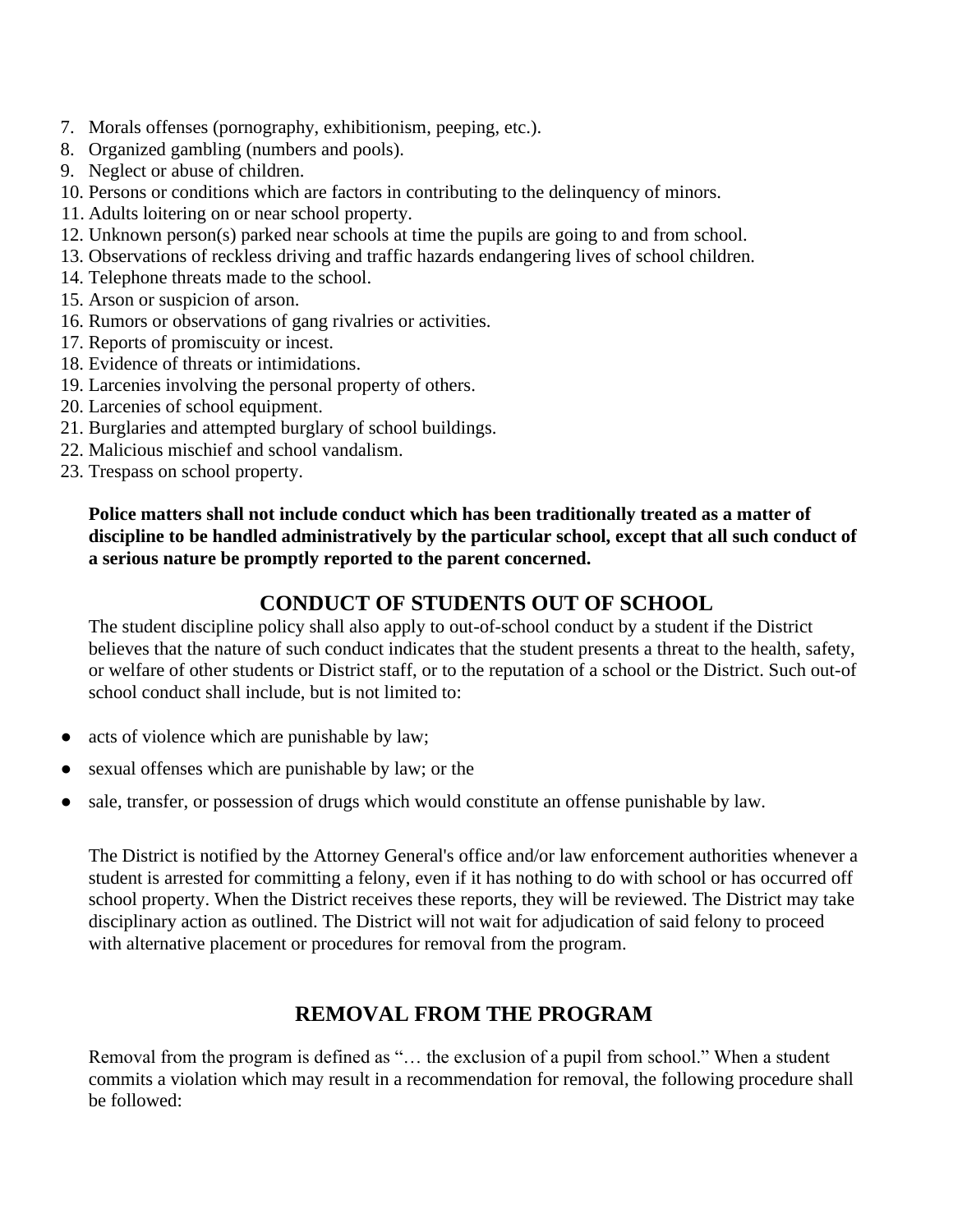### **STEP I**

- A. The student shall be suspended up to five (5) school days.
- B. The Principal or Designee shall make every reasonable effort to investigate all aspects of the discipline problem, including a conference to inform the student of the charges against him/her, and an opportunity to tell his/her side of the story.
- C. The Principal or Designee shall complete his/her investigation within three (3) school days after the day of the incident under investigation.
- D. If the Principal or Designee determines that the student committed the offense and that the nature of the offense warrants a recommendation for removal from the program, the Principal or Designee shall submit a summary of the Principal or Designee investigation and the recommendation of removal from the program to the Superintendent's Office.
- E. If the Superintendent concurs with the recommendation for removal from the program, the student's suspension shall be extended for a period of no less than the remainder of the school year.

### **STEP II**

A. If the Superintendent concurs with the recommendation from the Principal, the Principal or his/her Designee shall, within ten (10) school days of the incident giving rise to the recommendation for removal from the program, notify the student and the student's parents or guardians (if under 18 years of age) of intent to remove the student. The notice of intent to remove the student from the program shall be sent by certified mail and shall state the reasons for the removal.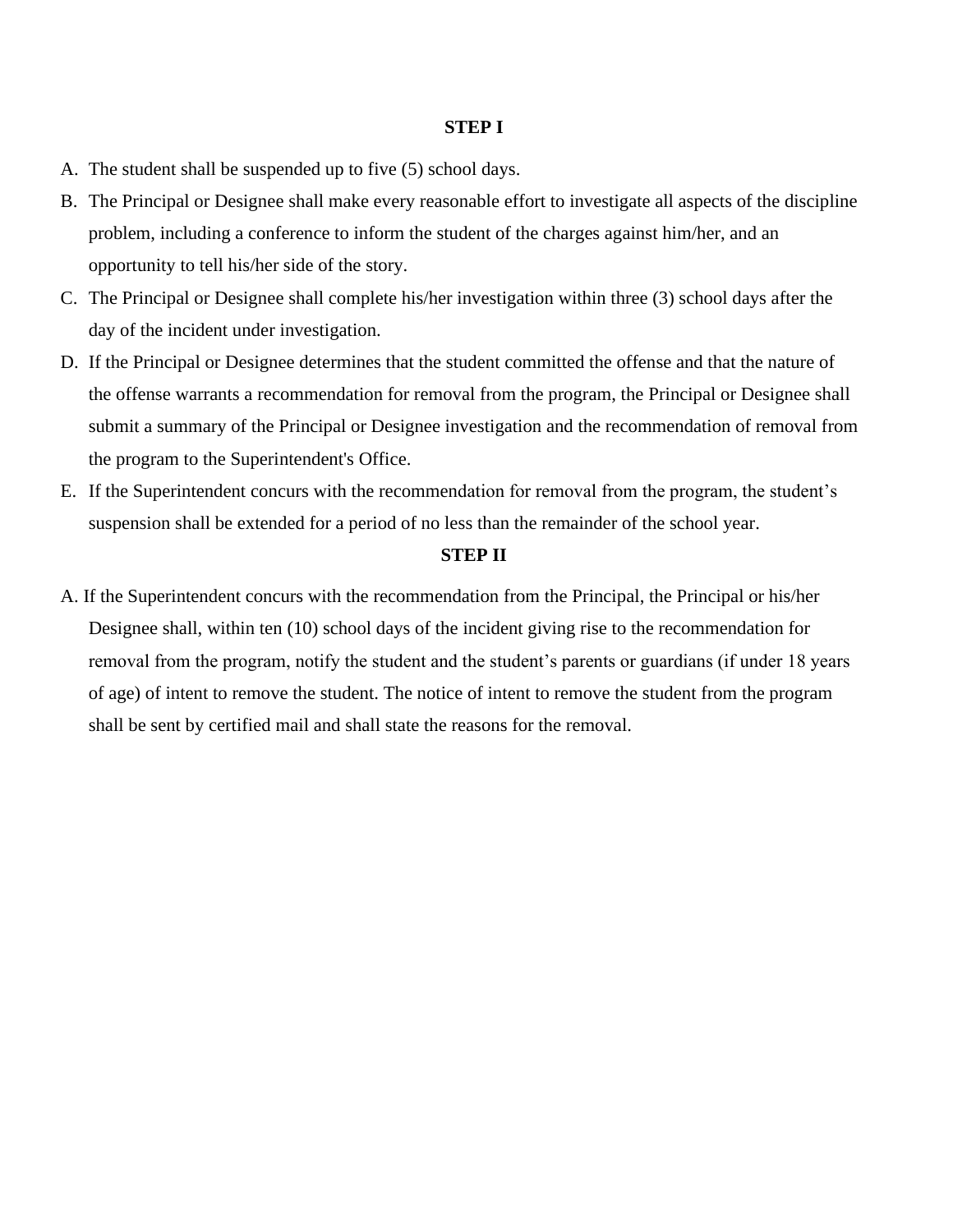# **Section VI: Drug and Alcohol Policy**

## **I.THE FOLLOWING POLICY ON THE POSSESSION, USE, OR DISTRIBUTION OF DRUGS AND ALCOHOL SHALL APPLY TO ALL SCHOOLS/PROGRAMS:**

- A. The possession, use, and/or distribution of alcohol, a drug, a drug-like substance, a look-alike substance, and/or drug paraphernalia are wrong and harmful to students and are prohibited within the school environment.
- B. Student lockers are the property of the school and may be subjected to search at any time with or without suspicion.
- C. Student motor vehicles use to, and in, the school environment is a privilege which may be extended by school districts to students in exchange for their cooperation in the maintenance of a safe school atmosphere. Reasonable suspicion of a student's use, possession, or distribution of alcohol, a drug, a drug-like substance, a look-alike substance or drug paraphernalia, or of a student's use of an electronic beeper or other communication device during the school day may result in the student being asked to open an automobile in the school environment to permit school authorities to look for such items. Failure to open any part of the motor vehicle on the request of school authorities may result in the police being called to conduct a search and will result in loss of the privilege to bring the vehicle on campus.
- D. All students are responsible for their own actions. **Students who are 18 years or older** will be treated as adults for the purposes of reporting violations of this policy and of the law to the police. Such students shall also be on notice that their parents and/or guardians will be notified (if their address and/or telephone number is known to the school) of the student's actions in accordance with this policy.
- E. All alcohol, drugs, drug-like substances, look-alike substances, and/or drug paraphernalia found in a student's possession shall be turned over to the Principal or Designee and be made available, in the case of a medical emergency, for identification. All substances shall be sealed and documented and, in the case of substances covered by Title 16 Delaware Code Ch. 47, turned over to police as potential evidence. A request for analysis shall be made where appropriate. All communication devices shall be confiscated and turned over to the Principal or Designee who will bag, seal, and document the device as potential evidence for the police. If the police do not want to keep it as evidence, the Principal/Designee shall either donate the device to the State or local police or destroy the device within 45 days after the informal hearing. In rare instances, donation or destruction may not be warranted; in such cases, the Superintendent of the District shall notify the State Board of Education in writing of the circumstances of the disposition of the device.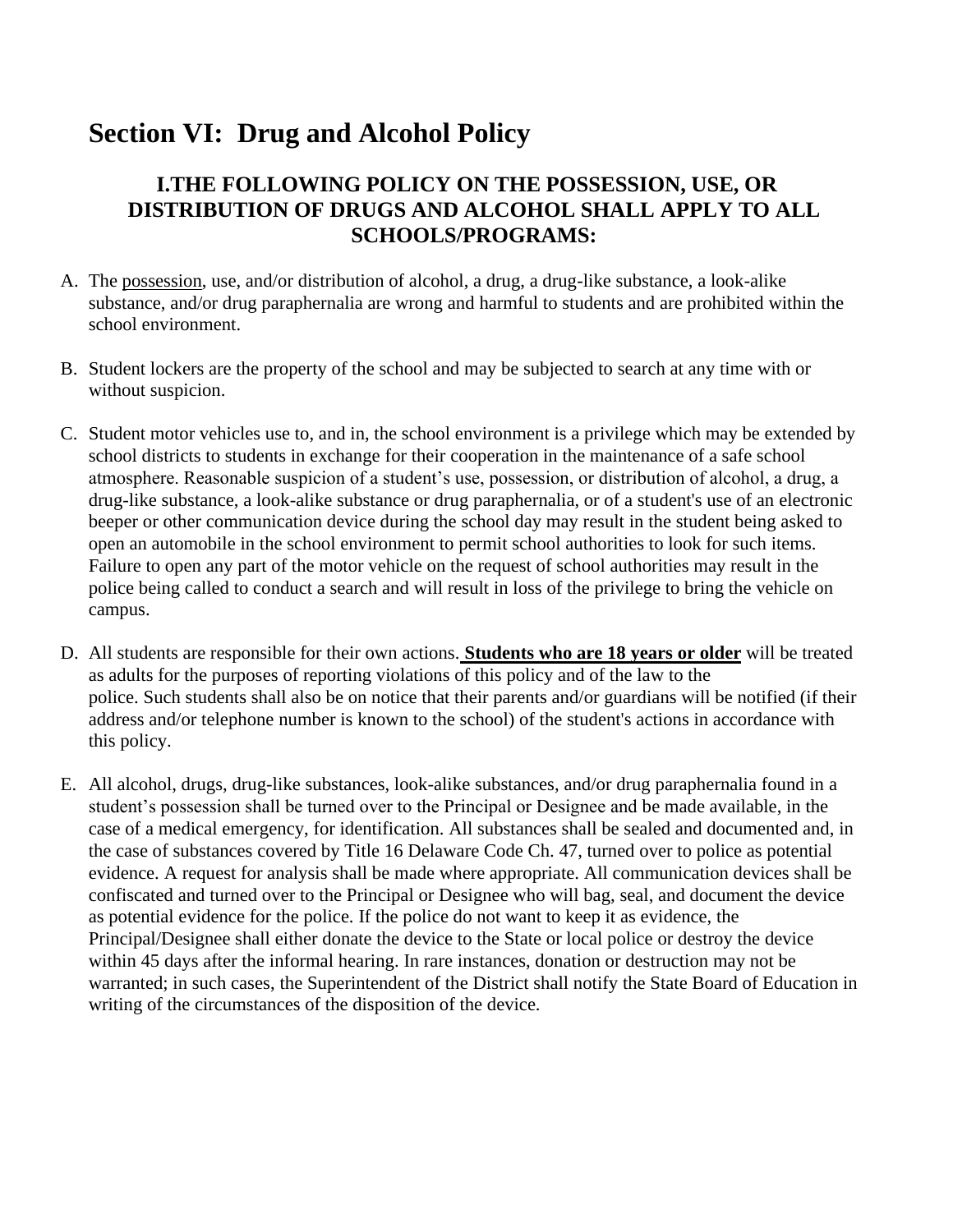## **II. THE FOLLOWING DEFINITIONS SHALL APPLY TO THIS POLICY:**

- A. **"Alcohol"** shall mean alcohol or any alcoholic liquor capable of being consumed by a human being, as defined in Section 101 of Title 4 of the Delaware Code, including alcohol, spirits, wine and beer.
- B. **"Drug"** shall mean any controlled substance or counterfeit substance as defined in Chapter 47 of Title 16 of the Delaware Code, including, for example, narcotic drugs such as heroin or cocaine, amphetamines, anabolic steroids, and marijuana, and shall include any prescription substance which has been given to or prescribed for a person other than the student in whose possession it is found.
- C. **"Drug paraphernalia"** shall mean all equipment, products and materials as defined in Section 4701 of Title 16 of the Delaware Code, including, for example, roach clips, miniature cocaine spoons, and containers for packaging drugs.
- D. **"Prescription drugs"** shall mean any substance obtained directly from, or pursuant to, a valid prescription or order of a practitioner, as defined in Title 16 Delaware Code Section 4701 (24), while acting in the course of his or her professional practice, and which is specifically intended for the student in whose possession it is found.
- E. **"Drug-like substance"** shall mean any non-controlled and/or nonprescription substance capable of producing a change in behavior or altering a state of mind or feeling, including, for example, some over-the-counter cough medicines, certain types of glue, and caffeine pills.
- F. **"Nonprescription medication"** shall mean any over the counter medication; some of these medications may be a "drug-like substance."
- G. **"Look-alike substance"** shall mean any non-controlled substance which is packaged so as to appear to be, or about which a student makes an express or implied representation that the substance is a drug or a non-controlled substance capable of producing a change in behavior or altering a state of mind or feeling. See Title 16 Delaware Code Sec. 4752A.
- H. **"Possess," "possessing," or "possession"** shall mean that a student has on the student's person, in the student's belongings, or under the student's reasonable control by placement of and knowledge of the whereabouts of, alcohol, a drug, a look-alike substance, a drug-like substance, or drug paraphernalia.
- I. **"Use"** shall mean that a student is reasonably known to have ingested, smoked, or otherwise assimilated alcohol, a drug or a drug-like substance, or is reasonably found to be under the influence of such a substance.
- J. **"Distribute," "distributing," or "distribution"** shall mean the transfer or attempted transfer of alcohol, a drug, a look-alike substance, a drug-like substance, or drug paraphernalia to any other person with or without the exchange of money or other valuable consideration.
- K. **"School environment"** shall mean within or on school property and/or at school-sanctioned or supervised activities, including, for example, on school grounds, on buses, at functions held on school grounds, at extracurricular activities held on and off school grounds, on field trips, and at functions held at the school in the evening.

## **III. THE FOLLOWING REGULATIONS SHALL APPLY TO THIS POLICY:**

A. Each year all students shall receive an updated Student Handbook that contains the state and district drug and alcohol policies and regulations to be shared with their parents (if under 18 years old).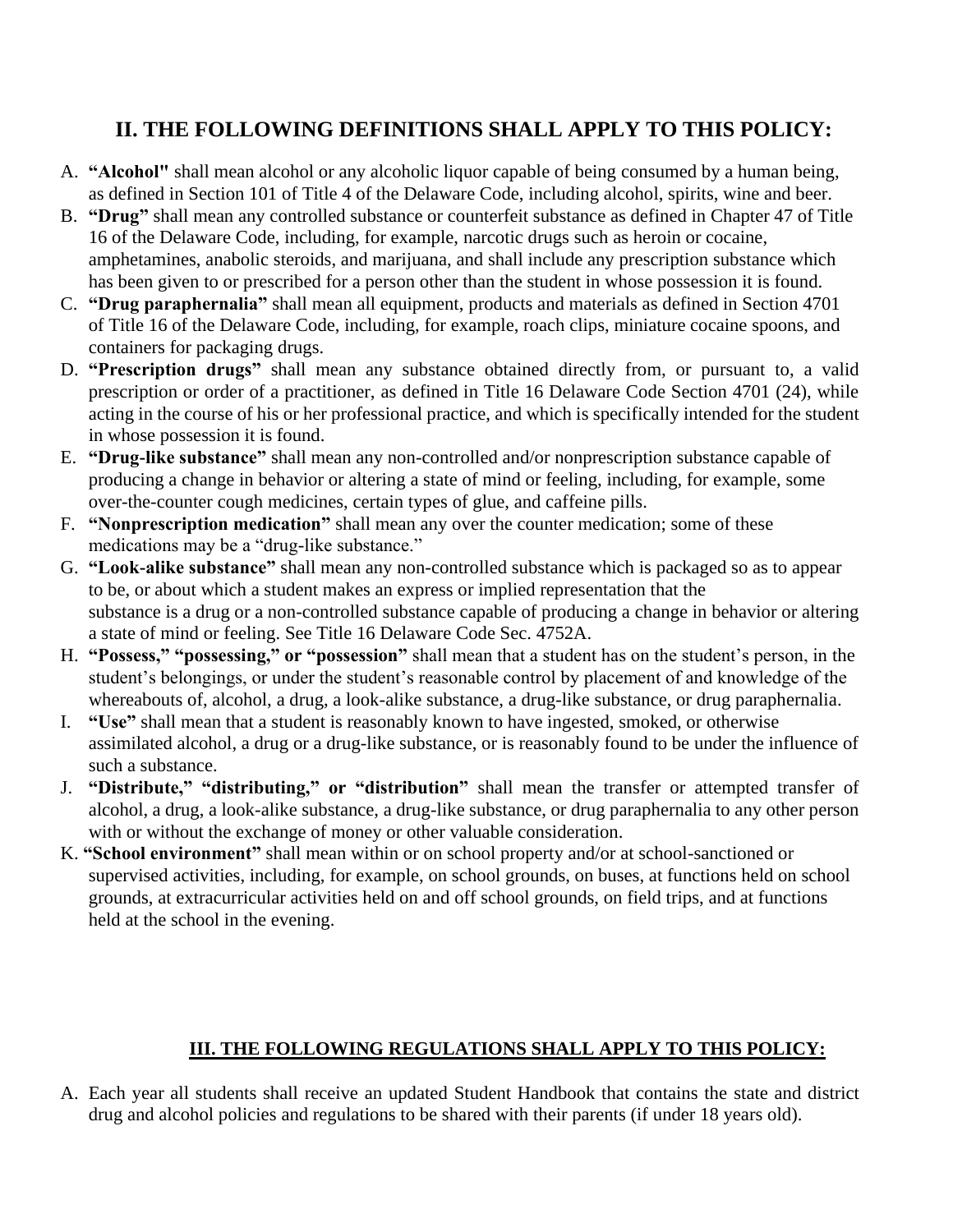- B. The state and district policies shall apply to all students except that with respect to students with disabilities, the federal law will be followed. A determination of whether the violation of the drug and alcohol policy was due to the student's handicapping condition will be made prior to any discipline or change of placement in connection with the policy.
- C. Staff members will report incidents to the Principal/Designee who will verify the identity of the student and the probable cause that a policy violation has been committed. The Principal/Designee where required will report the incident to the police and will file a report to be sent to the Department of Education. Parents will be notified as quickly as possible via the telephone. If telephone contact cannot be made, a letter will be sent home. Records will be maintained in a separate discipline file, and confidentiality will be followed. Names and details of any particular incident will be revealed only to those staff persons who are required to know the specific information.
- D. Any physical evidence of a policy violation will be submitted to the AED Principal. The Principal/Designee will document the date, time, and description of the evidence and the name(s) of the student(s) involved. Evidence will be locked in a secure area determined by the Principal/ Designee and submitted to the police upon their arrival.
- E. General searches of the property of a student may be conducted by the Principal/Designee at any time upon reasonable suspicion. The Student Advisor/Principal Designee is responsible for enforcing the discipline policy in a manner which is consistent, fair, and firm. The administration reserves the right to treat each case on an individual basis, taking into consideration the overall school record of the student, self-referral, and other mitigating circumstances.
- F. All prescription and over-the-counter non-prescription drugs shall be presented to the school office upon entering the school building. The office will be responsible for dispensing those drugs to the students until they leave at the end of the school day. Any of these drugs not submitted to the school office will be considered in violation of this policy. Under some circumstances individual students may be permitted to carry a prescription drug after submitting written notification from a physician and obtaining approval from the Principal/designee.
- G. The discipline policy shall also apply to out-of-school conduct by a student if the District believes that the nature of such conduct indicates that the student presents a threat to the health, safety, or welfare of other students. Such out of school conduct shall include, but is not limited to, the sale, transfer, or possession of drugs which would constitute an offense punishable by law.
- H. Students removed from school must petition the District Board of Education for readmission. Evidence must be provided of having received appropriate related services pertinent to the expulsion offense.
- I. A District Substance Abuse Advisory Committee including teachers, parents, school nurses, and community leaders will be appointed.

## **THE FOLLOWING DISCIPLINE POLICY SHALL APPLY FOR INFRACTIONS OF STATE AND DISTRICT DRUG AND ALCOHOL POLICIES:**

## **A. USE/IMPAIRMENT**

| <b>FIRST VIOLATION</b> | <b>SUBSEQUENT VIOLATIONS</b> |
|------------------------|------------------------------|
|                        |                              |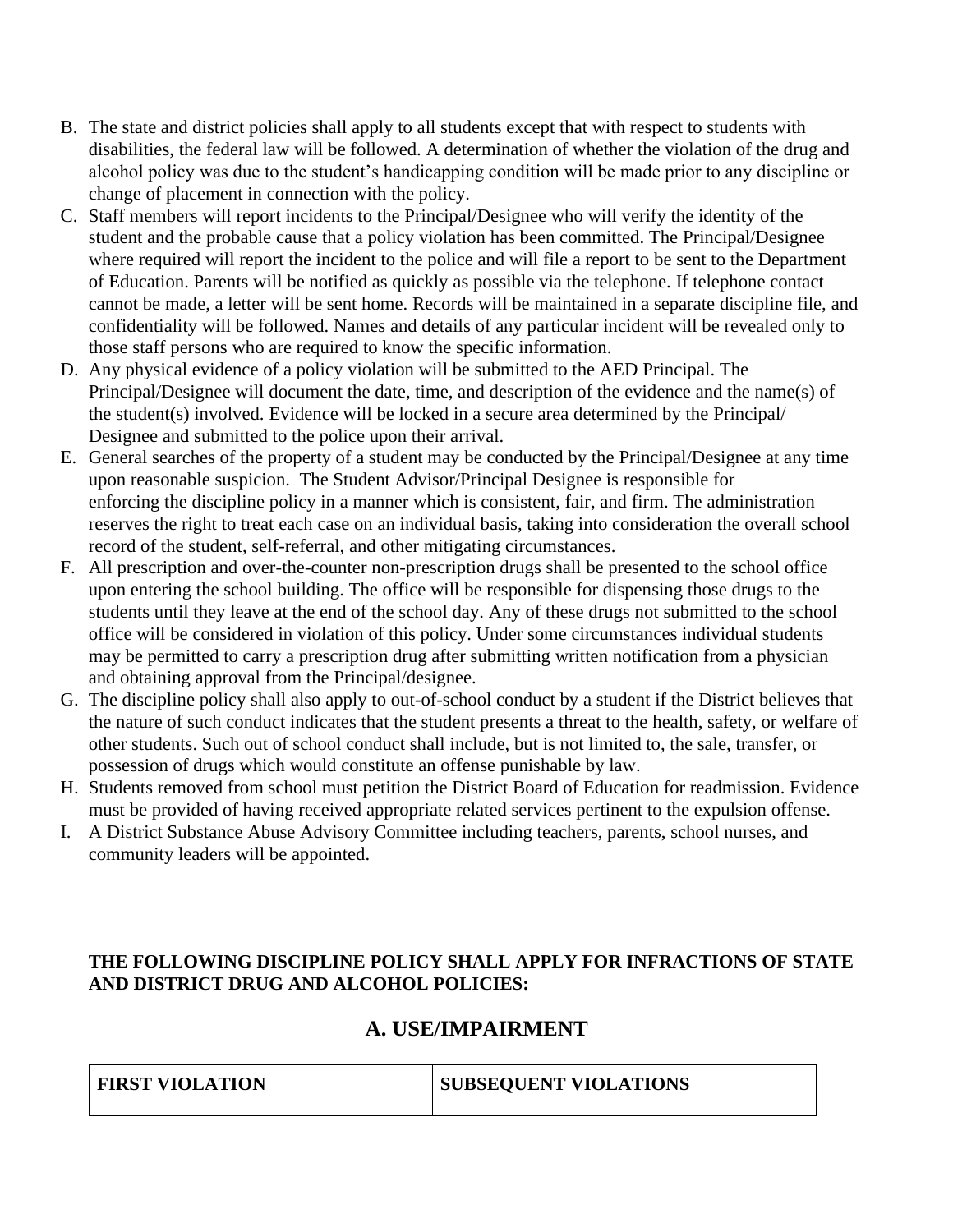| Required: | $\star$ 1-10 Days Suspension<br>*Participation in a drug<br>and Alcohol Program<br>(Parent/Guardian<br>Responsibility)<br><b>Referral to Police Agency</b><br>$\star$<br>and/or State Agency if<br>Required by Law | Required: | $\star$ Referral to Police Agency<br>and/or State Agency if<br>Required by Law |
|-----------|--------------------------------------------------------------------------------------------------------------------------------------------------------------------------------------------------------------------|-----------|--------------------------------------------------------------------------------|
|           |                                                                                                                                                                                                                    | Dptional: | $\star$ Referral to Outside Agency<br>$\star$ Removal from Program             |

## **B. POSSESSION/PERSONAL USE**

Possession of alcohol, a drug, a drug-like substance, and/or a look-alike substance, in an amount typical for personal use, and/or drug paraphernalia.

| <b>FIRST VIOLATION</b> |                                                                                                                                                                                                                         | <b>SUBSEQUENT VIOLATIONS</b> |                              |  |
|------------------------|-------------------------------------------------------------------------------------------------------------------------------------------------------------------------------------------------------------------------|------------------------------|------------------------------|--|
| Required:              | $\star$ 5-10 Days Suspension<br>*Participation in a drug<br>$\bigstar$<br>and Alcohol Program<br>(Parent/Guardian)<br>Responsibility)<br>$\star$ Referral to Police Agency<br>and/or State Agency if<br>Required by Law | Required:                    | $\star$ Removal from Program |  |
|                        | <b>Removal from Program</b><br>$\bigstar$                                                                                                                                                                               |                              |                              |  |

\*It shall be the Parent(s)/Guardian(s) responsibility to enroll their child in a drug treatment program, and provide the district with verification that the program has been successfully completed.

## **C. DISTRIBUTION**

Possession of a quantity of alcohol, a drug, a look-like substance, and/or drug paraphernalia in an amount which exceeds an amount typical for personal use, and/or distribution of the above named substances or paraphernalia.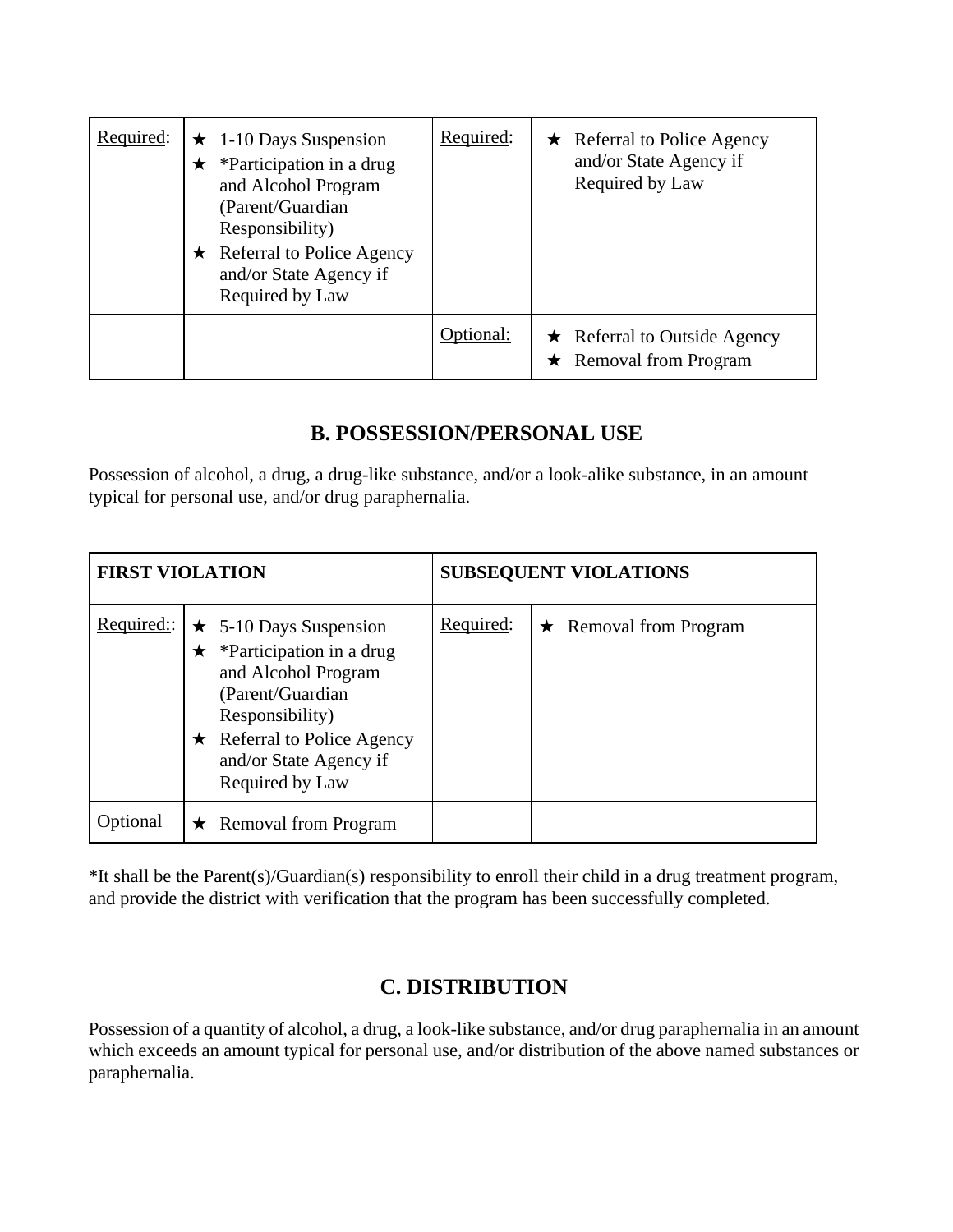| <b>FIRST VIOLATION</b> |              | <b>SUBSEQUENT VIOLATIONS</b>                                                                                                                                                                          |          |                                                                                                                                                             |
|------------------------|--------------|-------------------------------------------------------------------------------------------------------------------------------------------------------------------------------------------------------|----------|-------------------------------------------------------------------------------------------------------------------------------------------------------------|
| Required               | $\star$<br>★ | 10 Days Suspension<br>*Participation in a drug and<br><b>Alcohol Program</b><br>(Parent/Guardian<br>Responsibility)<br>$\star$ Referral to Police Agency<br>and/or State Agency if<br>Required by Law | Required | $\star$ Disciplinary Probation<br>10 Day Suspension<br>★<br>$\star$ Referral to Police Agency and/or<br><b>State Agency</b><br>$\star$ Removal from Program |
| Optional               | $\star$      | <b>Disciplinary Probation</b><br><b>Removal from Program</b>                                                                                                                                          |          |                                                                                                                                                             |

\*It shall be the Parent(s)/Guardian(s) responsibility to enroll their child in a drug treatment program, and provide the district with verification that the program has been successfully completed.

## **ANY REVISIONS OF THE NEW CASTLE COUNTY VOCATIONAL-TECHNICAL SCHOOL DISTRICT DRUG AND ALCOHOL POLICY WILL BE SUBMITTED TO THE DEPARTMENT OF EDUCATION FOR REVIEW AND APPROVAL.**

# **SPANISH TRANSLATION REQUEST**

Si usted desea este handbook en español, por favor llame (302) 683-3642 If you desire this handbook in Spanish, please call (302) 683-3642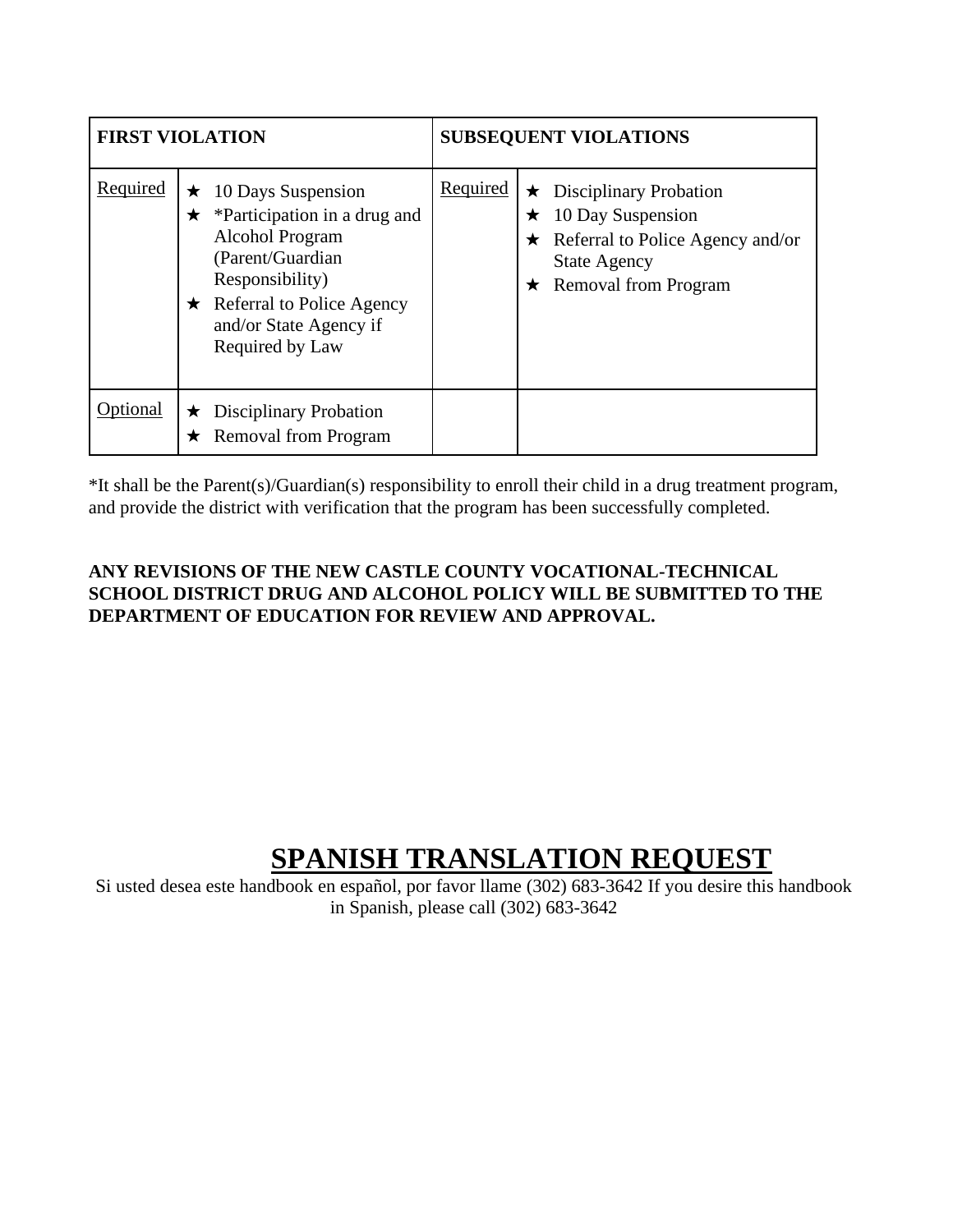# **What is Apprenticeship and Technical Training?**

Registered Apprenticeship is a proven method of training involving **"On-the-job work experience coupled with related instruction",** typically offered in a classroom setting. Registered apprentices work for their employer or sponsor and are paid while they learn their respective trade. Registered Apprenticeship, in simple terms, is a program of **"learning while earning."**

The Federal Apprenticeship Act of 1937 authorizes the Federal government, in cooperation with the States, to oversee the nation's apprenticeship system. In Delaware, the Department of Labor manages and ensures compliance with all Registered Apprenticeship activity.

Apprenticeships are offered in a variety of occupations. The majority of apprenticeships are **four years in length or 8000 hours of on-the-job training. For each year of training, a minimum of 144 hours of related instruction is required.** Upon completion of the required on-the-job training and related instruction, the apprentice is eligible for **Journey Papers.** A journeyperson is nationally recognized as having a well-rounded ability in all phases of their trade.



**"In a Nut Shell"**

We, **the Adult Education Division**, provide the related theory instruction in our NCCVT high schools. Unless otherwise noted, classes are 156 Hours for level 1 students and 150 Hours for levels 2, 3, and 4. Upon completion, students are presented with the **AED Diploma**. This document will be recognized and accepted as proof of related training completion forever. There is no expiration date for this credential.

The **Delaware Department of Labor (DOL)** tracks and records all On-Job-Training (OJT) hours for all registered apprentices. Upon accumulation of the required number of hours and receipt of our Diploma, they are awarded Journey Person Papers!

### **Journey Papers are the Capstone event for the construction trades!**

**If you are interested in becoming an Apprentice or Apprentice Sponsor, call Kyle Maguire (302) 761-8330 at Delaware Department of Labor to find out how.**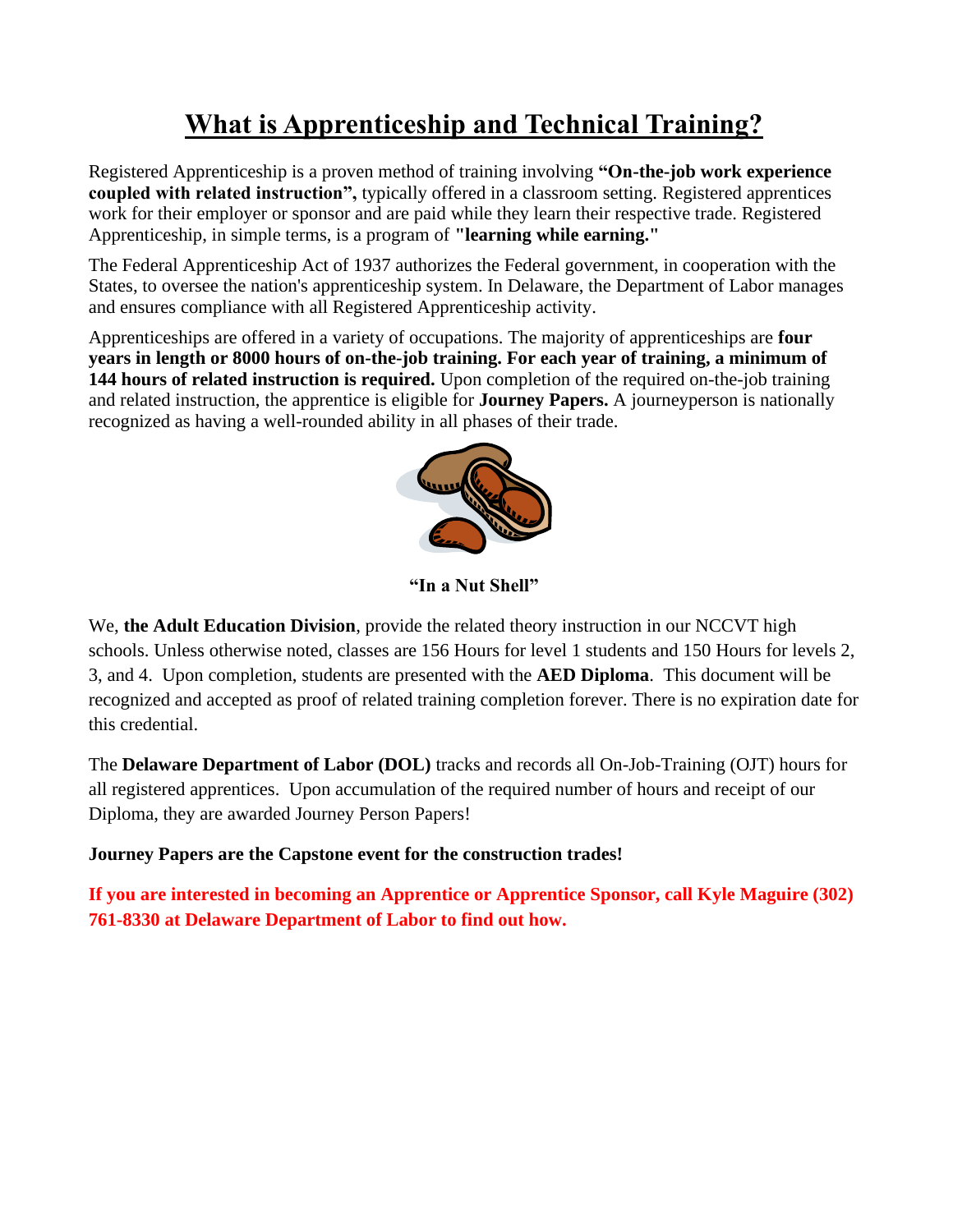# **Apprenticeship & Technical Training Class Info**

## *All Construction Trade Curriculum has been developed by the National Center for Construction Education and Research (NCCER).*

*New Castle County Vo-Tech's AED Apprenticeship and Technical Training Programs are VA Approved. Please call the AED Office for detailed information- (302) 683-3652.*

### **ALL STUDENTS will be charged the \$150.00 Administrative Processing Fee.**

Tuition  $\$350.00 +$  Administrative Processing Fee  $\$150.00 = \$500.00$  Total- for most classes.

\*Tuition for some classes may be higher and will be noted with the class.

The State of Delaware pays the tuition for State of Delaware Registered Apprentices. Therefore, Registered Apprentices are only required to pay the \$150.00 Administrative Processing Fee. *Students must submit a fully signed and completed Department of Labor Apprenticeship Training Agreement to the AED Office at the time of registration to be eligible for the tuition waiver.*

### **Cancellation of Classes**

NCCVT's AED will do its best to ensure all courses run as listed. However, NCCVT's AED reserves the right to cancel a course and/or a student's enrollment in a class prior to the beginning of class for any reason. This includes insufficient enrollment and/or over enrollment.

NCCVT Adult Education Apprenticeship and Technical Training Programs have a maximum of 20 seats available in each class. Once the maximum allowable enrollment for each class and/or program is reached, students will be asked to join a waiting list.

Given situations where students are denied entry into a class/program due to all available seats for that class/program being filled, students will be placed on a waiting list in case a seat opens in that particular program. Students from the waiting list will fill newly available seats in the order in which they were placed on the waiting list. Students who registered for a course that was cancelled or were denied entry due to full enrollment will also be given the opportunity to enroll in a different program or receive a full refund.

**Employer Notification-** NCCVT's AED will notify Registered Apprentice Sponsors when their apprentice reaches their 3<sup>rd</sup> and 5<sup>th</sup> absence. Students will be dropped from the program when they reach their 6<sup>th</sup> absence.

**Electrical Examining Board Notification-** NCCVT's AED will notify the State of Delaware's Electrical Examining Board when a student enrolled in the Electrical Trades Program who has an Apprentice Electrician License does not successfully complete the program.

**Department of Labor Notification-** NCCVT's AED will notify Delaware's Department of Labor when a Registered Apprentice does not successfully complete the program.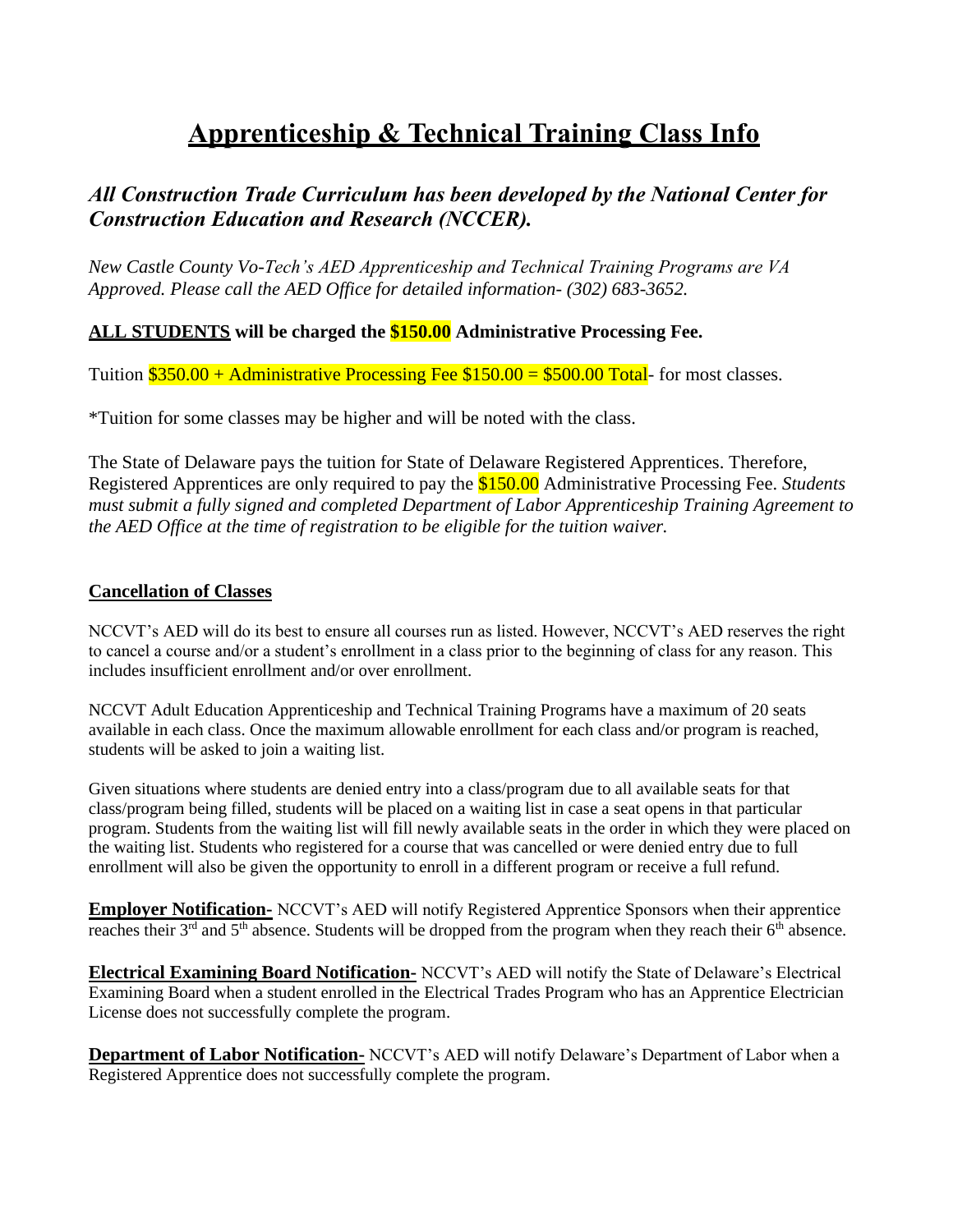## **ADULT EDUCATION DIVISION**

### **Apprenticeship & Technical Training 2022 - 2023 Schedule All Classes are held from 6:30 to 9:30 PM**

### **Monday/Wednesday Courses – Delcastle and Hodgson**

**All Level One Construction Trades Monday and Wednesday students will begin classes on Monday, October 3rd, 2022.**

**All other students and Levels Two, Three, and Four Construction Trades classes will begin on Monday, October 10th, 2022.**

**October 3, 5 (Level one students only) October 10, 12, 17, 19, 24, 26, 31 (All students) February 1, 6, 8, 13, 15, 22, 27 November 2, 7, 9, 14, 16, 21, 28, 30 March 1, 6, 8, 13, 15, 20, 22, 27, 29 December** 5, 7, 12, 14, 19, 21 **April** 3, 5, 17, 19, 24, 26 **January** 4, 9, 11, 18, 23, 25, 30 May (Pending make-up dates)

**Fall Session 2021 Winter Session 2022**

### **Tuesday/Thursday Courses – Delcastle and Hodgson**

**All Level One Construction Trades Tuesday and Thursday students will begin classes on Tuesday, October 4th , 2022.**

**All other students and Levels Two, Three, and Four Construction Trades classes will begin on Tuesday, October 11th, 2022.**

### **Fall Session 2021 Winter Session 2022**

| <b>October</b> | 4, 6 (Level one students only)        |              |                                      |
|----------------|---------------------------------------|--------------|--------------------------------------|
| <b>October</b> | 11, 13, 18, 20, 25, 27 (All students) |              | February 2, 7, 9, 14, 16, 21, 23, 28 |
|                | November 1, 3, 10, 15, 17, 22, 29     | <b>March</b> | 2, 7, 9, 14, 16, 21, 23, 28, 30      |
|                | December 1, 6, 8, 13, 15, 20          | April        | 4, 6, 18, 20, 25 (Pending make-up    |
| <b>January</b> | 3, 5, 10, 12, 17, 19, 24, 26, 31      |              | Dates)                               |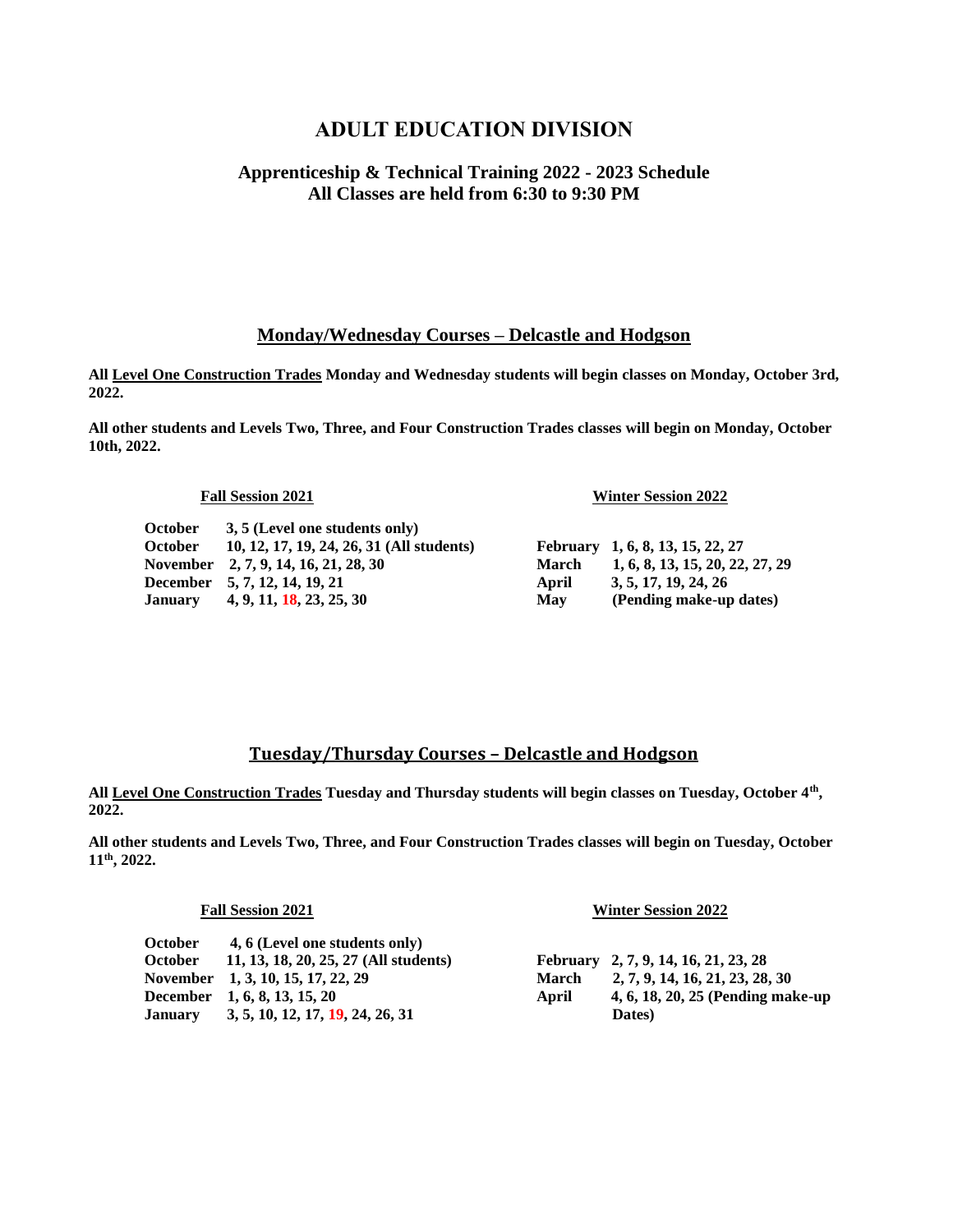## **ASE Auto Technician Registered Apprenticeship Program**

### **Program Overview**

Pre-Apprenticeship:72 Hours Related Training: 300 hours over two years On-the-Job Training: 4,000 hours over two years

**Program Description:** The ASE Auto Technician Apprenticeship related training program offers courses in Brakes, Suspension & Steering, Engine Repair, and Electrical/Electronic Systems and prepares students to complete the following ASE Certifications: A4, A5, A1 and A6. Students do not need to complete the courses sequentially, allowing them to start in the program at any time. Individuals who complete all four courses and 4,000 hours of on-the-job training are eligible to earn a nationally recognized journeyperson credential issued through the Delaware Dept. of Labor.

**Prerequisite:** To qualify for as an apprentice, participants must have either: A. a minimum of 12 months of documented experience as an Auto Technician B. successful completion of the Auto Maintenance and Light Repair course, or C. successful completion of the ASE G1 Auto Maintenance and Light Repair certification exam.

**Pre-Apprentice Course** G1 Auto Maintenance and Light Repair (72 hours) **Course Description:** The G1 Auto Maintenance and Light Repair course is required for entry into the ASE Auto Technician Apprenticeship program and prepares students to perform general preventative maintenance and inspection tasks. Subjects covered include maintenance documentation, diagnostic codes, normal vehicle operation, vibration dampers, belts, pulleys and tensioners, vehicle fluids, wiring harnesses, connectors and seals, water separators, fuel heaters, exhaust systems, piping and crankcases.

### **Apprentice Courses:**

A5 Brakes (72 hours)

**Course Description:** The A5 Brakes course is designed to train students to perform maintenance on braking systems used on automobiles. The course addresses the diagnosis and repair of brakes, hydraulic brake systems (ABS), automatic traction control (ATC), and electronic stability control systems. This course satisfies one of the four required courses for the ASE Auto Technician Apprenticeship program.

### A4 Suspension and Steering (72 hours)

**Course Description:** The A4 Suspension and Steering course is designed to train students to perform maintenance on automobile suspension and steering systems. The course addresses the diagnosis and repair of steering and suspension systems, wheel alignment, and wheel, tire, and hub diagnosis and repair. This course satisfies one of the four required courses for the ASE Auto Technician Apprenticeship program.

A1 Engine Repair (72 hours)

**Course Description:** The A1 Engine Repair course is designed to train students to perform engine system maintenance and repair. The course addresses the general engine diagnosis, as well as diagnosis and repair of cylinder heads and valve trains, engine blocks, lubrication and cooling systems, air induction and exhaust systems, fuel systems, and starting, charging systems, and engine brakes. This course satisfies one of the four required courses for the ASE Auto Technician Apprenticeship program.

### A6 Electrical/Electronic Systems (72 hours)

**Course Description:** The A6 Electrical/Electronic Systems course is designed to train students to perform maintenance on automobile electrical and electronic systems. The course addresses the diagnosis and repair of general electrical, battery and starting, charging, lighting, and related vehicle systems. This course satisfies one of the four required courses for the ASE Auto Technician Apprenticeship program.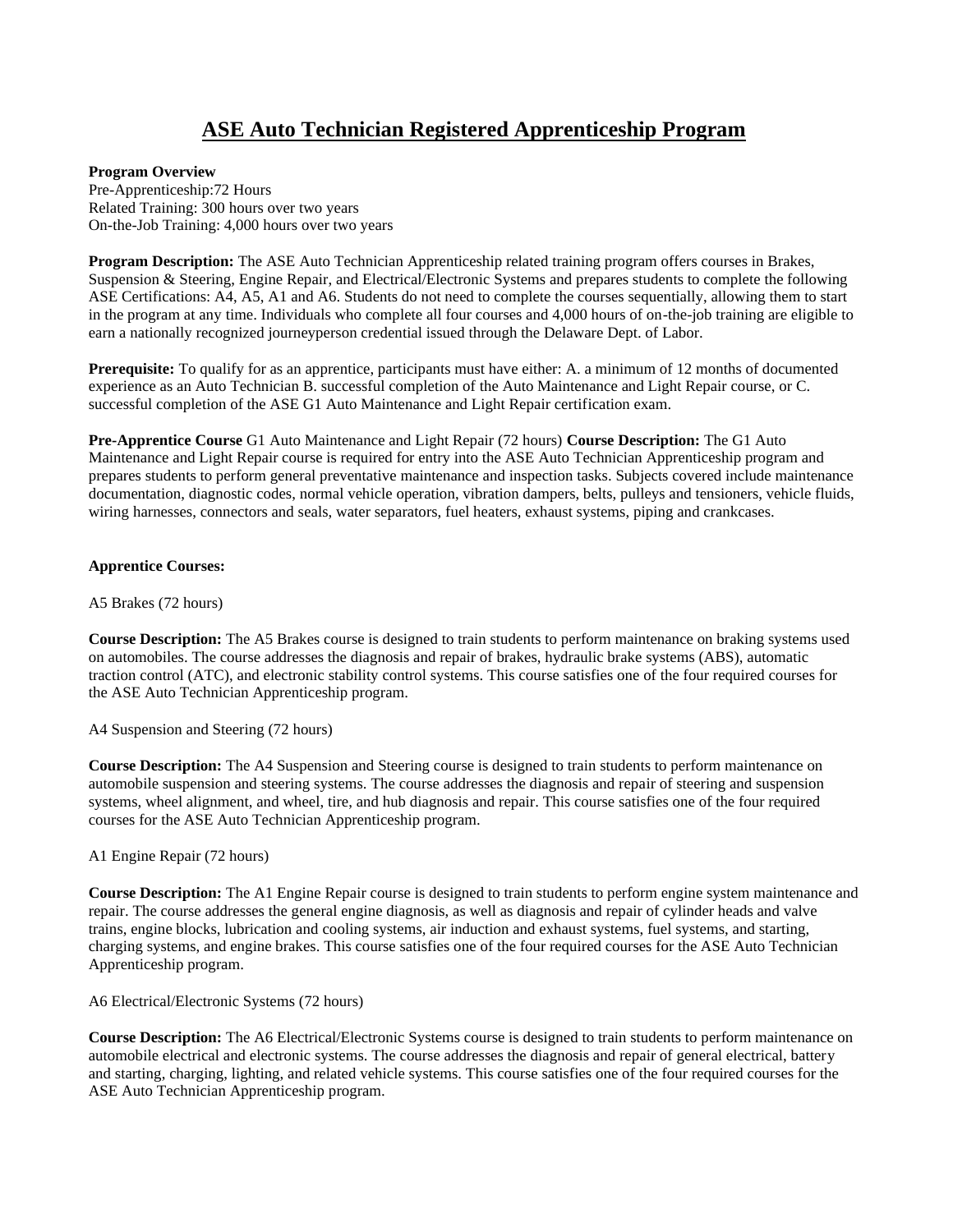## **ASE Diesel Technician Registered Apprenticeship Program**

### **Program Overview**

Pre-Apprenticeship: 72 Hours Related Training: 300 hours over two years On-the-Job Training: 4,000 hours over two years

**Program Description:** The Diesel Technician Apprenticeship related training program offers courses in Brakes, Suspension & Steering, Diesel Engine Repair, and Electrical/Electronic Systems and prepares students to complete the following Transit Bus (H-Series) or Medium/Heavy Truck (T-Series) ASE Certifications: H4/T4, H5/T5, H2/T2 and H6/T6. Students do not need to complete the courses sequentially, allowing them to start in the program at any time. Individuals who complete all four courses and 4,000 hours of on-the-job training are eligible to earn a nationally recognized journeyperson credential issued through the Delaware Dept. of Labor.

**Prerequisite:** To qualify for as an apprentice, participants must have either: A. a minimum of 12 months of documented experience as a diesel tech, B. successful completion of the Preventative Maintenance and Inspection course, or C. successful completion of the ASE H8/T8 Preventative Maintenance and Inspection certification exam.

**Pre-Apprentice Course** H8/T8 Preventative Maintenance & Inspection (72 hours) **Course Description:** The H8/T8 Preventative Maintenance & Inspection course is required for entry into the Diesel Technician-Tech C Apprenticeship program and prepares students to perform general preventative maintenance and inspection tasks. Subjects covered include maintenance documentation, diagnostic codes, normal vehicle operation, vibration dampers, belts, pulleys and tensioners, vehicle fluids, wiring harnesses, connectors and seals, water separators, fuel heaters, exhaust systems, piping and crankcases.

### **Apprentice Courses:**

H4/T4 Brakes (72 hours)

**Course Description:** The H4/T4 Brakes course is designed to train students to perform maintenance on truck brake systems. The course addresses the diagnosis and repair of air brakes, hydraulic brakes, air and hydraulic brake systems (ABS), automatic traction control (ATC), and electronic stability control systems. This course satisfies one of the four required courses for the Diesel Technician - Tech C Apprenticeship program.

H5/T5 Suspension and Steering (72 hours)

**Course Description:** The T5 Suspension and Steering course is designed to train students to perform maintenance on truck suspension and steering systems. The course addresses the diagnosis and repair of steering and suspension systems, wheel alignment, and wheel, tire, and hub diagnosis and repair. This course satisfies one of the four required courses for the Diesel Technician - Tech C Apprenticeship program.

H2/T2 Diesel Engines (72 hours)

**Course Description:** The H2/T2 Diesel Engine course is designed to train students to perform diesel engine system maintenance and repair. The course addresses the general engine diagnosis, as well as diagnosis and repair of cylinder heads and valve trains, engine blocks, lubrication and cooling systems, air induction and exhaust systems, fuel systems, and starting, charging systems, and engine brakes. This course satisfies one of the four required courses for the Diesel Technician - Tech C Apprenticeship program.

H6/T6 Electrical/Electronic Systems (72 hours)

**Course Description:** The H6/T6 Electrical/Electronic Systems course is designed to train students to perform maintenance on truck electrical and electronic systems. The course addresses the diagnosis and repair of general electrical, battery and starting, charging, lighting, and related vehicle systems. This course satisfies one of the four required courses for the Diesel Technician - Tech C Apprenticeship program.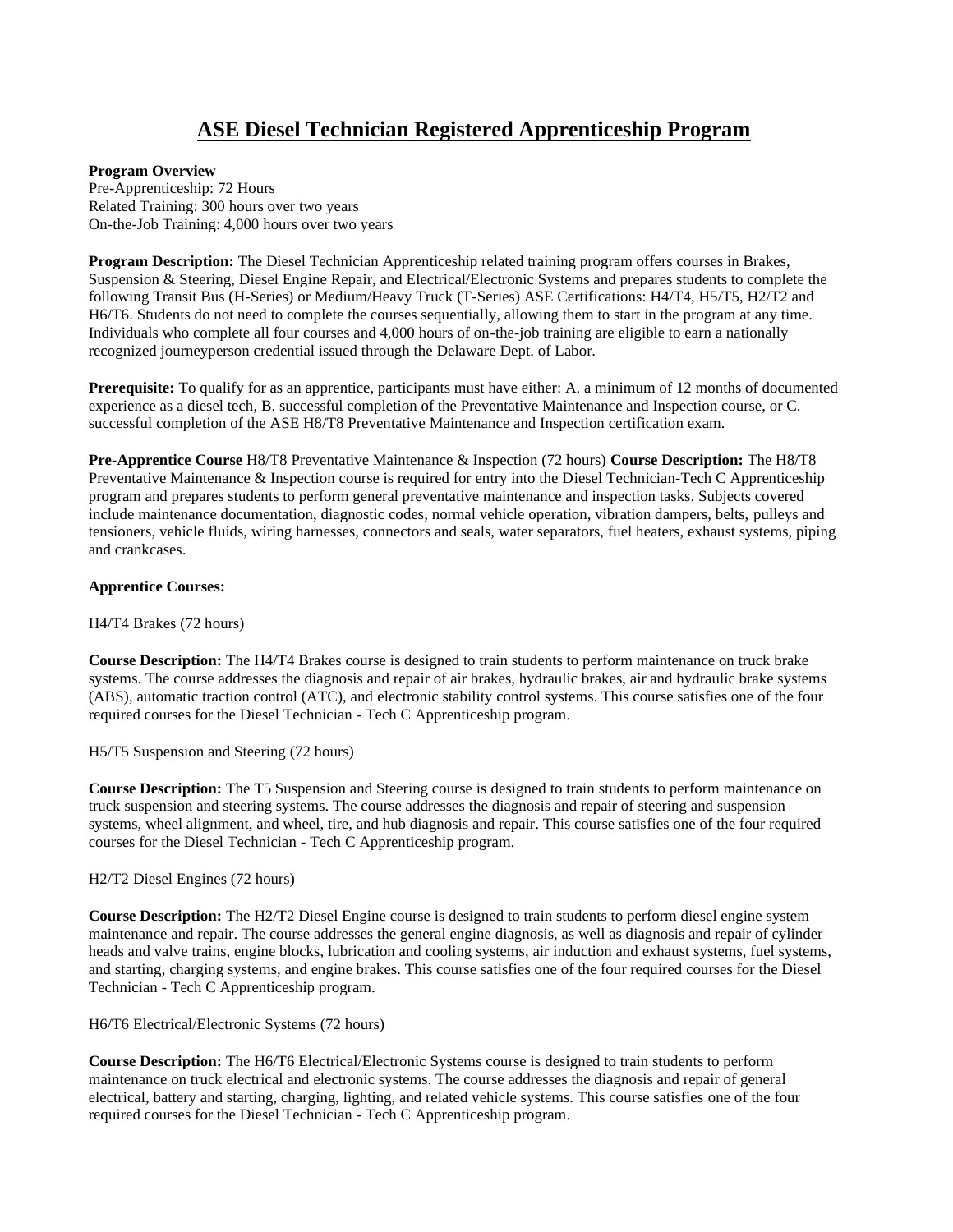## **Carpentry Program**

### **Monday & Wednesday from 6:30 – 9:30 PM**

### **Carpentry – Level 1 Course # 131**

This 156-hour course includes the initial Math enrichment, as well as the NCCER course which includes Core Curriculum and Carpentry Level 1 topics such as: hand and power tools, history of the trade, safety, and an introduction to blueprints. Additional topics include types of lumber, fasteners, basic site planning, floor systems, wall and ceiling framing, roof framing, windows, doors, and basic stair layout.

### **Carpentry – Level 2 Course # 132**

## **Prerequisite … Completion of Carpentry 1 or equivalent**

This 150-hour NCCER course includes topics such as commercial drawings, roofing applications, exterior finishing, steel framing, drywall, doors and door hardware, suspended ceilings, trim, and cabinet installation.

### **Carpentry – Level 3 Course # 133**

### **Prerequisite … Completion of Carpentry 1 & 2**

This 150-hour course presents the essentials of exterior finishing, roofing applications, and reading information from working drawings. Topics also include framing with metal studs, drywall finishing, suspended ceilings, cabinet installation, and interior finish for windows, doors, floor and ceiling trim.

### **Carpentry – Level 4 Course # 134**

### **Prerequisite … Completion of Carpentry 1, 2, & 3**

This 150-hour course provides training for site layout including: angular measurement, advanced roof systems, advanced floor systems, wall systems, and stair systems. Topics also include introduction to light equipment, metal buildings and crew leader skills.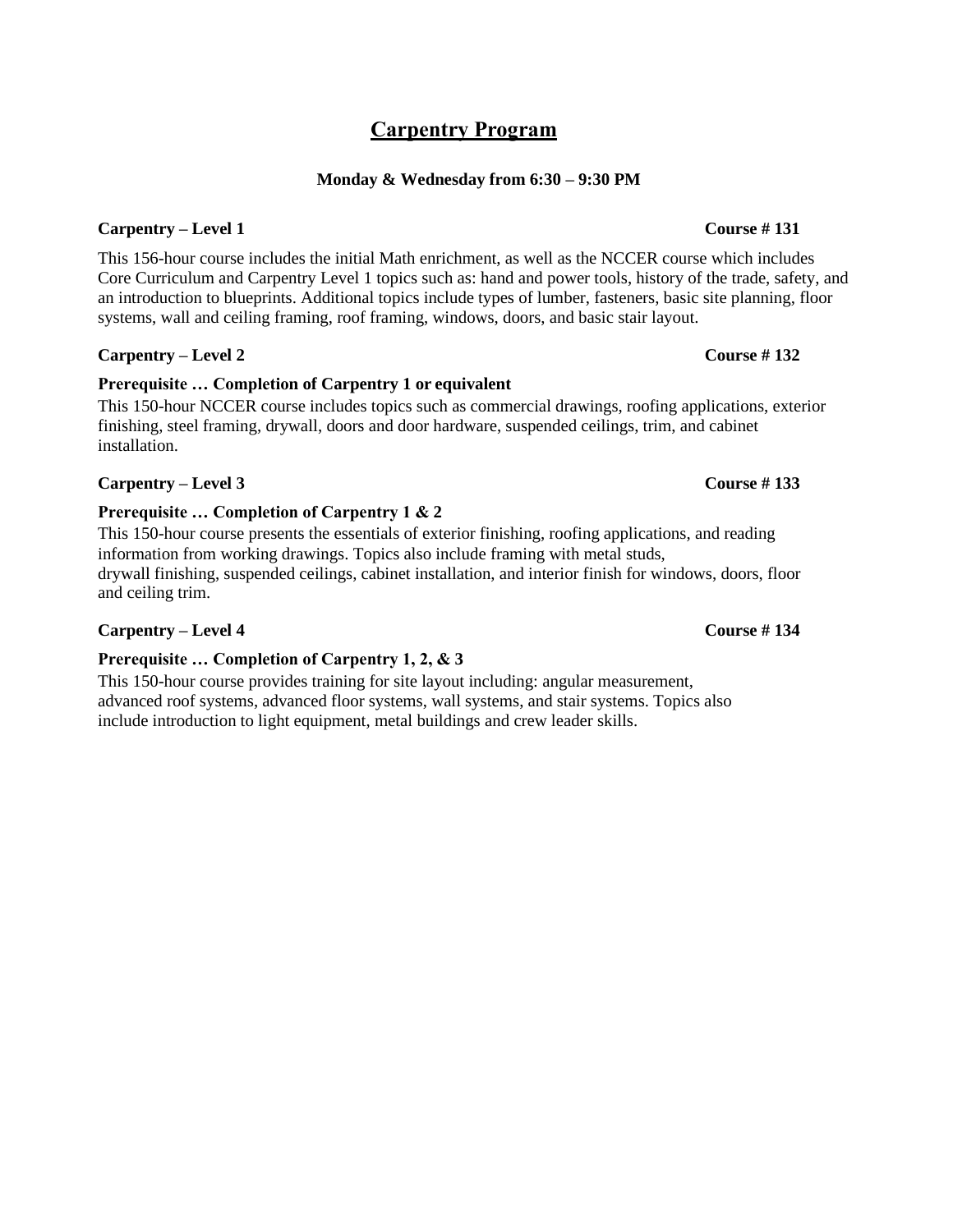## **Construction Craft Laborer Program**

### **Monday and Wednesday from 6:30 to 9:30 PM**

### **Construction Craft Laborer 1 Course # 511**

This 156-hour course includes an initial Math enrichment, as well as the curriculum developed by the NCCER for training Laborer Apprentices. The first semester of this course will focus on and use the Core Curriculum textbook. The Core Curriculum contains safety, an introduction to hand and power tools, rigging, math, and blueprint reading. The second half of the year includes orientation to the trade, building materials, fasteners and adhesives, site layout one, introduction to concrete, foundations and slab-on grade, reinforcing concrete plus handling and placing concrete.

### **Construction Craft Laborer 2 Course # 512**

### **Prerequisite: Completion of Construction Laborer 1 or equivalent**

This 150-hour course serves to enhance the curriculum taught in Level 1. This second-year course expands the students learning experience by exposing them to a variety of related

construction trades. The curriculum includes more advanced skills used in the following trades: Carpentry, Masonry, Mobile Crane Operations, Ironworking, electrical, Heavy Equipment Operations, and Welding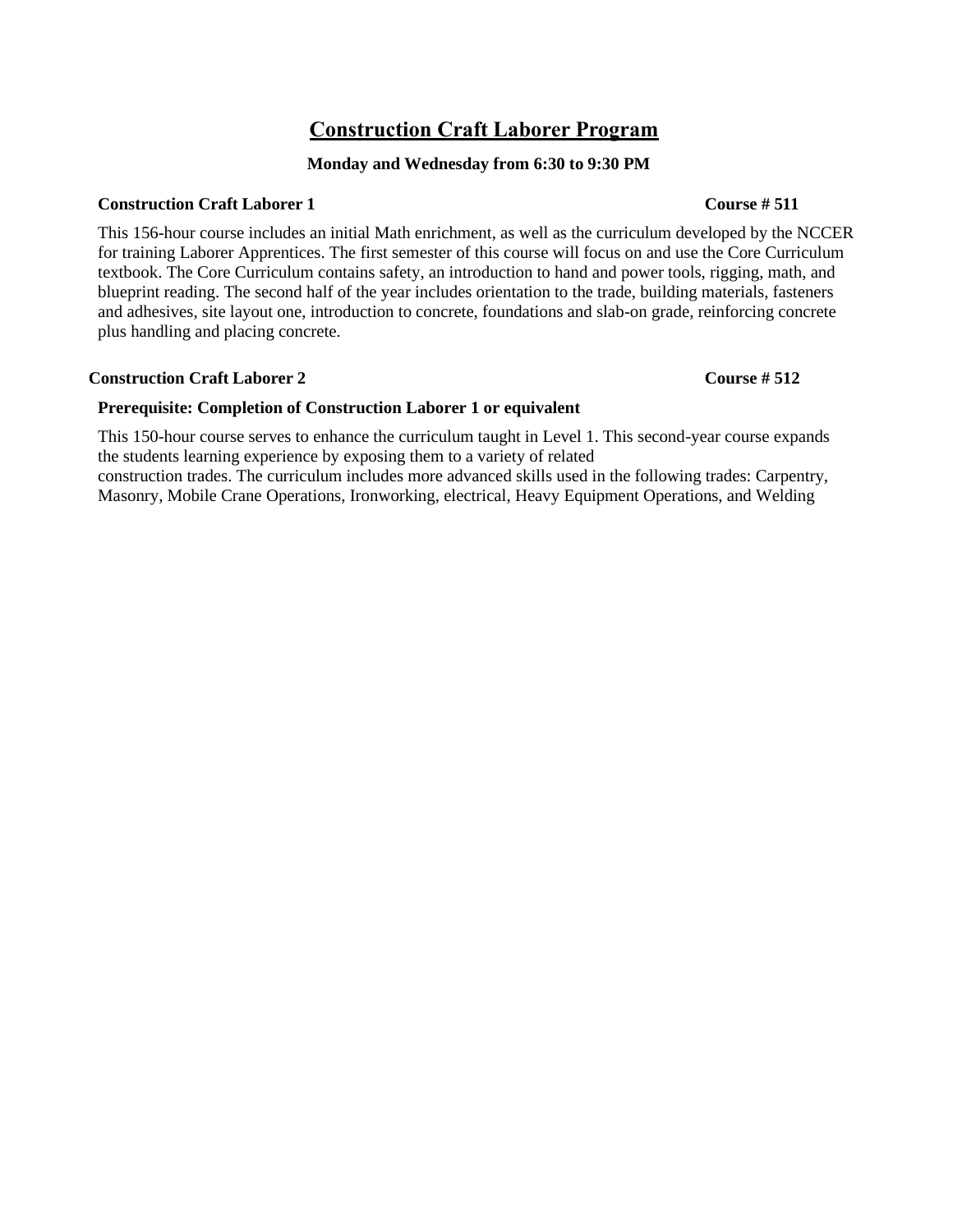## **TECE I and TECE II**

### **Monday and Wednesday from 6:30 to 9:30 PM**

### **Full year cost for Apprentices with documentation = \$150.00 Full year cost for Non-Apprentices = \$500.00**

**\*Note- Students must have a High School Diploma or GED in order to receive TECE Certification through The State of Delaware.**

**No partial credit will be given to Apprentices taking the Early Childhood Teacher Apprentice class. Apprentices must complete both the fall and spring portion of the class.**

**Non-apprentices completing only the fall semester will receive credit for TECE 1, but will not receive a refund.**

### **Course #510**

This course includes the curriculum developed by Delaware First. Participants will make program visits and complete outside readings and assignments leading to the development of a portfolio. Participants will develop teaching strategies and reflective practice in working with young children. Topics include: developing relationships with children, supporting children's learning, language and literacy, supporting children's differences, and including children with special needs.

**Fall semester open registration (Options 1, 2, 3, and 4).**

**Option – 1 TECE – I & TECE – II Full year cost \$150 State of Delaware** 

**Registered Apprentices**

**\$150 Administrative fee (tuition waived for State Registered Apprentices) No partial credit. Students must finish both courses to receive any credit.**

**Option – 2 TECE – I & TECE – II Full year cost = \$500 Non-Apprenticeship**

**\$150 Administrative fee + \$350 tuition**

**Students completing both halves will receive credit for both TECE – I and TECE – II. Students who complete only the TECE – I portion will receive a certificate for this course. There are no refunds if the student does not complete TECE – II.**

**Option – 3 TECE - I Fall Semester cost \$350 Non-Apprenticeship**

**\$150 Administrative fee + \$200 tuition**

**Students will receive certificate for TECE – I upon completion.**

**Option – 4 TECE - II Spring Semester cost \$350 Non-apprenticeship**

**\$150 Administrative fee + \$200 tuition**

**Students will receive certificate for TECE – II upon completion.**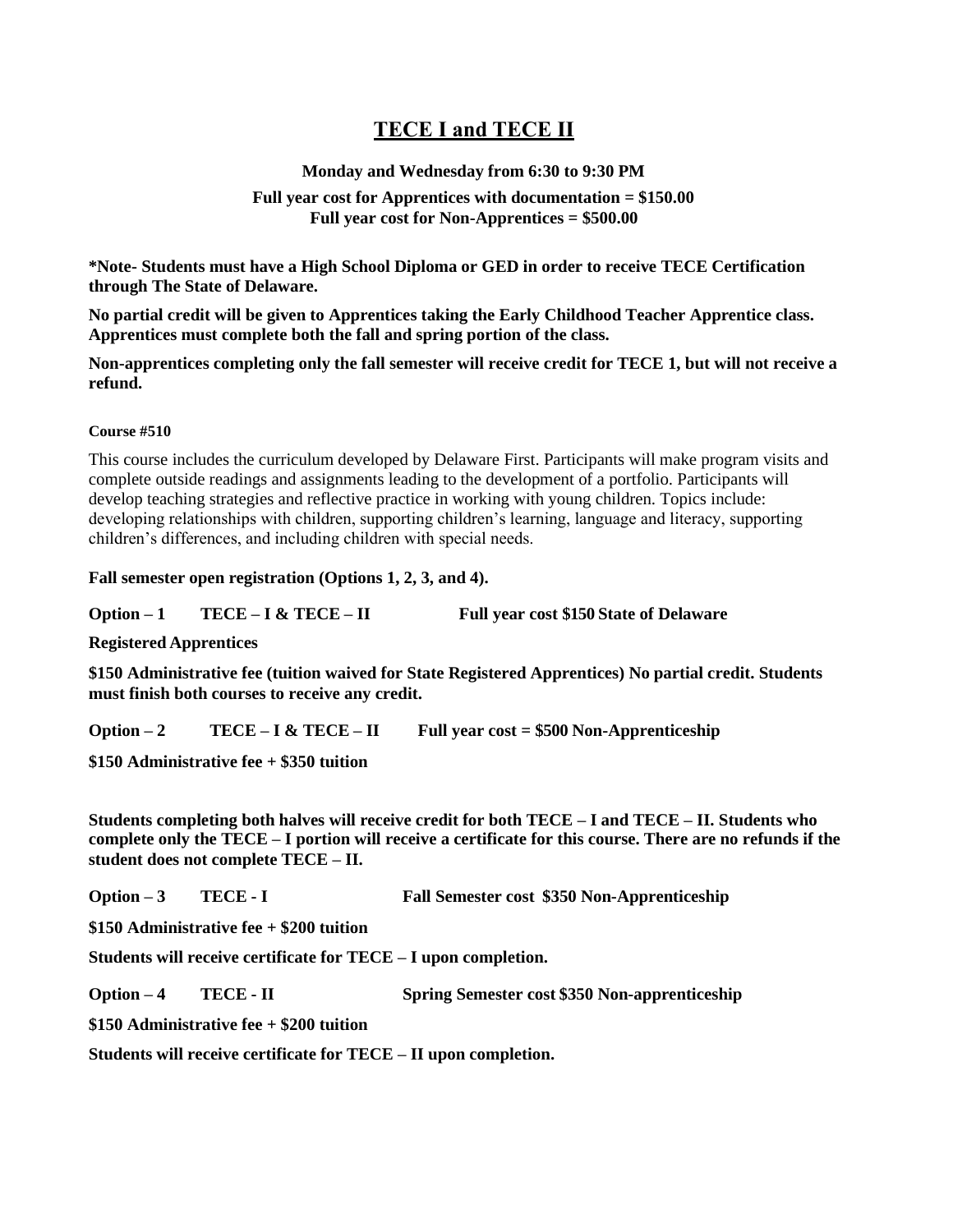## **Electrical Program**

## **Tuesday & Thursday from 6:30 – 9:30 PM Monday & Wednesday from 6:30 – 9:30 PM**

**Students may be required to provide their own current National Electric Code (NEC) book.**

This 156-hour course includes the initial Math enrichment, as well as the curriculum developed by the NCCER for electricians. The Core curriculum contains safety, an introduction to hand and power tools, rigging, math, and blueprints. The remainder of the year includes instruction in conduit bending, electrical theory, test equipment, raceways, boxes and fittings, and the NEC.

### **Electric 2 Course # 182**

### **Prerequisite … Completion of Electric 1 or equivalent**

This 150-hour course will continue with the NCCER curriculum which includes instruction in alternating current, motor theory and application, grounding, conduit bending, boxes and fittings, conductor installations, terminations and splices, installation of electrical services, cable tray, circuit breakers and fuses, contactors and relays, and electric lighting.

### **Electric 3 Course # 183**

### **Prerequisite … Completion of Electric 1 & 2**

This 150-hour course will continue with the NCCER curriculum which includes instruction in load calculations branch circuits; conductor selection and calculations; over current protection; raceway, box and fitting requirements; wiring devices; distribution equipment; distribution system transformers, lamps, ballasts and components; motor calculations; motor maintenance; motor controls; and hazardous locations.

### **Prerequisite…Completion of Electric 1, 2, & 3**

This 150-hour course is based on NCCER Level IV curriculum and includes load calculations-feeders and service, practical applications of lighting, standby and emergency systems, basic electronic theory, fire alarm systems, specialty transformers, advanced motor controls, motor maintenance, HVAC controls, heat tracing, freeze protection, and high-voltage terminations /splices.

### **Electric 4 Course # 184**

### **Electric 1 Course # 181**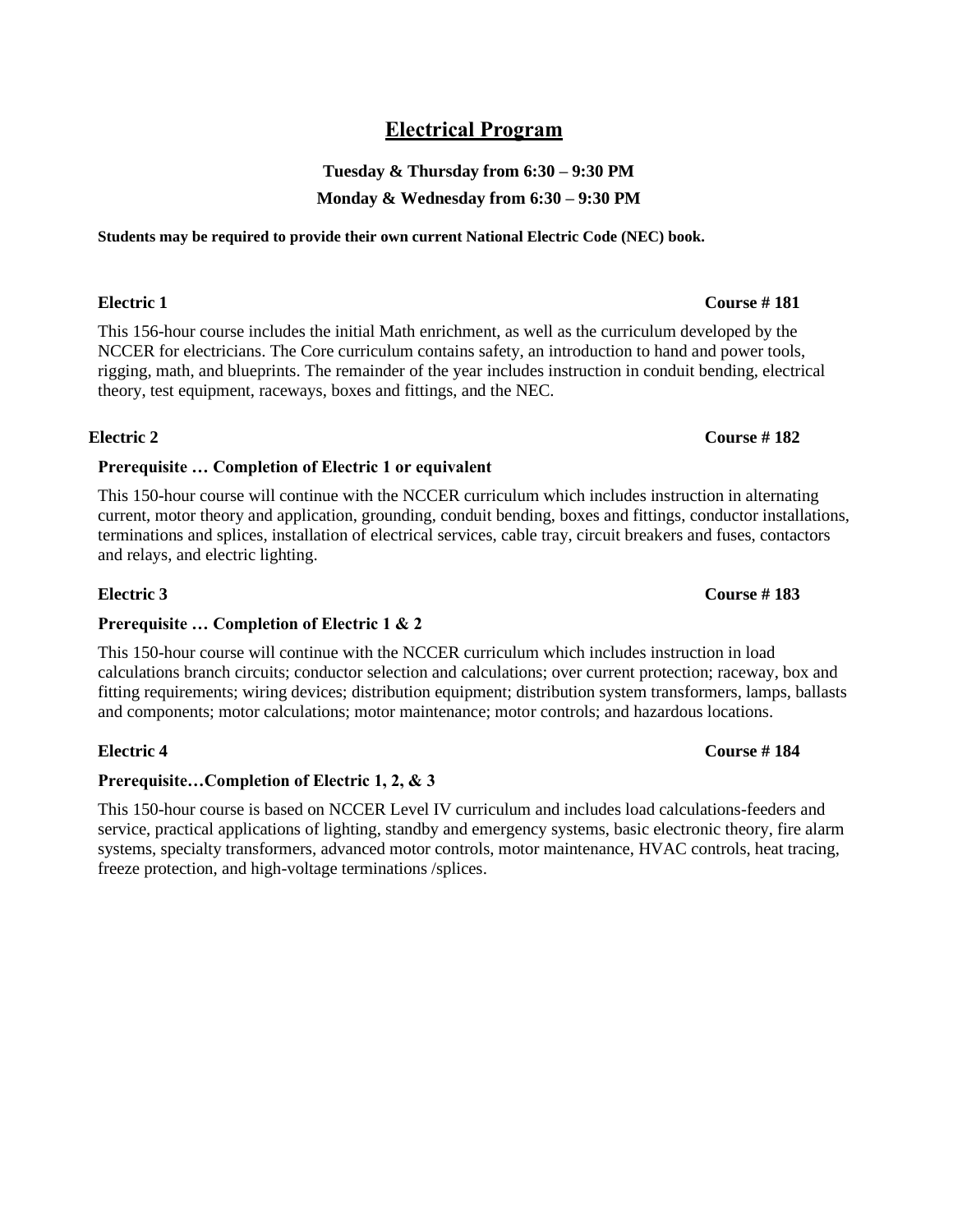## **Electronics Systems Technician (EST) Program**

**Monday and Wednesday 5:30 – 9:15 PM**

### **\*A capstone project in the form of an Employer Required Certification is required for the completion of EST 3.**

### **Electronic Systems Technician 1 (192 Hours) Course # 141**

The first course in the EST Program provides an introduction to the trade, basic safety and communication skills, hand tools, power tools, fasteners, as well as provides an introduction to construction drawings, basic rigging, material handling, pathways and spaces, hand bending of conduit, The National Electric Code, low voltage cabling, DC and AC circuits, switching devices and timers, semiconductors and integrated circuits, test equipment, electrical drawings, codes and standards, cable selection, wire and cable terminations, power quality, and grounding. Hands-on experience is a key part of this introductory course. Each module includes classroom instruction, multimedia presentation, and lab experiences.

### **Electronic Systems Technician 2 (192 Hours) Course # 142**

### **Prerequisite...Completion of Electronic Service Technician 1 or equivalent**

This second-year EST course will further develop skills and knowledge gained in the first course by addressing the areas of buses and networks, fiber optics, wireless communication, site survey, project planning and documentation fundamentals of crew leadership, rack assembly, system commissioning, and user training, maintenance and repair, audio systems, video systems, broadband systems, and media management systems.

### **Electronic Systems Technician 3 (192 hours) Course # 143**

### **Prerequisite… Completion of Electronic Service Technician 1 & 2.**

The third and final course in the EST program covers telecommunication systems, residential and commercial building networks, intrusion detection systems, nurse call and signaling systems, fire alarm systems, closed circuit TV systems, and access control systems. The last semester of this course requires students to complete a capstone project, which includes collaboration with the instructor and/or employer to select and complete a relevant industry credential.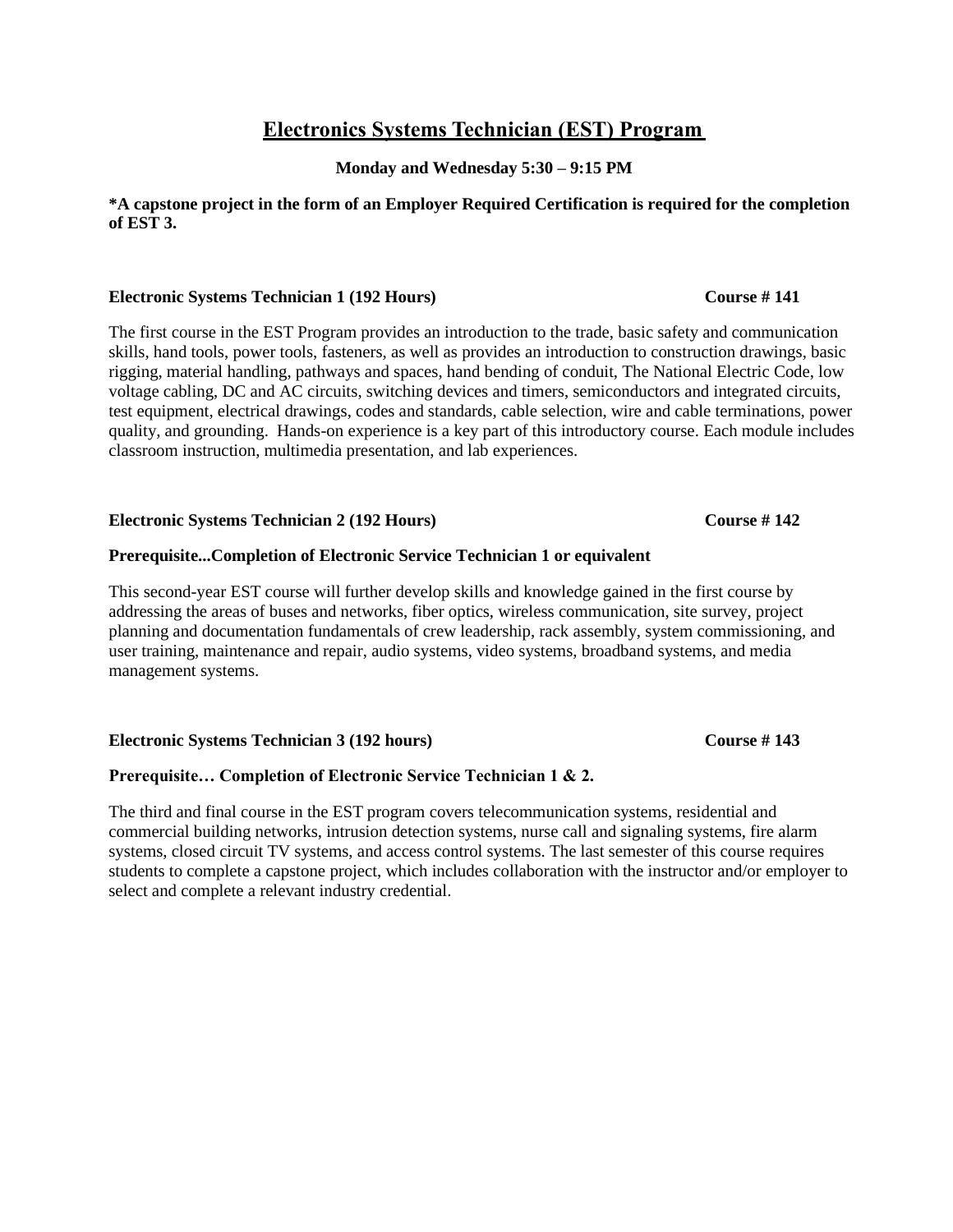## **Heavy Equipment Operator**

### **Monday and Wednesday from 6:30 to 9:30 PM**

**\*The Machinist Apprenticeship Program is comprised of related classroom theory only. Because NCCVTSD does not have a Machine Shop in any of its high schools, we are unable to offer hands-on training.**

### **NOTE: This course will only be offered if there is an adequate enrollment of at least eight (8) or more students registered for fall classes.**

### **Heavy Equipment Operator 1 Course # 611**

This 156-hour course includes the initial Math enrichment in addition to the NCCER curriculum for Heavy Equipment Operation. Topics covered include orientation to the trade, heavy equipment safety, identification of heavy equipment, basic operational techniques, tractors, grades part one, and core modules.

### **Heavy Equipment Operator 2 Course # 612**

### **Prerequisite: Completion of Heavy Equipment Operator 1 or equivalent**

This 150-hour course includes introduction to earthmoving, dump trucks, rollers, scrapers, loaders, forklifts, excavation math, grades part two, and civil print reading.

### **Heavy Equipment Operator 3 Course # 613**

### **Prerequisite: Completion of Heavy Equipment Operator 1 & 2**

This 150-hour course includes introductory skills for the crew leader, dozers, backhoes, excavators, motor graders, advanced operational techniques, finishing and grading, and soils.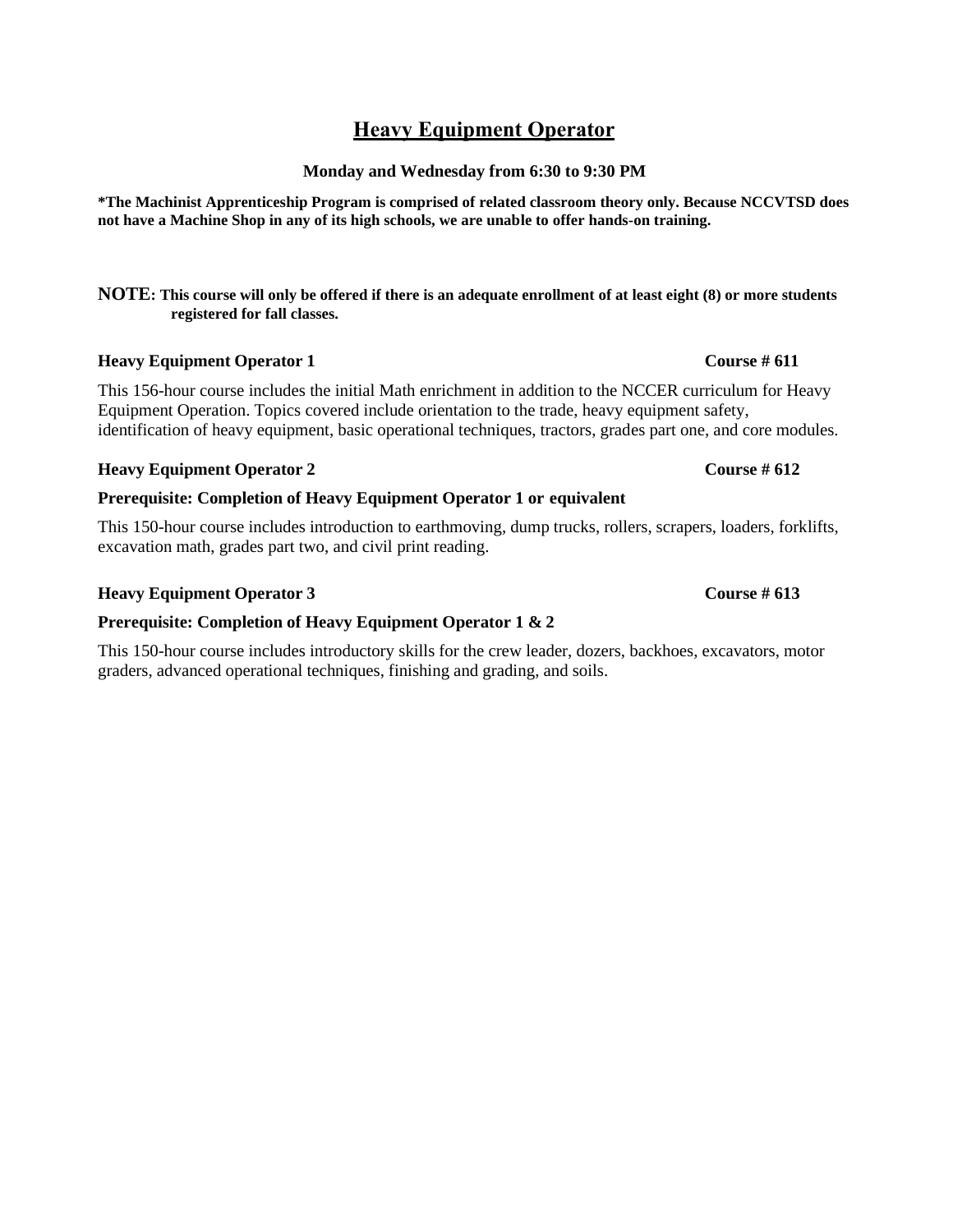## **HVAC Program**

## **Monday and Wednesday from 6:30 to 9:30 PM**

## **Students may be required to provide their own current International Mechanical Code Book.**

This 156-hour course includes the initial Math enrichment in addition to the curriculum developed by the NCCER. Level one includes introduction to HVAC, trade mathematics, copper and plastic piping practices, soldering and brazing, ferrous metal typing practices, basic electricity, introduction to cooling, introduction to heating, and air distribution systems in addition to the core curriculum modules.

### **HVAC 2 Course # 412**

### **Prerequisite: Completion of HVAC 1 or Equivalent**

This 150-hour course provides an expansion of basic HVAC theory and principles through the use of field trips, lab exercises, videos and readings. Topics covered include refrigeration theory and its application to HVAC systems, electrical theory and troubleshooting including electrical circuits, motors and controls, heat pumps, electric, oil, and gas heating equipment plus an introduction to Hydronic heating and cooling.

### **Prerequisite: Completion of HVAC 1 & 2**

This 150-hour course provides an expansion of basic theories covered in HVAC 1 & 2. Topics include electrical power, heat loss/gain calculations, airflow and duct design principles, steam and water piping, appropriate codes, system design, and equipment selection plus construction print and schematic reading as it pertains to the items contained in the curriculum.

### **HVAC 4 Course # 414**

### **Prerequisite: Completion of HVAC 1, 2, & 3**

This 150-hour course provides an opportunity for students to expand upon their HVAC system troubleshooting techniques through the use of classroom theory and shop applications. Topics covered include electrical controls, code, and refrigeration equipment.

### **HVAC 3 Course # 413**

### **HVAC 1 Course # 411**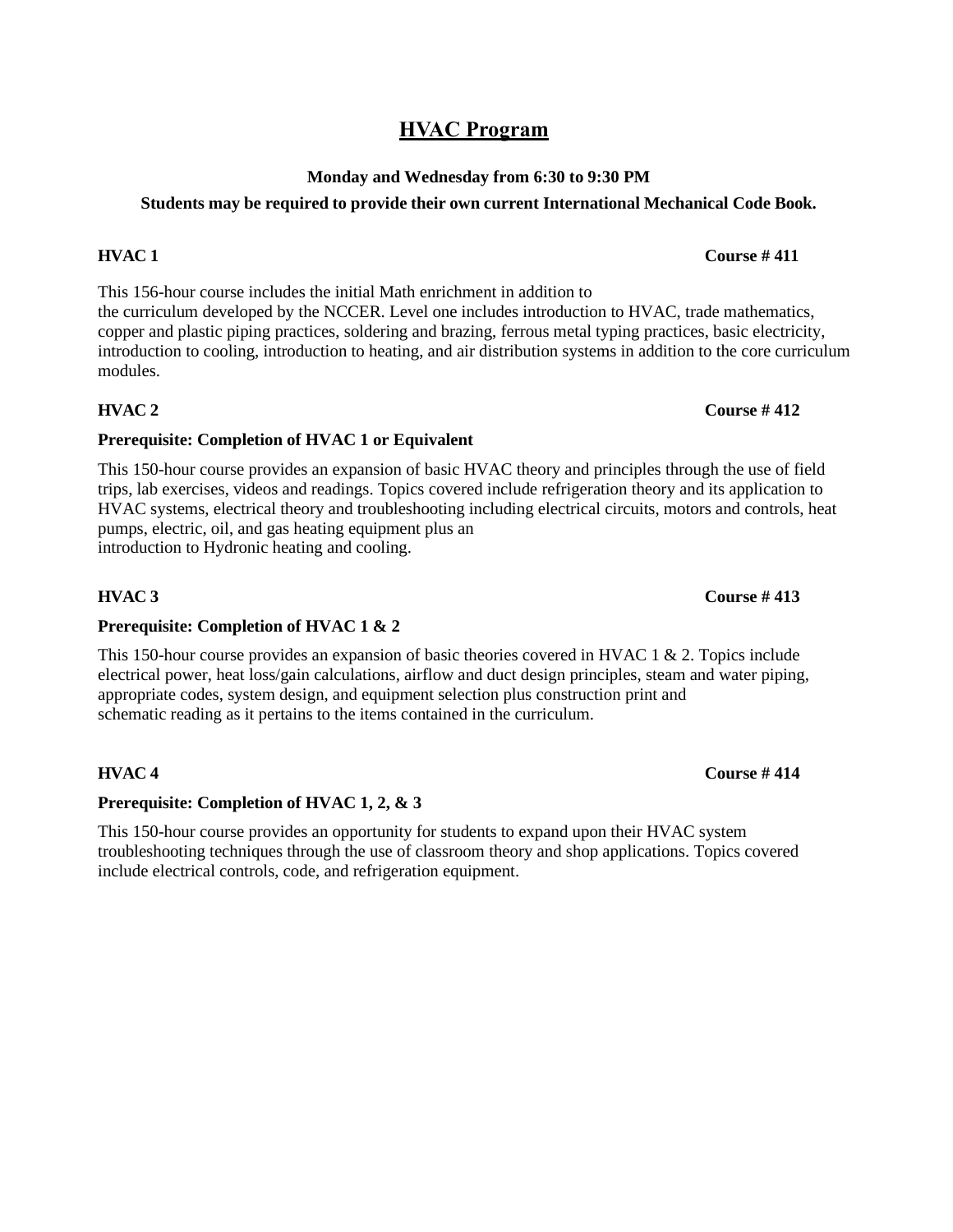## **Instrumentation Program**

### **Tuesday and Thursday from 6:30 to 9:30 PM**

### **Instrumentation 1 Course # 241**

This 156-hour course includes the initial Math enrichment, in addition to the curriculum developed by NCCER. The Core Curriculum includes Basic Hand and Power Tools; History of the Trade; Safety, Rigging and Materials Handling; and Blueprint Reading. Trade specific topics include Instrumentation Safety Practices; Hand and Power Tools; Craft- related Mathematics; Instrument Drawings and Documents Part 1; Inspect, Handle and Store Instrumentation Materials; Electrical Systems; Fasteners, Gaskets, O- Rings and Packing; Lubricants, Sealants and Cleaners; Tubing; Steel Piping Practices: and Hoses.

### **Instrumentation 2 Course # 242**

### **Prerequisite: Completion of Instrumentation 1**

This 150- hour NCCER course includes the following modules: Temperature, Pressure, Level and Flow, Instrument Fitter's Math, Instrument Drawings and Documents- Part Two, Test Equipment, Panel-Mounted Instruments, Installing Field-Mounted Instruments, Raceways for Instruments, Clean, Purge, and Test Tubing and Piping Systems, Protective Measures for Instrumentation, Layout and Installation of Tubing and Piping Systems, and Instrument Air Filters, Regulators, and Dryers.

### **Instrumentation 3 Course # 243**

### **Prerequisite: Completion of Instrumentation 1 & 2**

This 150-hour NCCER course includes the following modules: Control Valves, Actuators, and Positioners, Detectors, Secondary Elements, Transducers, and Transmitters, Instrumentation Electrical Circuitry, Relays and Timers, Switches and Photelectric Devices, Terminating Conductors, Grounding and Shielding of Instrumentation Wiring, Process Control Theory, and Controllers.

### **Instrumentation 4 Course # 244**

### **Prerequisite: Completion of Instrumentation 1, 2 & 3**

This 150-hour NCCER course includes the following modules: Instrument Calibration and Configuration, Proving, Commissioning, and Troubleshooting, Tuning Loops, Digital Logic Circuits, Programmable Logic Controllers, Distributed Control Systems, and Analyzers and Monitors.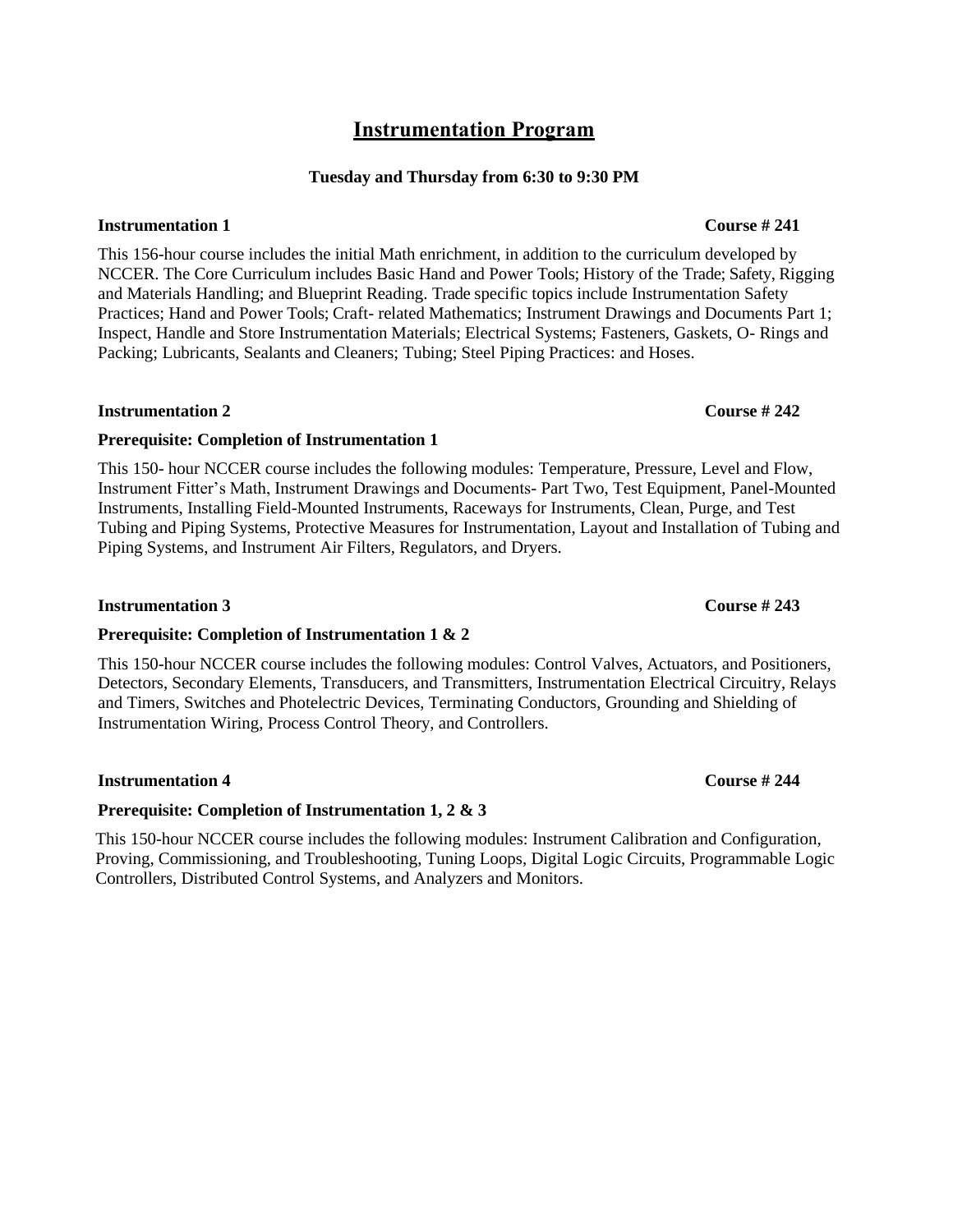## **Iron Worker Program**

### **Monday and Wednesday from 6:30 to 9:30 PM**

### **Iron Worker 1 Course # 271**

This 156-hour course includes the initial Math enrichment in addition to the curriculum developed by the NCCER. A broad range of topics include safety on-the-job, means and methods of access, use of tools and equipment, construction cranes, rigging, blue prints, structural iron working, plumbing aligning and guying, fastening, oxy fuel cutting, introduction to arc welding, metal decking, field fabrication, steel joists and joists girders plus the core curriculum modules.

### **Iron Worker 2 Course # 272**

### **Prerequisite: Completion of Iron Worker 1**

This 150-hour NCCER course includes the following modules: position arc welding, introduction to reinforcing steel, trade math, blue print reading 2, rigging 2, joists and joist girders, construction cranes 2, levels, transits and electronic survey devices structural iron working 2, and miscellaneous metals.

### **Iron Worker 3 Course # 273**

### **Prerequisite: Completion of Iron Worker 1 & 2**

This 150-hour NCCER course includes the following modules: weld testing, placing and tying reinforcing steel, construction cranes 3, special rigging, post-tensioning, pre-engineered systems, ornamental iron working, stud welding field fabrication 2, demolition, pre-cast/tilt up erection, and structural iron working 3.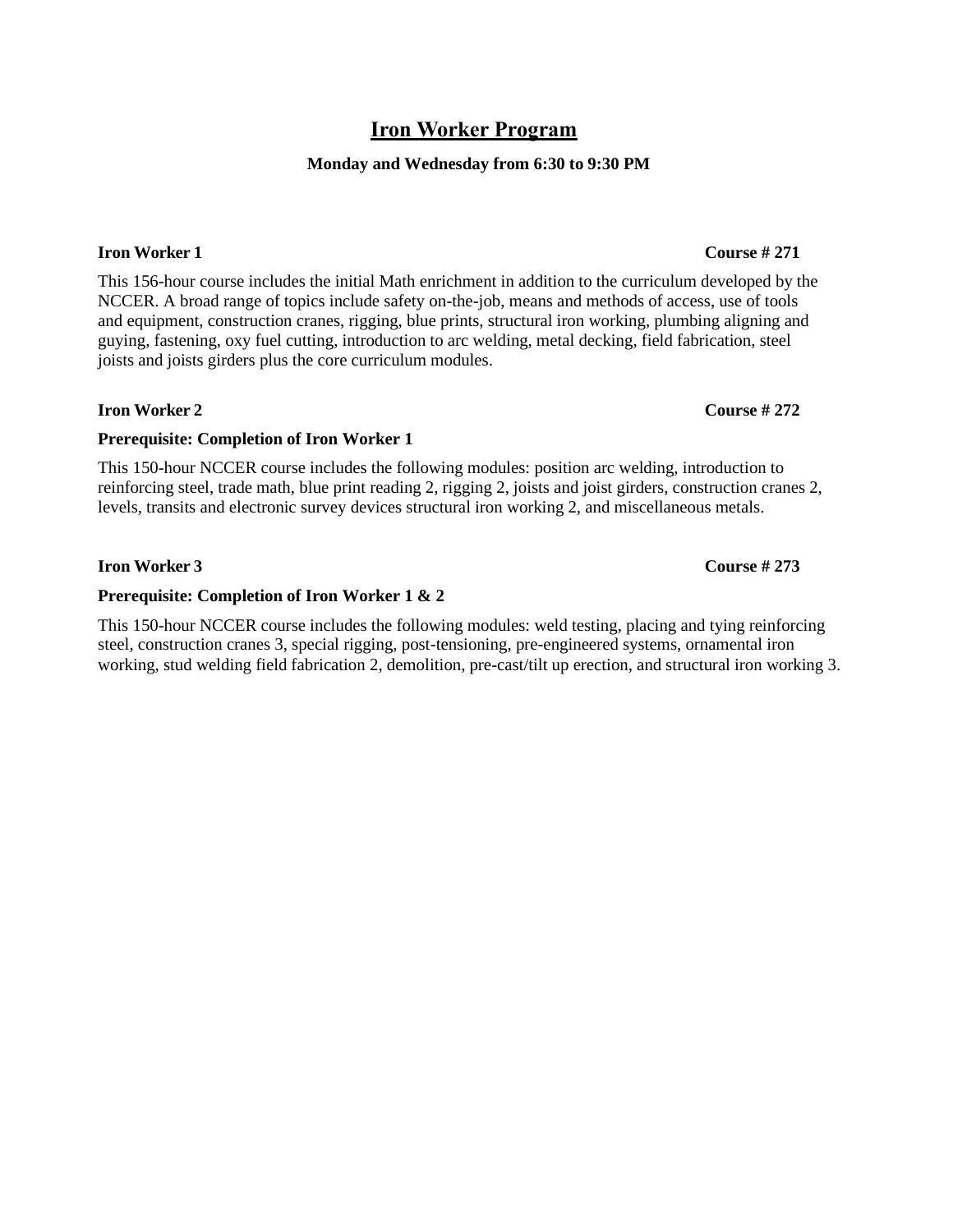## **Machinist Program**

### **Monday and Wednesday from 6:30 to 9:30 PM**

**\*The Machinist Apprenticeship Program is comprised of related classroom theory only. Because NCCVTSD does not have a Machine Shop in any of its high schools, we are unable to offer hands-on training.**

**NOTE: This course will only be offered if there is an adequate enrollment of at least eight (8) or more students registered for fall classes.**

### **Machinist 1 Course # 621**

This 156-hour course includes the initial Math enrichment in addition to the history of machining and basic shop theory. Topics covered include shop safety, basic electricity, the care and use of precision measuring tools, the safe and proper use of hand and power tools used by machinists, understanding drawings, layout work, fasteners, jigs and fixtures. This first-year course will also stress the development of mathematic skills necessary for the machining trade.

## **Prerequisite: Completion of Machinist 1 or equivalent**

This 150-hour course concentrates on print reading, including: sketching, mechanical drafting, and drawing methods for the machine trade. Students will also learn the fundamentals of Computer Aided Drafting (CAD) using 3-D modeling software to develop machine drawings.

### **Machinist 3 Course # 623**

### **Prerequisite: Completion of Machinist 1 & 2**

This 150-hour course concentrates on mathematical topics as they apply to the machine trade which includes common fractions and decimals, linear measurement (English and metric), geometric principals and figures, trigonometry, gearing, chord calculations and sine bar. The science and study of basic metallurgy is included in year three of this program.

### **Prerequisite: Completion of Machinist 1, 2, & 3**

This 150-hour course involves advanced blueprint reading and geometric tolerancing, gearing, mechanical advantage, horsepower, bearing load, expansion, and trigonometric calculations. In addition, students will gain insight into the application of newer and nontraditional methods of machining and automated manufacturing.

## **Machinist 2 Course # 622**

### **Machinist 4 Course # 624**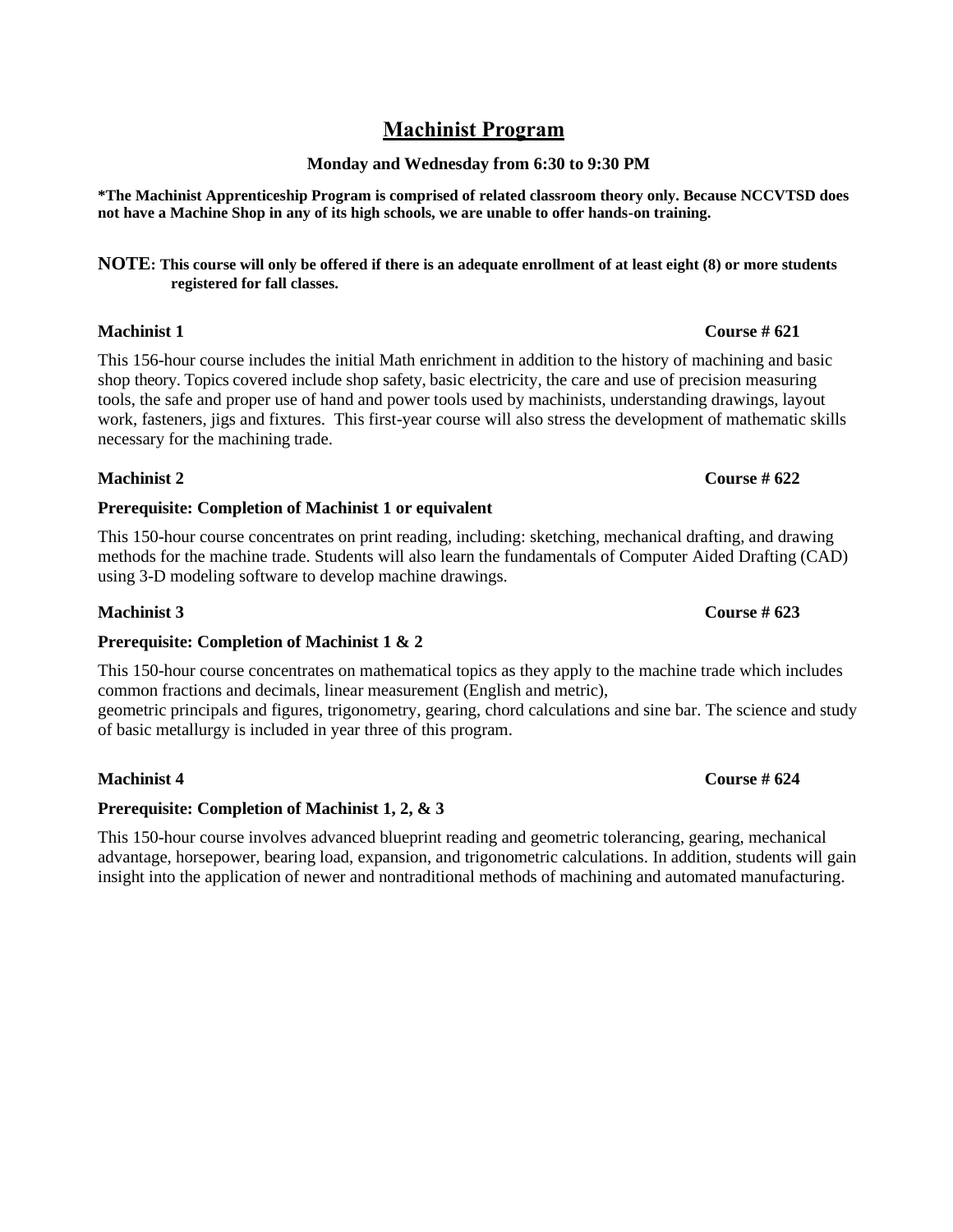## **Masonry Program**

### **Tuesday and Thursday from 6:30 to 9:30 PM**

### **NOTE: This course will only be offered if there is an adequate enrollment of at least eight (8) or more students registered for fall classes.**

This 156-hour course includes the initial Math enrichment in addition to the curriculum developed by the NCCER. Level one includes an introduction to masonry, masonry tools and equipment, measurements, drawings and specifications, mortar, masonry units and installation techniques in addition to core curriculum materials. Techniques for level plumb, range, block to line, and facing materials will also be included.

### **Masonry 2 Course # 632**

### **Prerequisite: Completion of Masonry 1 or equivalent**

This 150-hour course provides instruction for the second-year masonry student in brick masonry. Topics include residential plans and drawing interpretation, residential masonry, grout and other reinforcement, metal work in masonry, advanced laying techniques, construction techniques and moisture control, construction inspection and quality control.

### **Prerequisite: Completion of Masonry 1 & 2**

This 150-hour course includes instruction in masonry in hi-rise construction, specialized materials and techniques, repair and restoration, commercial drawings, estimating, site layout, distance measuring and leveling, plus introductory skills for the crew leader.

### **Masonry 1 Course # 631**

**Masonry 3 Course # 633**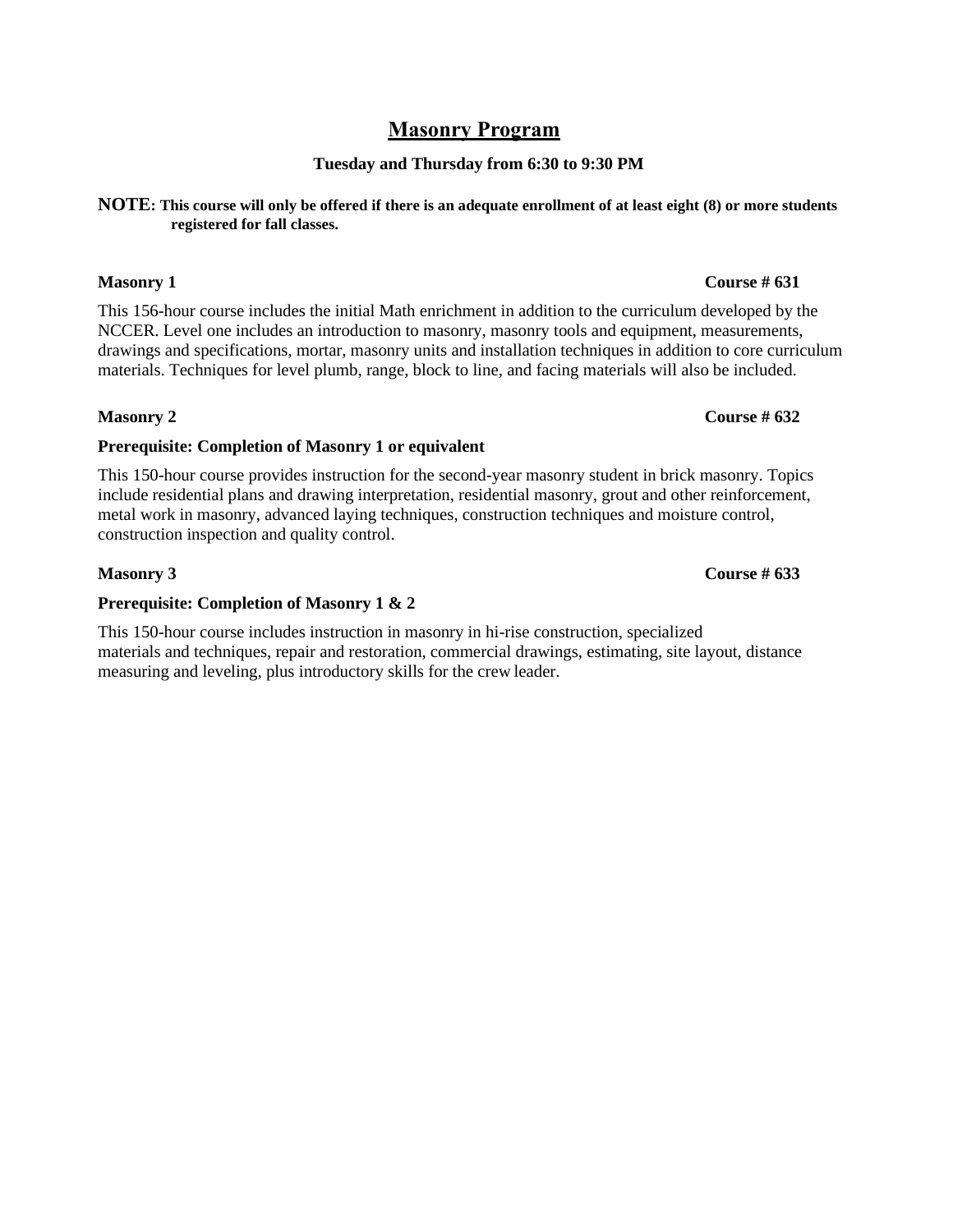## **Millwright Program**

### **Monday and Wednesday from 6:30 to 9:30 PM**

This 156-hour course includes an initial Math enrichment in addition to the curriculum developed by the NCCER for training Millwright Apprentices. The Core contains an introduction to hand and power tools, rigging, math, and blueprints. The remainder of the year includes instruction in orientation to the trade, millwright hand tools, fasteners and anchors, basic layout, gaskets and O-Rings, plus Oxy-fuel cutting.

### **Millwright 2 Course # 602**

### **Prerequisite: Completion of Millwright 1 or Equivalent**

This 150-hour course utilizes the NCCER Millwright curriculum. Topics include intermediate trade math, field sketching, intermediate construction print reading, specialty tools, millwright power tools, rigging, setting baseplates and soleplates, lubrication, plus an introduction to bearings.

### **Millwright 3 Course # 603**

### **Prerequisite: Completion of Millwright 1 & 2**

This 150-hour course utilizes the NCCER Millwright curriculum. Topics include the following NCCER modules: Advanced trade math; precision measuring tools; installing packing, seals, and mechanical seals; removing and installing bearings; couplings; fabricating shims; alignment fixtures and specialty jigs; prealignment for equipment installation; installing belt and chain drives; and installing fans and blowers.

### **Millwright 4 Course # 604**

### **Prerequisite: Completion of Millwright 1, 2 & 3**

This 150-hour capstone course utilizes the NCCER Millwright curriculum. Topics include conveyors, trouble shooting and repairing conveyors, conventional alignment, pumps, troubleshooting and repairing pumps, compressors and compressor maintenance, basic pneumatic systems, troubleshooting and repairing pneumatic equipment, basic hydraulic systems, troubleshooting and repairing hydraulic equipment, and troubleshooting and repairing gear boxes.

### **Millwright 1 Course # 601**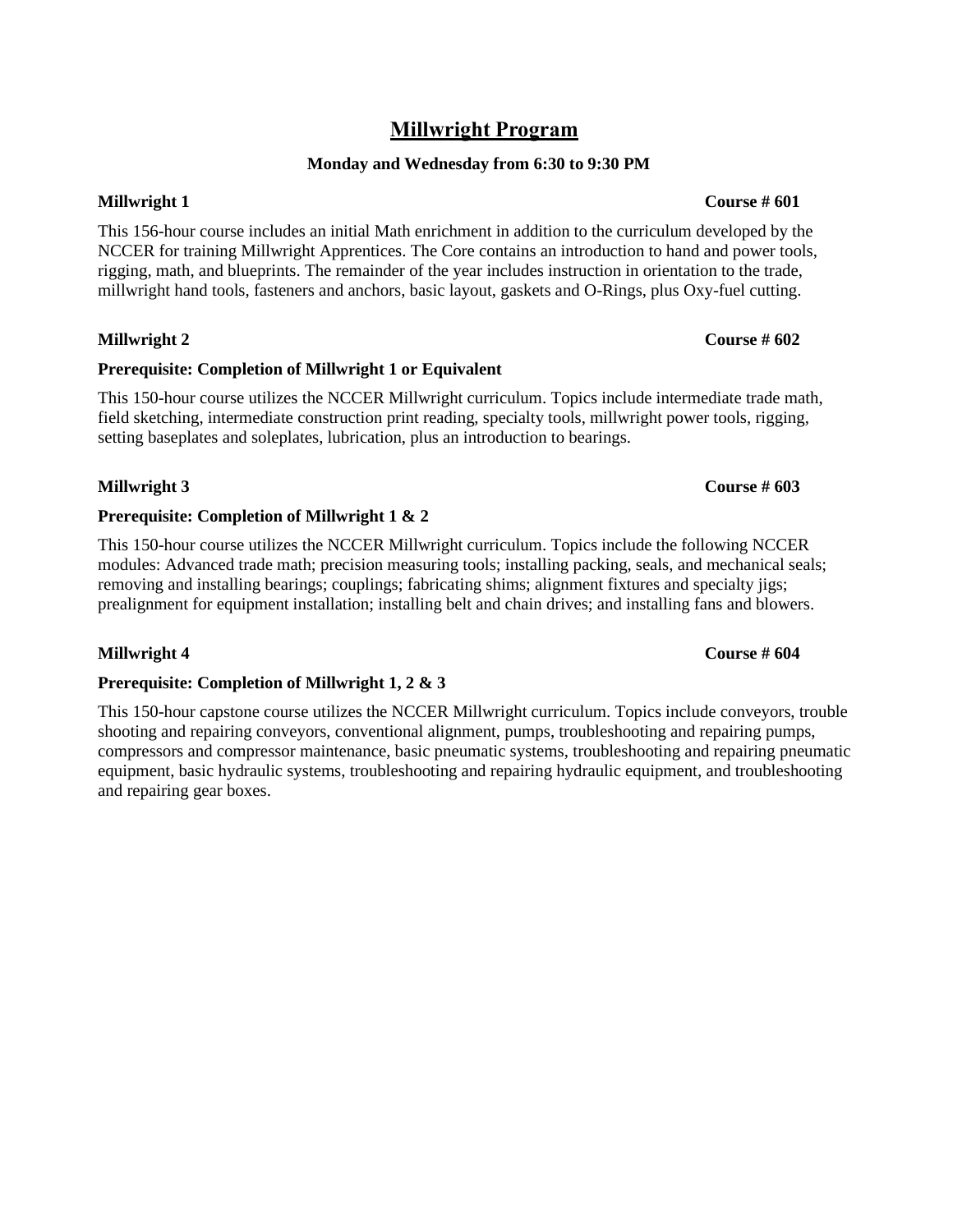## **Pipefitting Program**

### **Tuesday and Thursday from 6:30 to 9:30 PM**

This 156-hour course includes the initial Math enrichment in addition to the curriculum developed by the NCCER. The second semester curriculum includes orientation to the pipefitting trade, hand tools and power tools, oxy fuel cutting, ladders and scaffolds, and motorized equipment.

### **Pipefitting Level 2 Course # 282 Prerequisite … Completion of Pipefitting 1 or equivalent**

This 150-hour course follows the curriculum developed by NCCER. Level 2 introduces piping systems including chemical, compressed air, fuel oil, steam, and water systems and explains how to identify piping systems according to color codes. Level 2 also introduces the student to drawings and detail sheets, identifying and installing valves, pipefitting trade math; threaded pipe, socket weld pipe, and butt weld pipe fabrications; excavations and underground pipe installation.

### **Pipefitting Level 3 Course # 283 Prerequisite … Completion of Pipefitting 1 & 2 or equivalent**

This 150-hour course follows the curriculum developed by NCCER. Level 3 introduces the use and inspection of basic equipment and hardware used in rigging, including slings, wire rope, chains, and attaching hardware. This course also describes the use of tuggers, jacks, hoists, and come-alongs.

### **Pipefitting Level 4 Course # 284 Prerequisite … Completion of Pipefitting 1, 2, & 3 or equivalent**

This 150-hour course follows the curriculum developed by NCCER. Level 4 contains the following main topics; Advanced Blueprint Reading, Advanced Pipe Fabrication, Stress Relieving and Aligning, Steam Traps, In-Line Specialties, Special Piping, Hot Taps, Maintaining Valves and Introduction to Supervisory Roles.

**Pipefitting Level 1 Course # 281**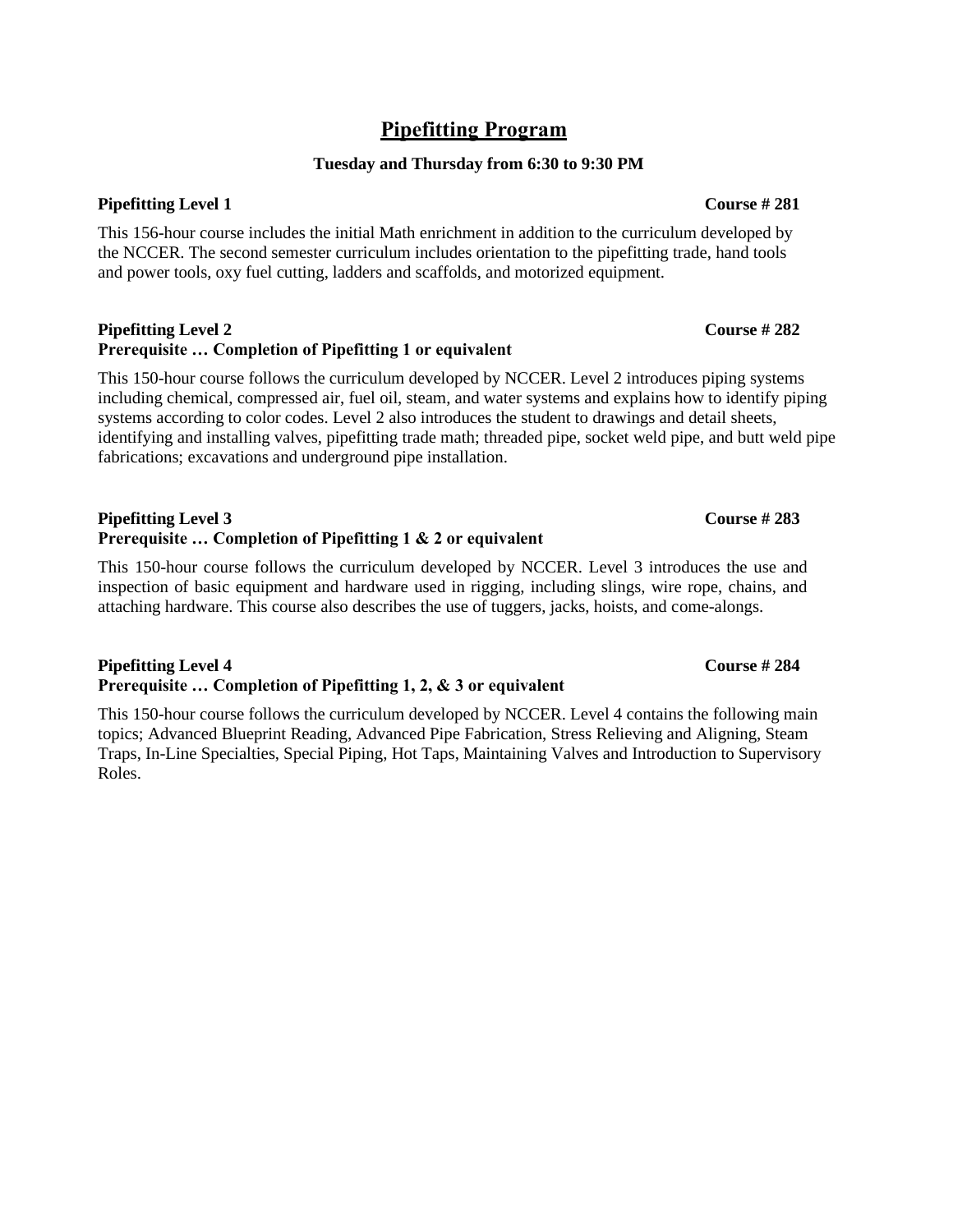## **Plumbing Program**

### **Monday and Wednesday from 6:30 to 9:30 PM**

### **Students may be required to provide their own current International Plumbing Code Book.**

### **Plumbing 1 Course # 211**

This 156-hour course includes the initial Math enrichment in addition to the curriculum developed by NCCER. This course will cover the NCCER Core Curriculum

and Level 1 Plumbing course. It is designed to provide a working knowledge of installation practices, mathematics for the plumbing trade, plumbing drawings, plastic pipe and fittings, copper pipe and fittings, cast-iron pipe and fittings, carbon steel pipe and fittings, drain waste and vent systems, and introductions to waste distributing systems.

### **Plumbing 2 Course # 212**

### **Prerequisite: Completion of Plumbing 1 or equivalent**

This 150-hour course will cover the NCCER Level 2 plumbing course. It is designed to provide a working knowledge of installation practices, Mathematics for the plumbing trade, reading commercial drawings, structural penetration and fire stopping, installing and testing DWV piping, installing roof, floor and area drains, types of valves, water supply piping, fixtures, valves and faucets, and introduction to electricity and fuel gas systems.

### **Plumbing 3 Course # 213**

### **Prerequisite: Completion of Plumbing 1 & 2**

This 150-hour course will cover the NCCER Level 3 Plumbing course. It is designed to provide a working knowledge of installation practices, mathematics for the plumbing trade, sizing water supply piping, potable water treatment, backflow preventers, and types of venting, sizing DWV and storm systems, corrosiveresistant waste piping, and compressed air.

### **Prerequisite: Completion of Plumbing 1, 2, & 3**

The first part of this 150-hour course is designed to provide a working knowledge of both the International Plumbing Code and the International Mechanical Code. The second part of this course will cover the NCCER Level 4 Plumbing curriculum.

### **Plumbing 4 Course # 214**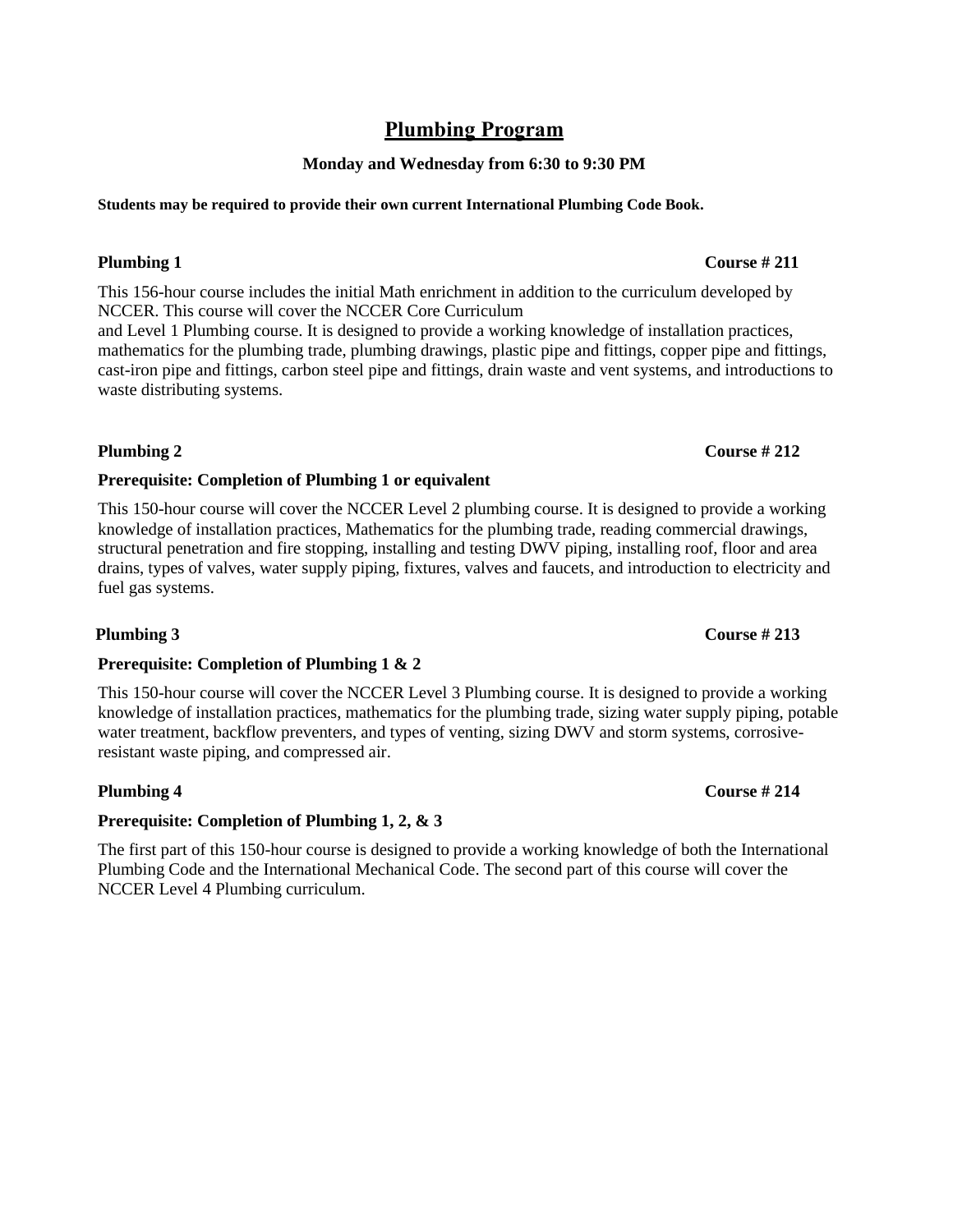## **Sheet Metal Program**

### **Tuesday & Thursday from 6:30 – 9:30 PM**

The sheet metal curriculum includes the updated NCCER curriculum plus pattern layout and development. Welding is included as part of the shop experience during the third year of the program. Fabrication of fittings selected from the list of Kaberlein drafting assignments is included in all four years.

This 156-hour long course includes the initial Math enrichment in addition to the curriculum developed by NCCER. This course will cover the NCCER Core Curriculum and Level 1 which includes: Introduction to the Sheet Metal trade; Tools of the trade; Introduction to sheet metal layout and processes; Trade math  $-1$ ; Fabrication – 1/Parallel line development; Installation of duct work and air distribution accessories; Insulation; and Architectural sheet metal.

### **Sheet Metal 2 Course # 222**

### **Prerequisite: Completion of Sheet Metal 1 or equivalent**

This 150-hour course will cover the NCCER curriculum which includes: Trade Math – 2; Basic Piping Practices; Fabrication – 2/Radial Line Development; BendAllowances; Construction Prints and Specifications; Air Properties and Distribution; Sheet Metal Duct Fabrication Standards; Soldering; and Fiber-glass duct.

### **Sheet Metal 3 Course # 223**

### **Prerequisite: Completion of Sheet Metal 1 & 2**

This 150-hour course will cover the NCCER curriculum which includes: Trade Math  $-3$ ; Field Measuring and fitting; Air systems; Introduction to Welding, Brazing, and cutting; Principles of Refrigeration; Principles of air flow; Comprehensive Blue Print and Specification Reading; Fabrication – 3/Triangulation; and Architectural Sheet Metal.

### **Sheet Metal 4 Course # 224**

### **Prerequisite: Completion of Sheet Metal 1, 2, & 3**

This 150-hour course will cover the NCCER curriculum which includes: Shop production and organization; Air Balancing; Louvers, Dampers, and Access doors; Fume and Exhaust system design; Fabrication - 4/comprehensive review; and Introductory skills for the crew leader.

### **Sheet Metal 1 Course # 221**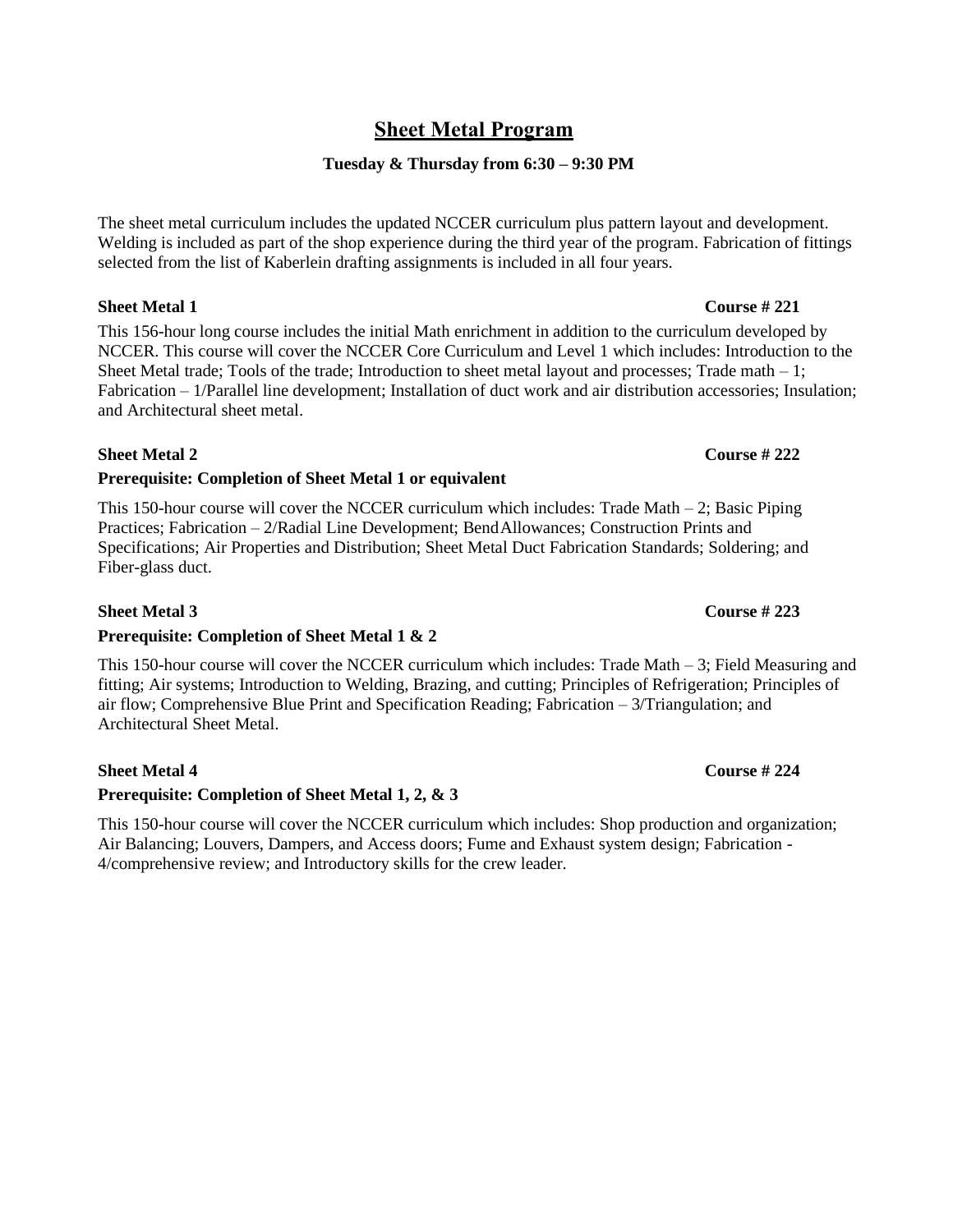## **SPRINKLER FITTING**

### **Monday and Wednesday from 6:30 to 9:30 PM**

### **Sprinkler Fitting 1 Course # 681**

This 156-hour course includes the initial Math enrichment in addition to the curriculum developed by the NCCER. This course will cover the NCCER Core Curriculum and Level 1 which includes: orientation to the trade, introduction to components and systems, steel pipe, CPVC pipe and fittings, copper tube systems and underground pipe.

### **Sprinkler Fitting 2 Course # 682**

## **Prerequisite: Completion of Sheet Metal 1 or equivalent**

This 150-hour course will cover the NCCER curriculum which includes the following topics: Hangers, supports, restraints, and guides. General purpose valves, general trade math, shop drawings, standard spray fire sprinklers, wet fire sprinkler systems, and dry-pipe systems.

## **Sprinkler Fitting 3 Course # 683**

## **Prerequisite: Completion of Sheet Metal 1 & 2**

This 150-hour course will cover the NCCER curriculum which includes the following topics: deluge/preaction systems, standpipes, water supplies, fire pumps, and application-specific sprinklers and nozzles.

## **Sprinkler Fitting 4 Course # 684**

## **Prerequisite: Completion of Sheet Metal 1, 2, & 3**

This 150-hour course continues with the NCCER curriculum which includes the following topics: system layout; inspection, testing, and maintenance; special extinguishing systems; introductory skills for the foreman; and procedures and documentation.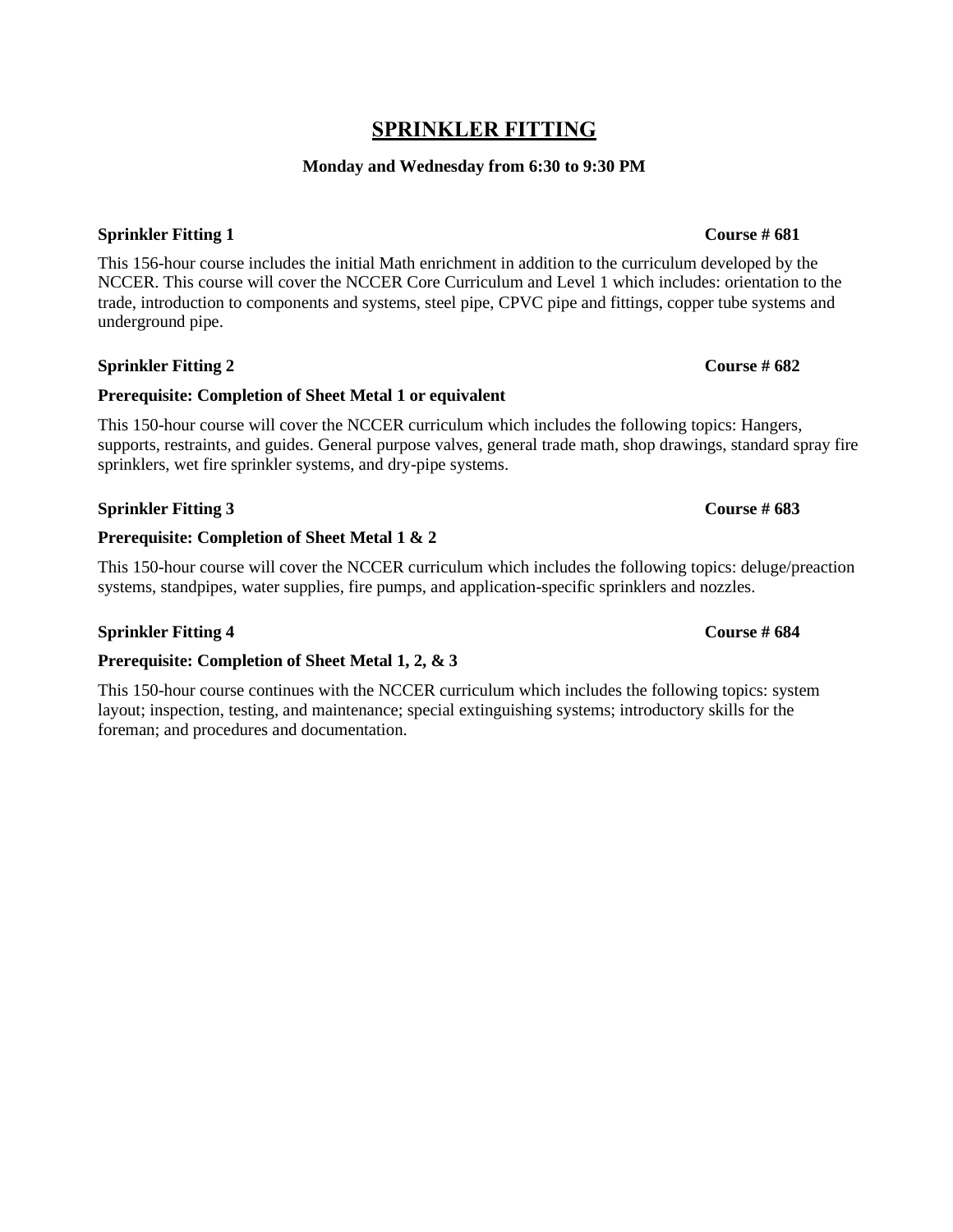## **WELDING PROGRAM**

**Monday and Wednesday from 6:30 to 9:30 PM**

### **Full Year Welding Class – Tuition \$650 + \$150 Administrative Fee = \$800.00**

### **Welding 1 Course # 261**

This 156-hour course includes the initial Math enrichment in addition to the Welding curriculum developed by the NCCER. This course will cover the NCCER Core Curriculum and Level 1 which includes: welding safety; oxy-fuel cutting; base metal preparation; weld quality; SMAW equipment and setup, electrodes and selection, beads and fillet welds, groove welds with backing, open V-groove welds, open root pipe welds; plus joint fit-up and alignment.

**Prerequisite: Completion of Welding 1 or equivalent** This 150-hour course will use the curriculum developed by the NCCER. Participants will review shop and welding safety procedures. Participants will practice SMAW multi-position groove welds, plate and pipe, reading welding symbols, drawings, and practice joint fit up and alignment.

**Welding 2 Course # 262** 

**Prerequisite: Completion of Welding 1 & 2**

This 150-hour course based on NCCER curriculum including safety practices, GMAW and FCAW equipment setup and use, practice multi position plate welds. Introduction to Basic Plasma Arc cutting, and GTAW equipment and basic welding procedures.

### **Prerequisite: Completion of Welding 1, 2, & 3**

This 150-hour course based on NCCER curriculum that includes: GTAW carbon steel pipe multi-position welding, introduction to GTAW stainless and aluminum multi-position pipe welding.

### **Welding 3 Course # 263**

### **Welding 4 Course # 264**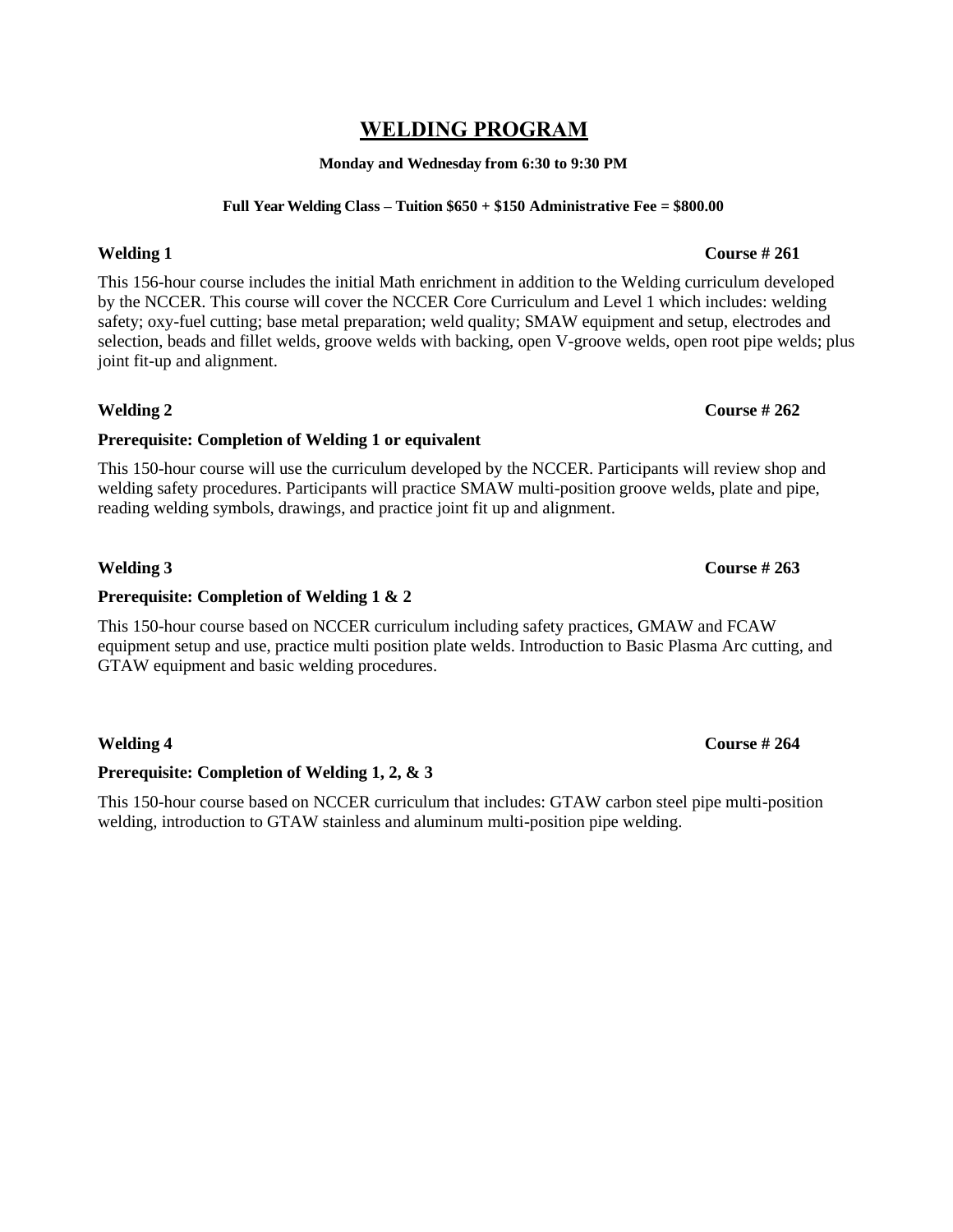# **Technical Training Classes**

## **(Certificate awarded from AED upon successful completion)**

## **72-HOUR SEMESTER LENGTH WELDING COURSES**

**6:30 to 9:30 PM (Delcastle) (Class Days are TBD)** 

**Tuition \$350 + \$150 Administrative Fee = \$500.00 per Semester**

**All 72-hour semester length welding courses will be held at Delcastle from 6:30 - 9:30 PM in Room A-130.** 

## **ELECTRIC ARC WELDING**

### **Basic SMAW**

### **Course # 305, September – December Course # 315, January - April**

This 72-hour course provides instruction on the safe assembly and operation of Shielded Metal Arc Welding (SMAW) equipment. The student will learn how to properly set up, adjust, and shut down the welding machines. Applications will include running beads, welding lap, and butt joints plus inside and outside corners in both the flat and horizontal positions.

### **Advanced SMAW**

### **Course # 306, September – December Course # 316, January - April**

This 72-hour course provides instruction on the safety and procedures required for Shielded Metal Arc Welding (SMAW) techniques in both the vertical and overhead positions. The student will learn how to weld open V-Grove Joints. Students will also be introduced to basic pipe welding.

## **MIG WELDING**

### **Basic GMAW/ FCAW**

### **Course # 303, September – December Course # 313, January -April**

This 72-hour course provides instruction on how to safely set up, adjust, and shut down Gas Metal Arc Welding (GMAW) equipment. The student will learn to establish an arc, make weld beads, and weld basic joints on mild steel. Welding with Flux Core Arc Welding (FCAW) will also be introduced.

### **Advanced GMAW/FCAW**

### **Course # 304, September – December Course # 314, January - April**

This 72-hour course provides instruction on the safe assembly and operation of Gas Metal Arc Welding (GMAW) equipment. The student will learn to weld fillet and groove welds in the flat, horizontal, vertical, and overhead positions with flux cored wire.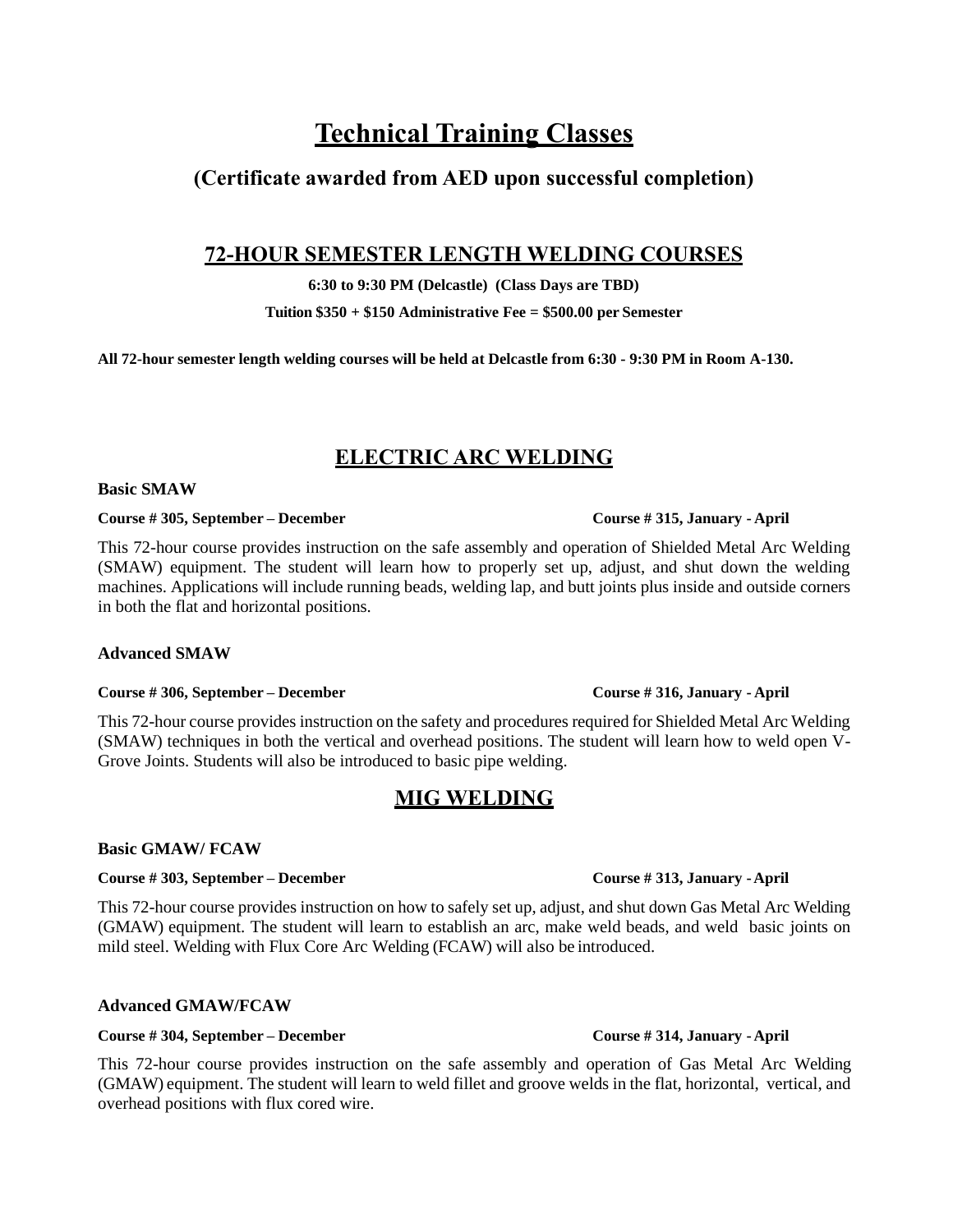## **TIG WELDING**

### **Basic GTAW**

### **Course # 307, September – December Course # 317, January - April**

This 72-hour course provides instruction on the safe assembly and operation of Gas Tungsten Arc Welding (GTAW) equipment. The student will learn equipment setup and joint design as well as how to weld flat and horizontal butt, corner, lap and fillet weld joints on steel plate.

### **Advanced GTAW**

### **Course # 308, September – December Course # 318, January - April**

This 72-hour course provides instruction on the safe assembly and operation of Gas Tungsten Arc Welding (GTAW) equipment. The student will learn equipment setup and joint design as well as how to weld stainless steel, mild steel, and aluminum in all positions using all weld joint designs.

### **Automotive Programs**

### **Tuesday and Thursday from 6:30 to 9:30 PM**

### **Auto Body Repair Course #101 (Hodgson)**

This 75-hour course will include both discussion on and application of topics such as shop safety, tool identification and use, panel damage repair and replacement, sub assembly repair and replacement, determination and to diagnosis of hidden damage, and refinishing techniques. Students will be able to practice theories learned through hands-on activities with live vehicles. Students are responsible for the purchase of paint and primer used for repair of personal vehicles.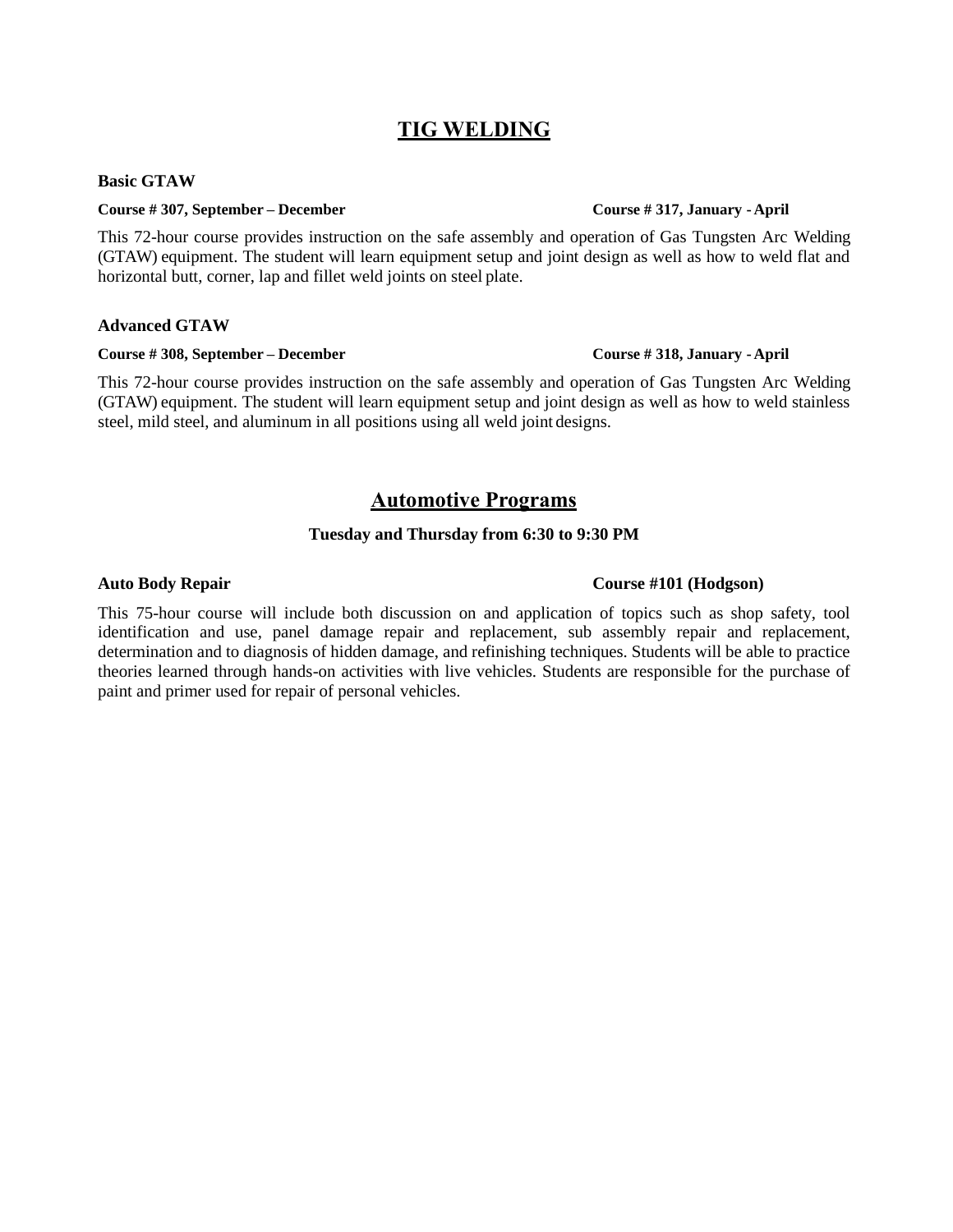## **Certified Nursing Assistant**

### **Monday and Wednesday from 6:30 to 9:30 PM at Hodgson plus Saturdays for Clinical Training \*Tuition \$750 + \$150 Administrative Fee = \$900.00**

This course is approved by the Delaware Division of Long Term Care Resident Protection. To meet the requirements, students must attend a minimum of 75 hours in both the classroom and clinical portion of the program. There will not be any make-up beyond the regularly scheduled 165 hours.

Applicants need to contact the AED office at 683-3652 to schedule a TABE (Test of Adult Basic Education) assessment prior to the end of the enrollment period. Applicants whose reading score is below the 10th level will not be allowed to enroll.

### **Course # 440 (Hodgson)**

This 165-hour course includes the initial assessment, enrichment, and post-test in addition to the newly mandated requirements for certification. It also provides a basic level of both knowledge and skills necessary for the certification examination required by the State of Delaware. The course will be divided equally between clinical skills training and classroom instruction. Clinical training will take place on several Saturdays so that the minimum number of classroom and clinical hours can be achieved. Some of the approved topics include: The Nurse Assistant in Long Term Care, Work Ethics, Legal Aspects of Resident Care, Preventing Infections, Hygiene, Body Mechanics, Nutrition and Fluids, Understanding the Resident, Safety, Exercise and Activity, Oxygen Needs, Assisted Living, Confusion and Dementia, Rehabilitation and Restorative Care, Basic Emergency Care. One State of Delaware Certification Exam is included in the price of the course along with CPR Certification. Criminal background check and drug screening are required prior to beginning the clinical training and are not included in the price of the class. **Tuition does not include the cost of the uniform.**

### **Dental Assisting**

### **Monday and Wednesday from 6:30 to 9:30 PM (Delcastle)**

### **Course # 347**

This course provides 150-hours of lecture/lab preparation and the basic skills necessary to assist the dentist in an entry level position. Hands-on practice is essential to the understanding of the vital role of a dental assistant. The hands-on skills practiced will include: four-handed instrument exchange, impressions and study casts, preparing dental materials, and infection control procedures. The dental X-ray portion of the course provides knowledge of the production and use of X-rays in addition to clinical instruction while preparing the student for X-ray certification through the National Board as mandated by the State of Delaware. The X-ray certification fee is not included in the course tuition.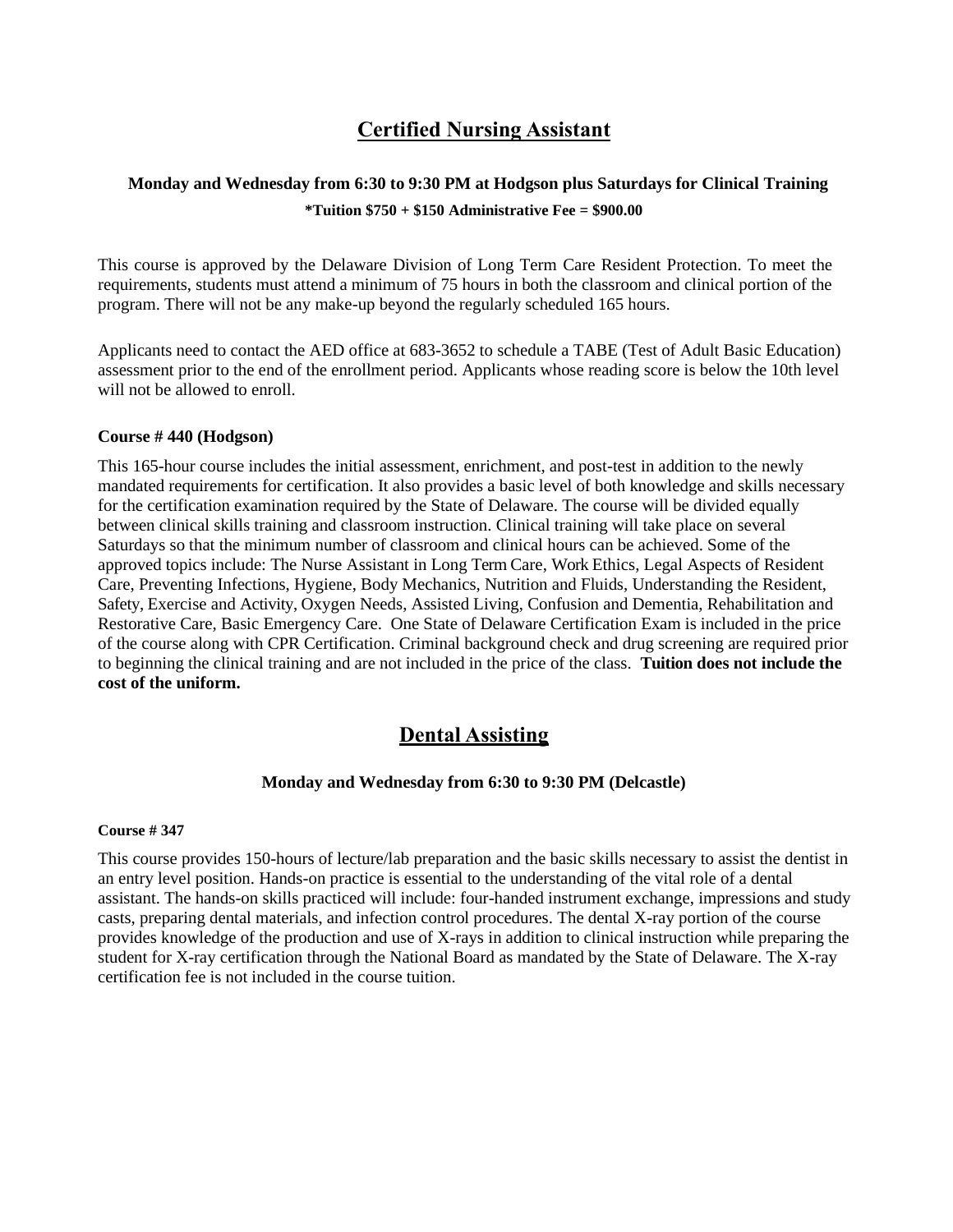# **Adult Education Division**

# **\*Registration Information\***

**[www.nccvtadulteducation.com](http://www.nccvtadulteducation.com/)**

- Due to COVID-19 restrictions, Students are required to register for AED programs by mail- Please see the AED Website: nccvtadulteducation.com for more mail in registration information. Normal office hours are Monday through Friday from 8:00 AM to 3:30 PM. \*Summer Hours begin mid-June and continue until late-August. Summer office hours are 7:30 AM to 4:30 PM Monday through Wednesday and 7:30 Am to 4:00 PM on Thursday. The school and office are closed on Fridays during summer hours.
- Registration Fees: Tuition \$350.00 + Administrative Fee \$150.00 = \$500.00 for most classes. Tuition will be higher for some classes and will be noted with those classes.
- All tuition and fees must be paid at the time of registration. Payment may be in the form of check or money order. Checks should be made payable to NCCVTSD. Registrations will not be accepted via telephone.
- All students will pay the \$150.00 non-refundable administrative fee. State Registered Apprentices must provide a copy of their current, signed Apprenticeship Agreement at the time of registration to receive a tuition waiver.

## **NEW CASTLE COUNTY VOCATIONAL TECHNICAL SCHOOL DISTRICT NON-DISCRIMINATION POLICY**

It is the policy of the New Castle County Vocational Technical School District not to discriminate on the basis of race, color, religion, national origin, gender, sexual orientation, marital status, age, disability, or covered veteran status in employment, admission to, or participation in its programs, services, and activities. Inquiries regarding compliance with the above, and/or Title VI, Title IX, the Americans with Disabilities Act or Section 504 may be directed to the Director of Personnel Services at 995-8043.

## **New Castle County Vo-Tech's Adult Education Apprenticeship and Technical Training Programs are VA Approved.**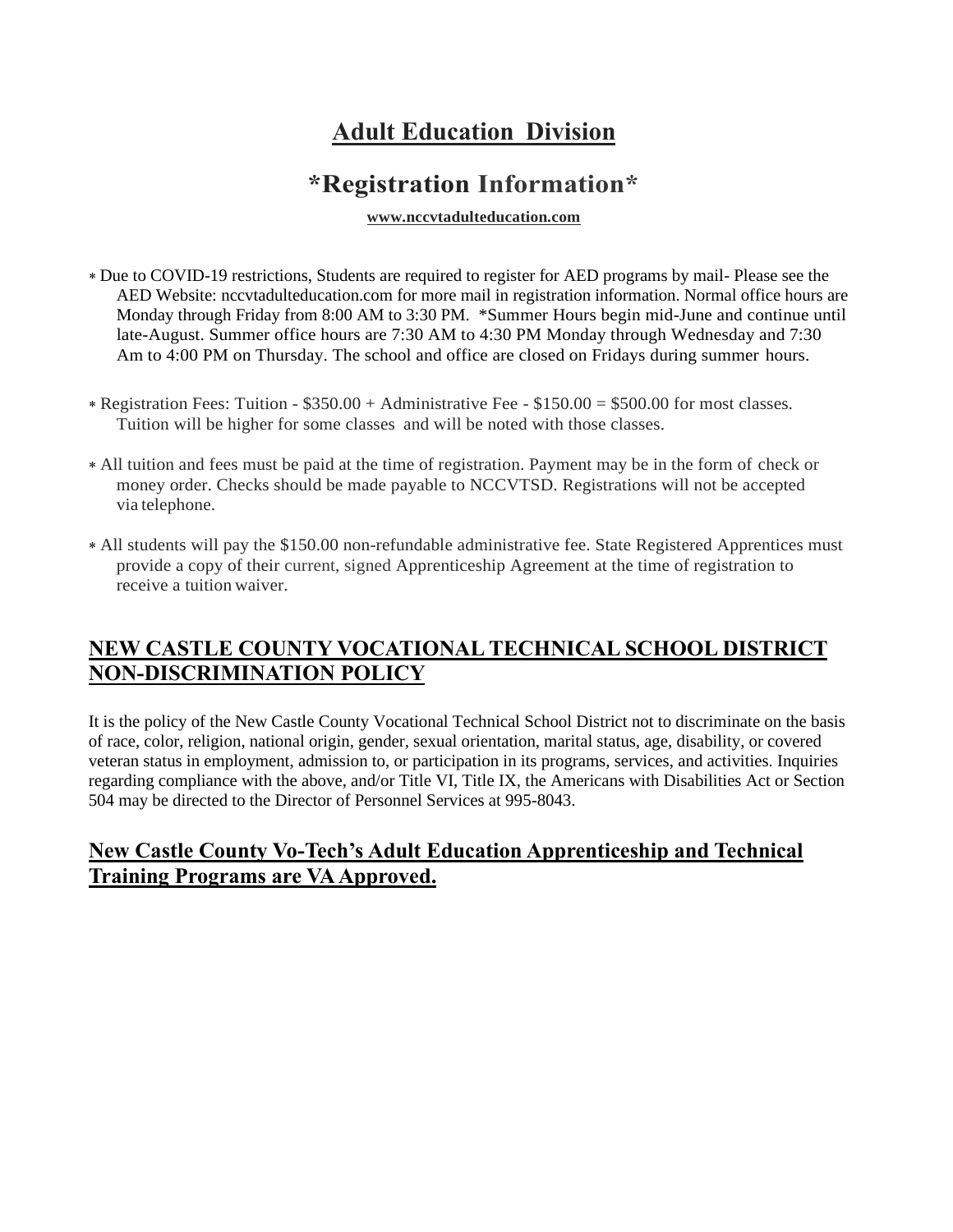## **New Castle County Vocational Technical School District**

## **Apprenticeship & Technical Training**

### **Important Student Information**

**ALL STUDENTS** will be charged the (Non-refundable) **\$150.00** Administrative Processing Fee.

### **Tuition \$350.00 + Administrative Processing Fee \$150.00 = \$500.00 (tuition for some classes may be higher and will be noted with the class).**

**Registration:** All persons wishing to attend class must register each school year. Students who have previously attended are not automatically enrolled. Those students who are State of Delaware Registered Apprentices **MUST** provide a signed, current and valid apprenticeship agreement at the time of registration.

> All students must be registered by Wednesday, August 31, 2022 at 3:00 pm., at which time, NCCVT's AED Program registration period will close.

NCCVT's AED will accept student registrations by mail with a post marked date of June 6<sup>th</sup>, 2022 - August 31st, 2022. *Please see supplemental mail-in registration instructions on the AED Website: nccvtadulteducation.com* 

All registrations will close on Wednesday, August 31st at 3:00 pm. **No Exceptions**

### **Telephone:** We cannot accept enrollment information over the telephone.

**Delaware** Delaware Registered Apprentices (RAs) will not be charged the \$350 tuition. RAs are **Registered** responsible for the non-refundable \$150 Administrative Processing Fee. **Apprentices:**

**Payment: All tuition and fees will be paid at the time of registration**. Payment may be made in the form of cash, check or money order. Checks must be made payable to **NCCVTSD**.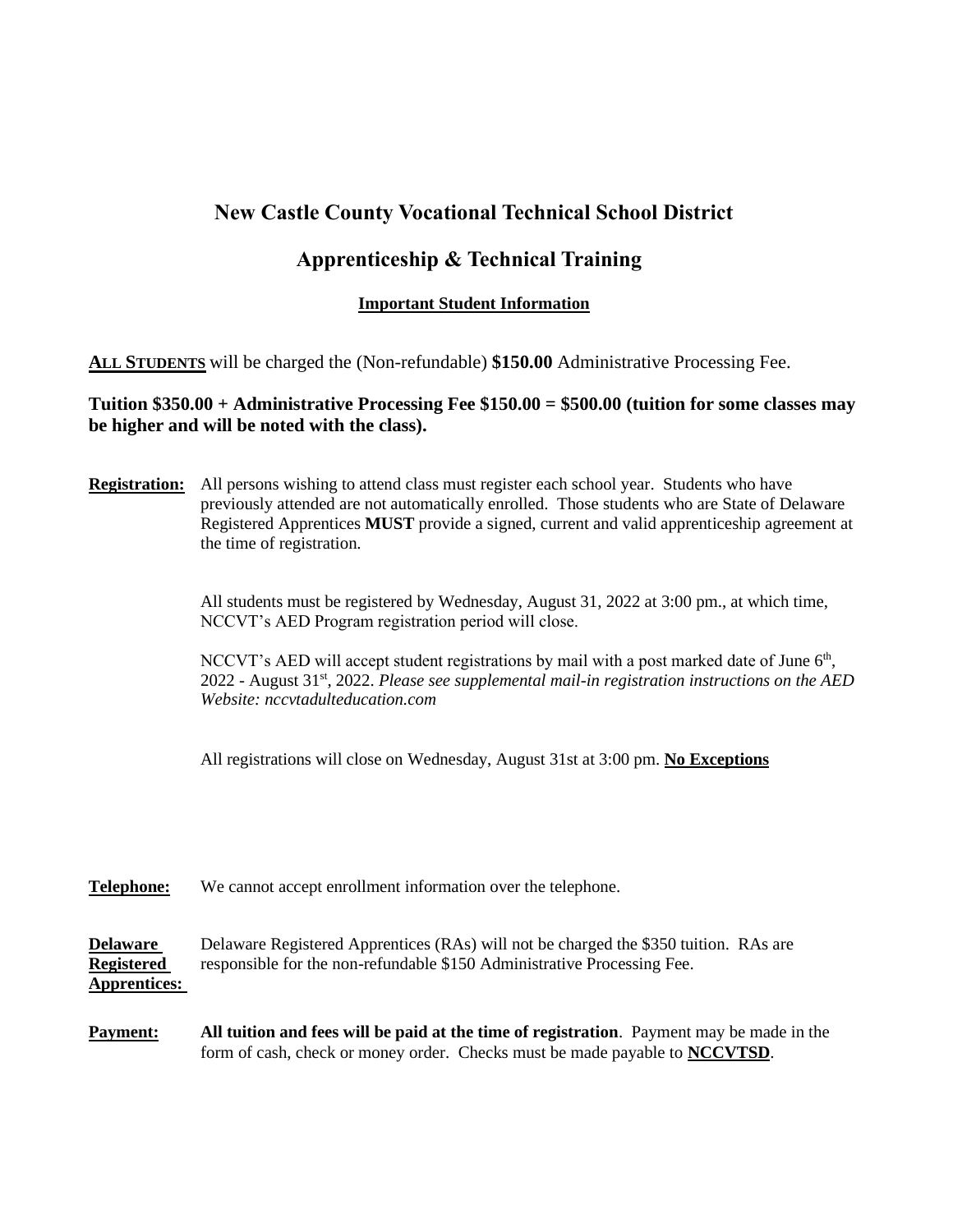- **Assessment:** All first-year construction trade students will be given enrichment classes in the areas of mathematics and reading. The first-year students will be scheduled for fifty-two (52) class sessions, which will include additional math instruction to supplement the Core Curriculum materials.
- **School Year:** State and Federal statutes require all apprentices to attend school for a minimum of 144 hours per year. Pending sufficient funding, the first-year students will have fifty-two (52) class meetings. All second, third, and fourth year students will attend fifty (50) classes. Enrichment classes will be in addition to the fifty (50) regularly scheduled sessions.
- **Employers:** Employers are encouraged to send in completed registration forms. If the employees are State of Delaware RAs, proof of apprenticeship status **MUST** accompany the enrollment form along with the \$150 administrative fee. If the employer is paying for a course, full payment must be included along with the registration form.
- **Billing:** Students and companies will not be billed for payment. All fees must be paid when the student enrolls. Please do not request to be either billed or placed on a payment plan, since all payment is due at time of enrollment.
- **Refunds:** Refunds (for tuition only) **MUST** be requested prior to September 30, 2022. There will be no refunds after this date. Refund checks are not issued from the Adult Education Division. They are issued from the State Treasurer's Office, and require a minimum of four weeks to process. The charge for processing tuition refunds is fifty dollars (**\$50.00**), which will be deducted from the original fee.

### **\*Veteran Refund Policy**

*The following refund policy shall apply for all VA funded students enrolled in a non-accredited program under chapters 30, 32, 33, 35 of title 38 and Chapter 1606 of Title 10 U.S. Code: In event that Veterans or their eligible persons sponsored as students under Chapter 30, 32, 33, 35 and Chapter 1606 of Title 10 U.S. Code, fail to enter the program or withdrawal or are discontinued from any time prior to completion, the amount charged for tuition, fees, and other charges shall not exceed the approximate pro rata portion of the total charges for tuition, fees, and other charges that the length of the non-accredited program bears to its total length. A registration fee of \$10 need not be refundable: any amount beyond that is subject to pro ration and refund (CFR21.4254 (C) (13). The pro rata portion may not vary more than 10 percent of total costs of tuition, fees, and other charges. NCCVT's Adult Education Division complies with the requirements of 38 USC 3679 ( e ).*

*New Castle County Vo-Tech School District will not impose any penalty, including the assessment of late fees, the denial of access to classes, libraries, or other institutional facilities, or the requirement that the individual borrow additional funds, on any covered individual because of the individual's inability to meet his or her financial obligation to the institution due to the delayed disbursement funding from the VA under Chapter 31 or 33.*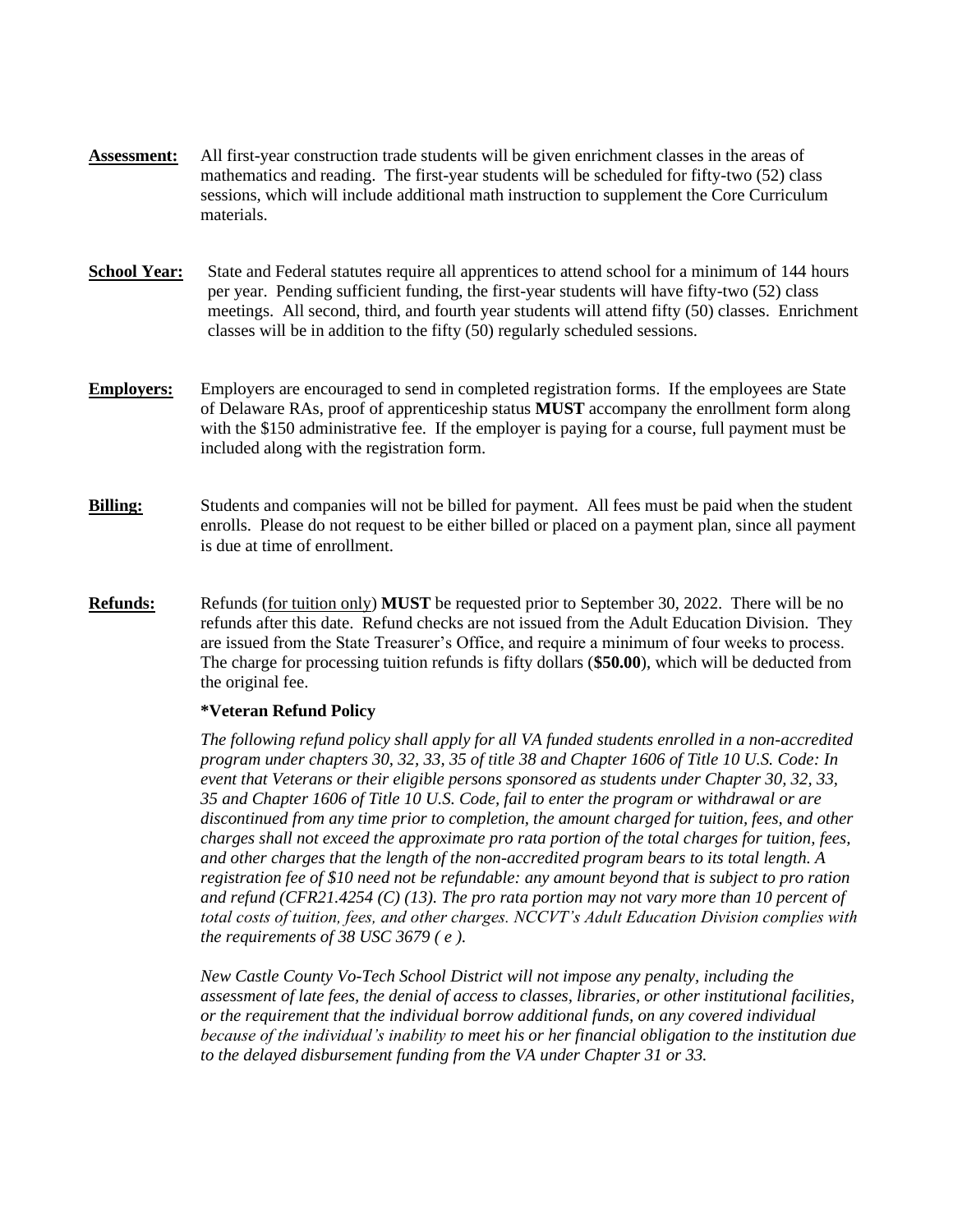**Advanced** Any student who wishes to attempt to test out of their first or second year of **Placement:** class must first submit a written request from their employer. This request should indicate that the sponsor/employer is in agreement with the request and should list the training and experience that would qualify the student to successfully complete the Advanced Placement Test (APT). A minimum grade of 85% is considered passing for the APT. Students who do not achieve this minimum score will not receive Advanced Placement Credit and will be placed into the appropriate class. \* This test would also be used when verifying credential from outside learning institutions/colleges.

> There is a non-refundable test out fee of **\$150.00**, which must be paid at the time of the request. All students must request to test out at the time they enroll in school, which must be on or before Wednesday, August 31, 2021.

All Tests will be held in the Marshallton Education Center on a TBD date and time. Students will be allowed three hours to complete the Advanced Placement Test.

**Attendance:** Any student who accumulates **six (6)** absences will be dropped from the program. State of Delaware Registered Apprentices (RAs) will be reported to the Delaware Department of Labor and removed from the rolls of active apprentices when they accumulate **six (6)** absences (NO EXCEPTIONS).

> An absence will also result when students arrive late or leave early 3 times. **The cutoff is 15 minutes**. Students who arrive later than or leave before this 15-minute timeframe are considered absent. The Delaware Apprentice Program does not recognize or accept "excused absences".

Registered Apprentices who accumulate **six (6)** absences will lose all privileges and benefits associated with their former RA status. All students, regardless of their apprenticeship status will be dropped from the program once they accumulate **six (6)** absences. If you belong to a Trade Union, Society, or any other organization that stipulates rules more stringent than ours, you will be required to follow those rules.

**Times:** A school session is 3 hours (180 minutes). Classes are scheduled evenings from 6:30 to 9:30 p.m. An absence will result when a student arrives late or leaves early 3 times. **The cutoff is 15 minutes**. Students who arrive later or leave earlier than this (15 minutes) are considered absent. Each late arrival or early dismissal equals .33 absences.

> Instructors will keep accurate attendance. It is imperative that instructors clearly indicate times, dates, absences, late arrivals and early departures. Students will be required to initial their individual cards following each attendance incident. Building administrators will notify students in writing once they have reached their 3rd and 5th absences.

**Employer** Every attempt will be made to notify employers when State of Delaware **Notification:** Registered Apprentices reach their third and fifth absence.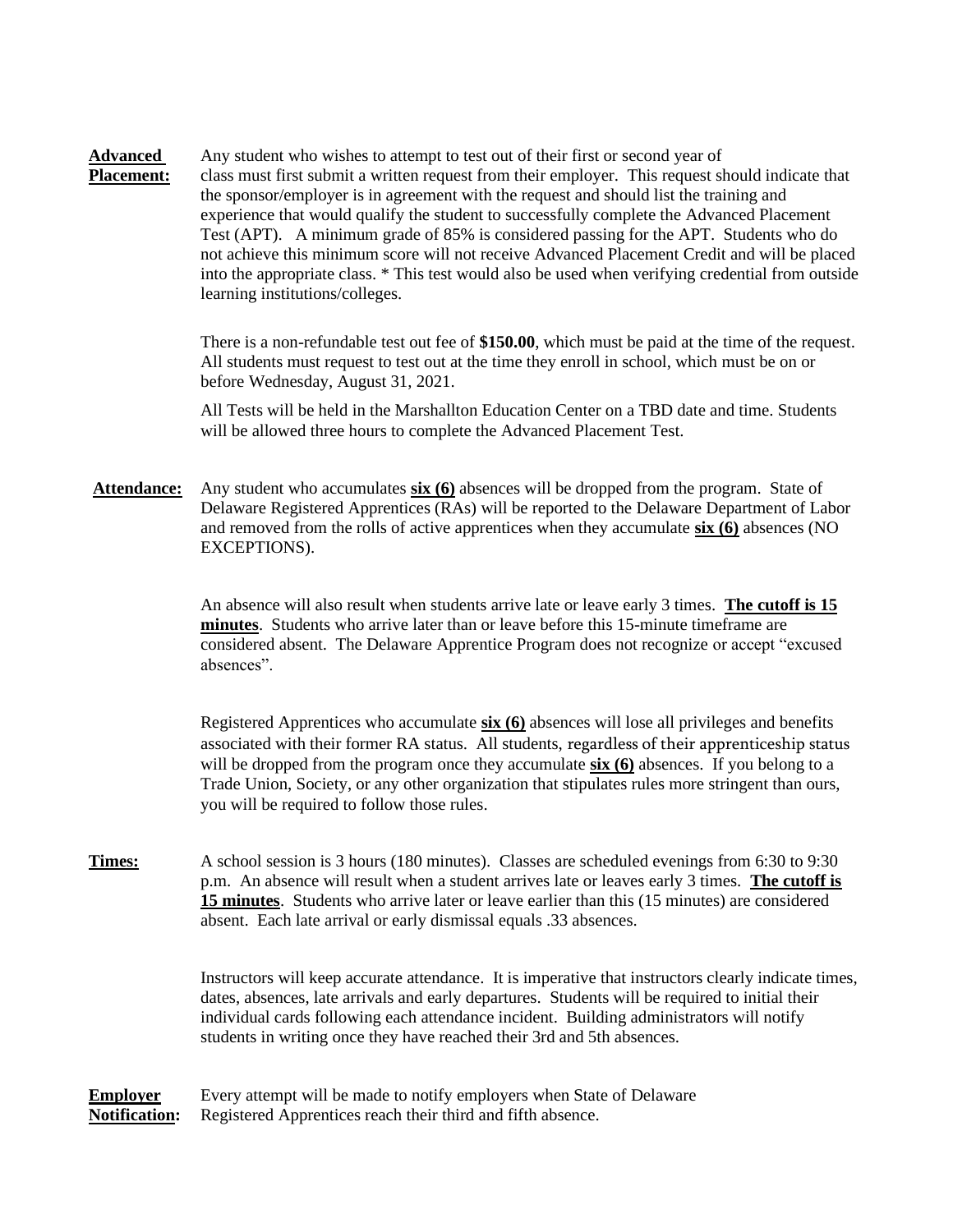**Grades:** Numerical grading is the format that will be utilized. The lowest passing grade is 70. Any student who fails for the year (69 or below) must repeat the course. Letter grades **WILL NOT** be utilized.

### **Assessment Methods**

Grading policy will be addressed in the class outline and may include the following: attendance, written examinations, classroom participation, field trip participation, hands-on projects, homework, and observed evaluations. Numerical grading will be used and based on a  $0 - 100$  scale. A grade of 70 or better (unless dictated by an outside agency, such as a certification or regulatory body. In this case, the specific grade required will be listed on the course syllabus) is considered passing for all Career Training students. Those failing a course must re-enroll in a subsequent offering of the course.

### **Satisfactory Academic Progress Policy**

For programs lasting one semester, students are given their course grade and cumulative grade in writing after each course by the Career Program Specialist. For programs lasting more than one semester, students are given their semester and cumulative grades in writing by the Career Program Specialist at the end of each semester. Documentation regarding students' academic progress is kept in the students' files.

After each semester, students with cumulative grades lower than 70 are put on academic probation and referred to the Program Coordinator and/or Building Principal. Students failing to improve their cumulative grades enough to be able to attain the minimum cumulative grade required for graduation will be terminated from the program.

*\*Note: Veterans Education benefits will be terminated for Veterans not meeting NCCVT's AED Satisfactory Academic Progress policy.*

### **Academic Probation Policy**

For programs that are a semester or less, students at academic and/or attendance risk are identified and notified in writing by the Program Coordinator and/or Building Principal halfway through the program. For programs that are more than one semester in length, students at academic and/or attendance risk are notified in writing by the Program Coordinator and/or Building Principal at the end of each semester.

**Records:** Official records including test out documentation, grades and attendance will be kept in the Apprenticeship and Technical Training Office. At the end of each school year, the students will be provided with a record of their attendance and grades on a report card. Diplomas are issued only upon the successful completion of the entire program. Duplicate diplomas are not issued.

\*Students requesting Official Transcripts must contact the AED Office at (302) 683-3652.

**Aggressive** There is a zero-tolerance policy for Aggressive Behavior in place for all students **Behavior:** in the AED. Aggressive Behavior of a verbal and/or physical nature will result in suspension or expulsion from the program. Students also face possible arrest when actions warrant. Students accepted for readmission the following school year will be placed on a written Behavioral Contract that specifies student behavior while on NCCVTSD property.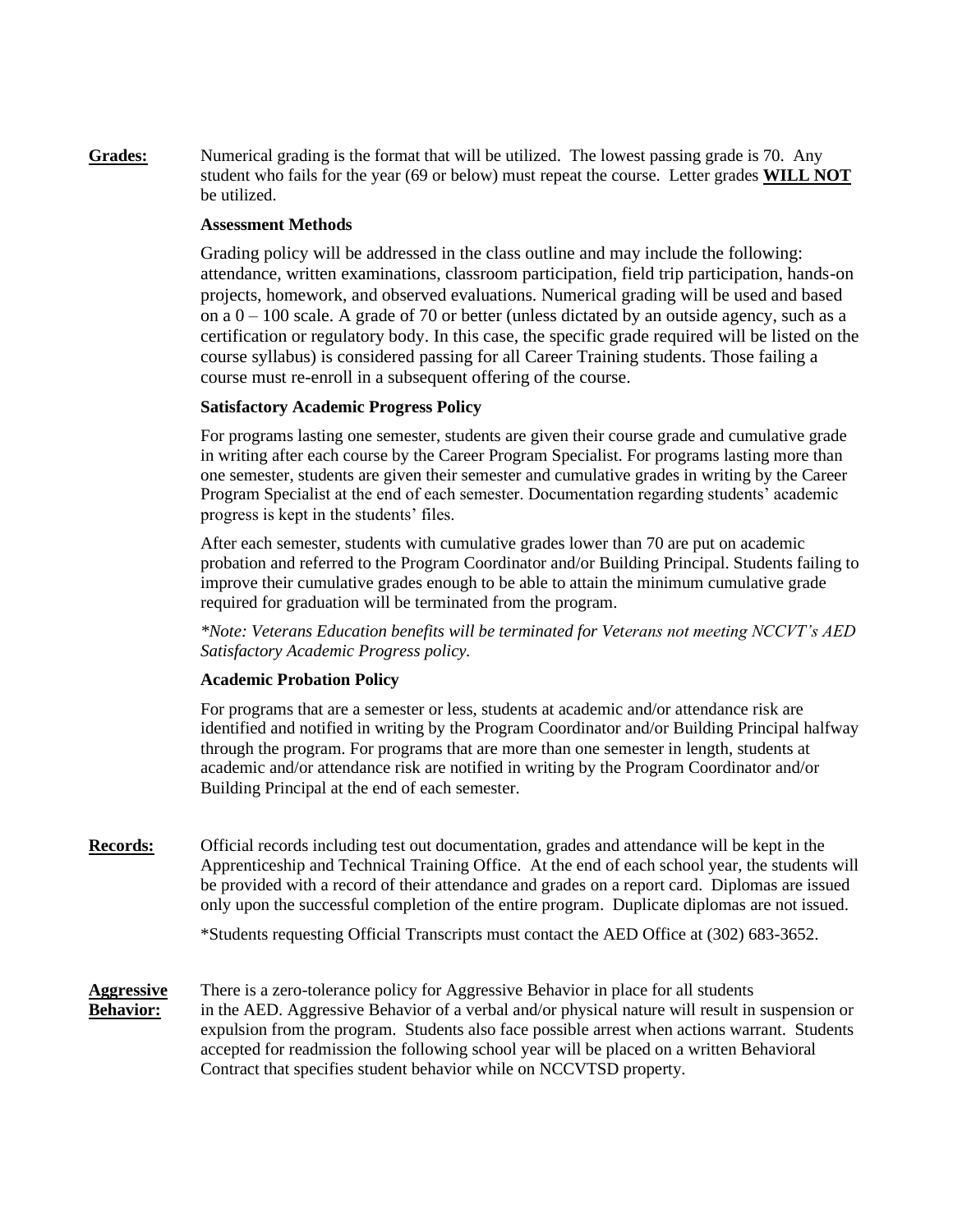| <b>Cell Phones:</b>                 | Electronic devices that interrupt the educational process are not permitted. A student who<br>continually disrupts class by using a cell phone will be sent home and marked absent for the<br>night. In an emergency, students can be reached by calling the main office in any of the<br>buildings. During the day, the Apprenticeship Office can be reached at (302) 683-3652.<br>Delcastle can be reached at (302) 995-8100, Hodgson is (302) 834-0990. |  |
|-------------------------------------|------------------------------------------------------------------------------------------------------------------------------------------------------------------------------------------------------------------------------------------------------------------------------------------------------------------------------------------------------------------------------------------------------------------------------------------------------------|--|
| Tobacco:                            | The district is enforcing the Federal Regulation, which states that the use of<br>tobacco products (in any form) while on school grounds is strictly prohibited.                                                                                                                                                                                                                                                                                           |  |
| Drinking:                           | The consumption of alcoholic beverages on school property will result in<br>suspension or dismissal from the program. Those who come to school under<br>the influence will be referred to Delaware State Police.                                                                                                                                                                                                                                           |  |
| Drugs:                              | State and Federal regulations will apply in all cases involving drug use.                                                                                                                                                                                                                                                                                                                                                                                  |  |
| <b>Gambling:</b>                    | Gambling (in any form) on state property is strictly prohibited.                                                                                                                                                                                                                                                                                                                                                                                           |  |
| Zero<br><b>Tolerance</b><br>Policy: | New Castle County Vo-Tech School District and the Adult Education Division<br>have a Zero Tolerance Policy for the behaviors listed above:<br>$\underline{\mathbf{1}}$ incident – The student will be removed from class and marked absent and possibly placed on<br>a written behavioral contract.                                                                                                                                                        |  |
|                                     | $2$ incident – The student will be dropped from the program                                                                                                                                                                                                                                                                                                                                                                                                |  |

## **\*Please refer to the Official AED Policies listed in the front of this handbook for full Policy Information.**

| <b>Break:</b>       | One 15-minute break is allowed each night. The evening principal will determine the time of<br>the break to facilitate the flow of traffic. Under no circumstances are food or beverages to be<br>brought into the classrooms. Cafeteria areas are available for the consumption of snacks.                                                                                   |
|---------------------|-------------------------------------------------------------------------------------------------------------------------------------------------------------------------------------------------------------------------------------------------------------------------------------------------------------------------------------------------------------------------------|
| <b>Accidents:</b>   | All accidents are to be reported to the instructor, and an accident form must be completed and<br>presented to the Evening School Principal.                                                                                                                                                                                                                                  |
| <b>Field Trips:</b> | Field trips must receive <b>prior</b> approval from the evening principal to ensure the information<br>and experience acquired during the time away from school is appropriate and is aligned with<br>the curriculum. Prior approval may also allow other classes to take advantage of a valuable<br>opportunity.                                                             |
| <b>Parking:</b>     | State of Delaware Fire Marshall regulations prohibit parking in areas other than those marked<br>for that purpose. The State Police will ticket (and possibly tow) vehicles left in areas other than<br>marked for parking, since these are Fire Marshall regulations. Students who park in the<br>handicapped spaces must have a clearly visible, valid, and current permit. |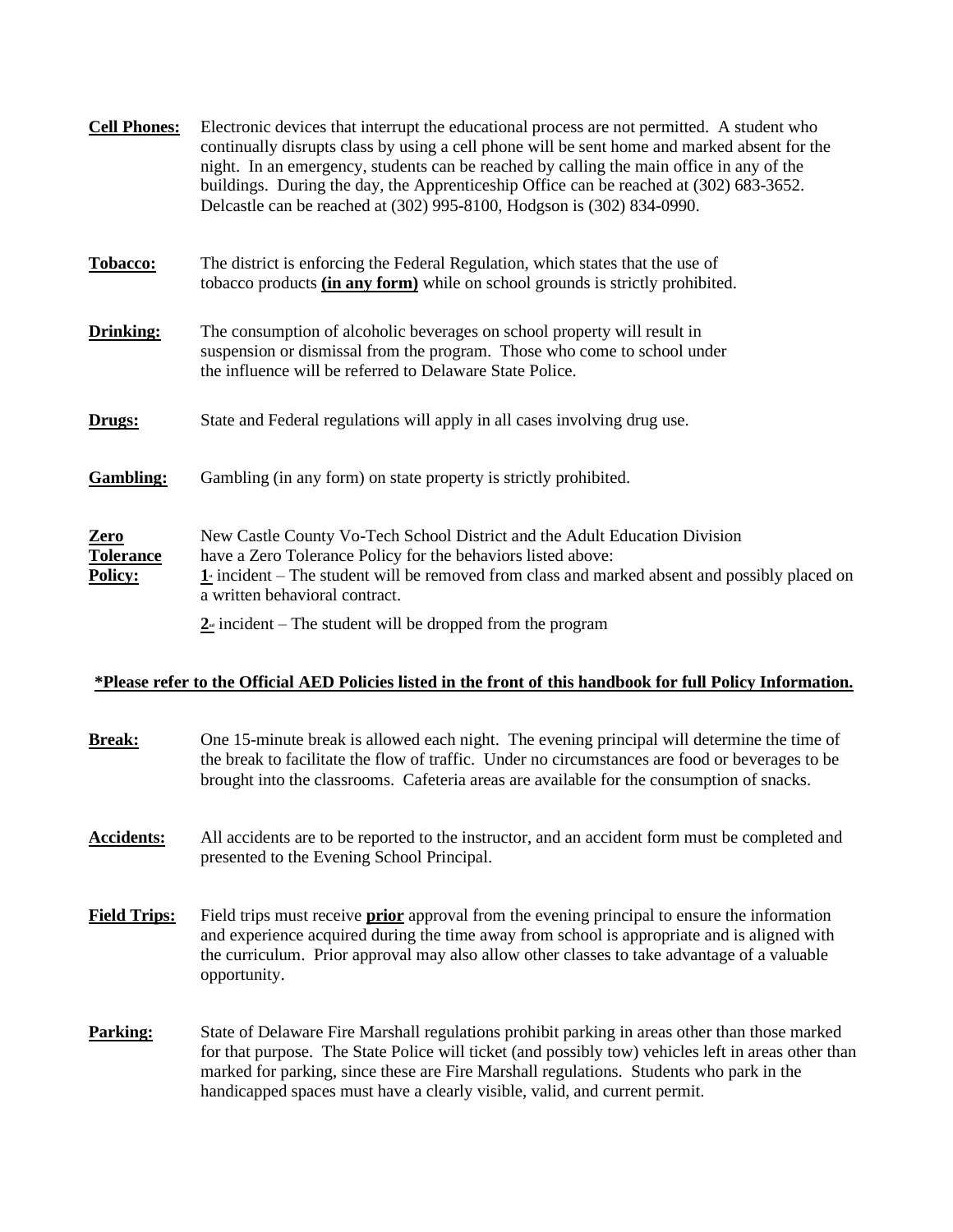**Closings: The HOTLINE number for school closings is (302) 683-3653. (ex: Inclement Weather) Also, if you provide the AED staff at Marshallton with your email address we do send out an email notifying AED students of class cancellations.**

**Emergency** The Evening school **WILL NOT** operate when the New Castle County Vo-Tech School

**Closings:** District is closed for **emergency reasons** during the day **(when day students are off but teachers and/or staff are in, evening school will operate as scheduled).** When hazardous road conditions develop during the late afternoon, listen to the news on local radio stations. If in doubt, **do not** call the AED Office **call the information HOTLINE at 302-683-3653**. The HOTLINE will be updated as soon as information is made available from the district office concerning cancellations.

| <b>WDEL</b> - 11.50 AM | $WILM - 14.50 AM$                   | $WRK - 12.60 AM$ |
|------------------------|-------------------------------------|------------------|
| <b>WSTW</b> - 93.7 FM  | <b>WJBR</b> $- 12.90$ AM or 99.5 FM |                  |

**Fire &** Instructors are to go over the emergency evacuation routes and procedures on the first **Emergency** night of class. Fire drills are to be held at least one time per semester and the instructor **Procedures:** will stress the seriousness of the emergency procedures. Instructors are to remind students to exit to the area beyond the driveway in order to keep fire lanes open for emergency vehicles.

**Online** Online learning and the platforms utilized for online learning is treated by NCCVT's AED **Learning** as an extension of the physical classroom. As such, all rules that would apply in the physical classroom still apply in the virtual setting.

## **Students who register for a program that incorporates online learning are required to:**

- Remain on camera throughout the duration of their Zoom Class Meeting.
- Be in an environment that is conducive to learning- (have limited distractions and the ability to allocate one's undivided attention to the instruction).
- Actively participate in class discussions, learning activities, and complete all class assignments and assessments.
- Adhere to all other NCCVT AED policies and procedures.